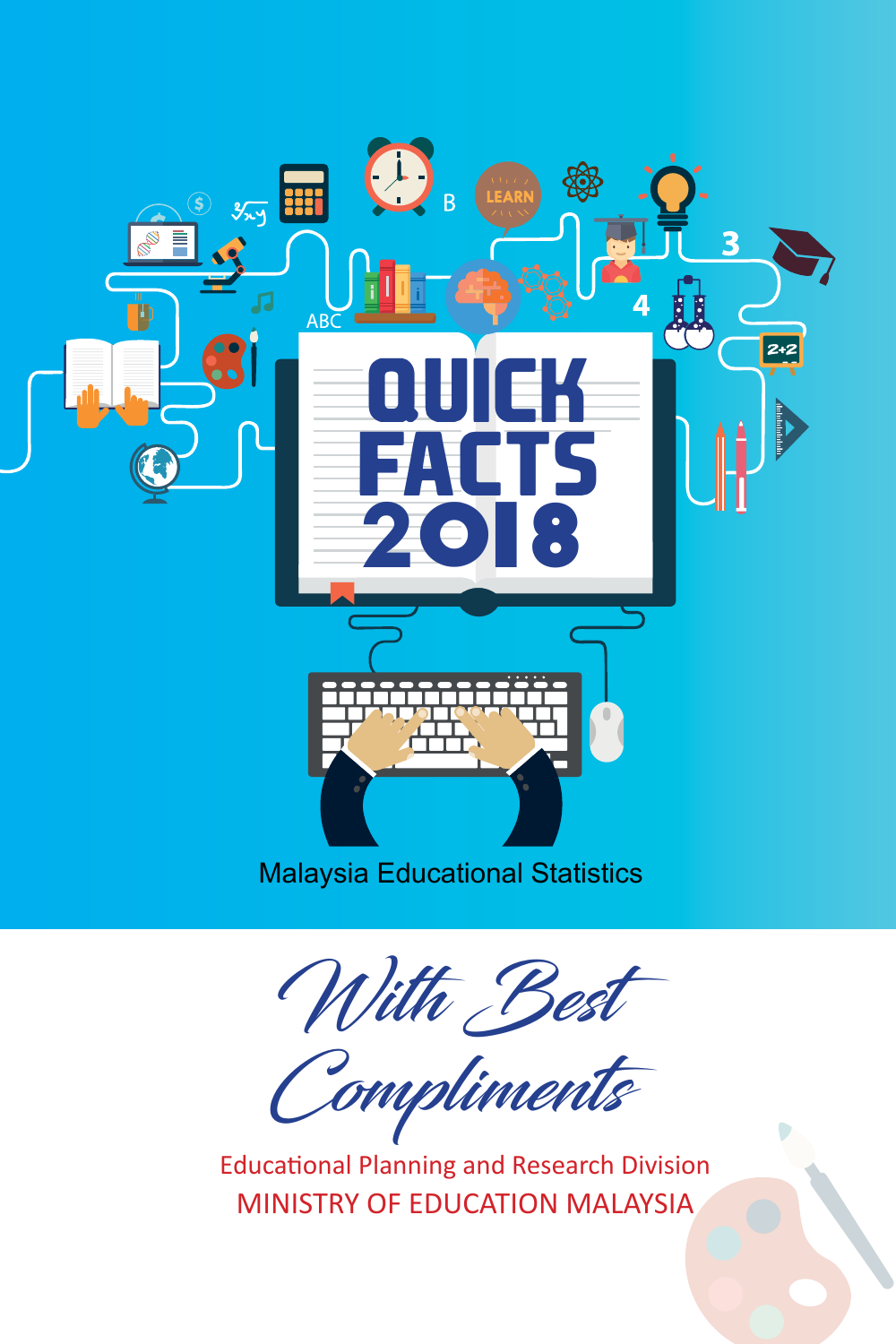

# Malaysia Educational Statistics

ISSN : 1985-6407 JULY 2018

**Published by :**

Educational Data Sector Educational Planning and Research Division Ministry of Education Malaysia Level 1 - 4, Block E8 Government Complex Parcel E Federal Government Administrative Centre 62604 Putrajaya

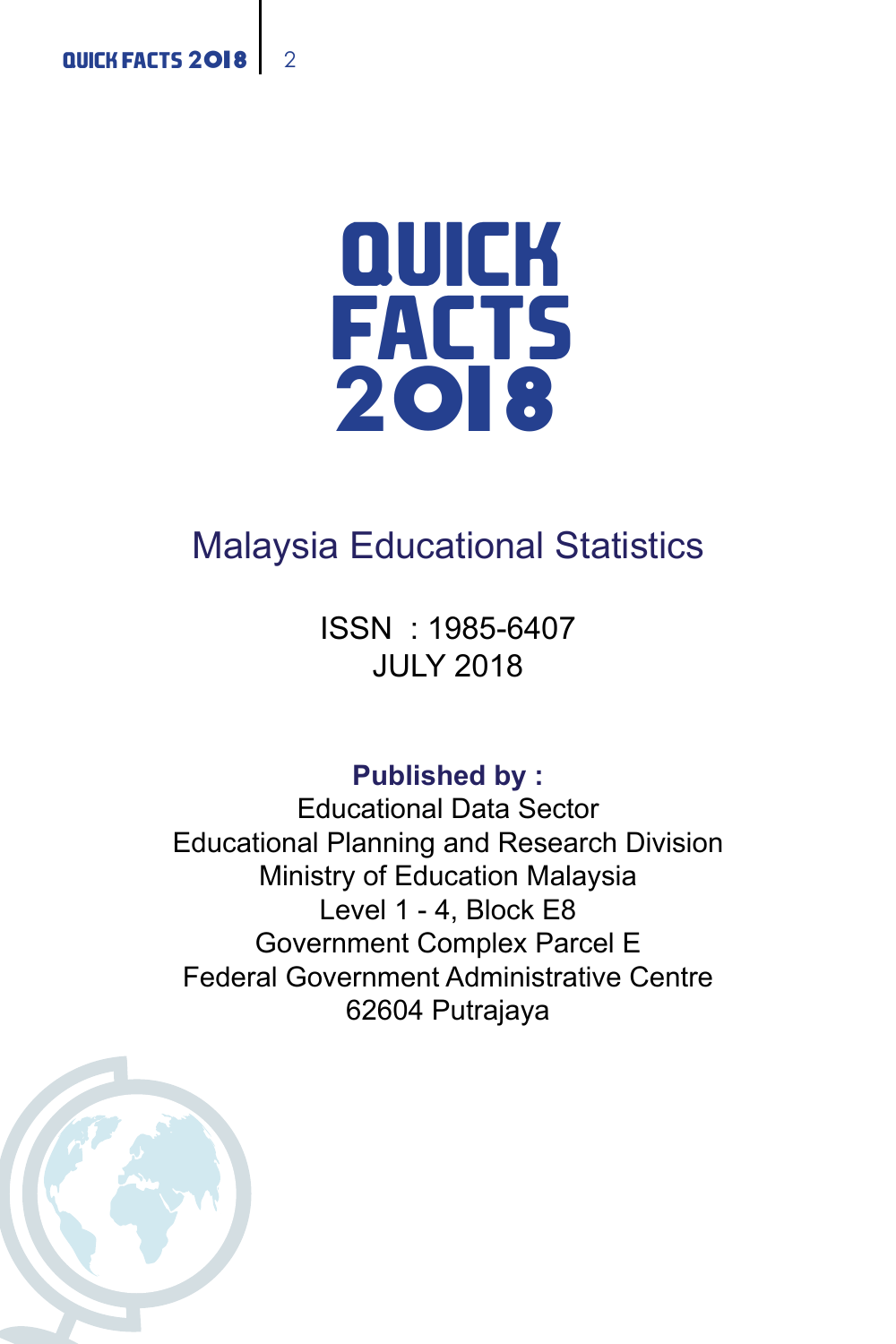# PREFACE



### **DIRECTOR**

Educational Planning and Research Division Ministry of Education Malaysia

 he publication of Quick Facts 2018 is part of the EPRD MOE's continuous effort to provide accurate and concise statistics on education. This pocket-sized book covers from pre-primary to tertiary level. The Quick Facts series are published to disseminate educational data to all stakeholders and policy makers to review, plan and establish policies to address relevant issues and monitor the accomplishment of educational goals. T

Quick Facts 2018 provides data and information from both government and private agencies. It includes information on the number of schools, enrolment, teachers, educational outcomes and finance. This publication also covers indicators on education, economics, demographics, the country's performance in international assesment and Malaysia's performance on selected indicators in international competitiveness report.

It is my hope that Quick Facts 2018 will be able to fulfill the expectation of educational policy makers, planners and researchers as a tool to facilitate informed decision making. I believe it will also help other agencies, and international organizations to better understand the Malaysian education system.

EPRD would like to extend its utmost gratitute to all divisions in the Ministry of Education and other government and private agencies for their contribution in the publication of Quick Facts 2018.

Vill

**DR HABIBAH BINTI ABDUL RAHIM**

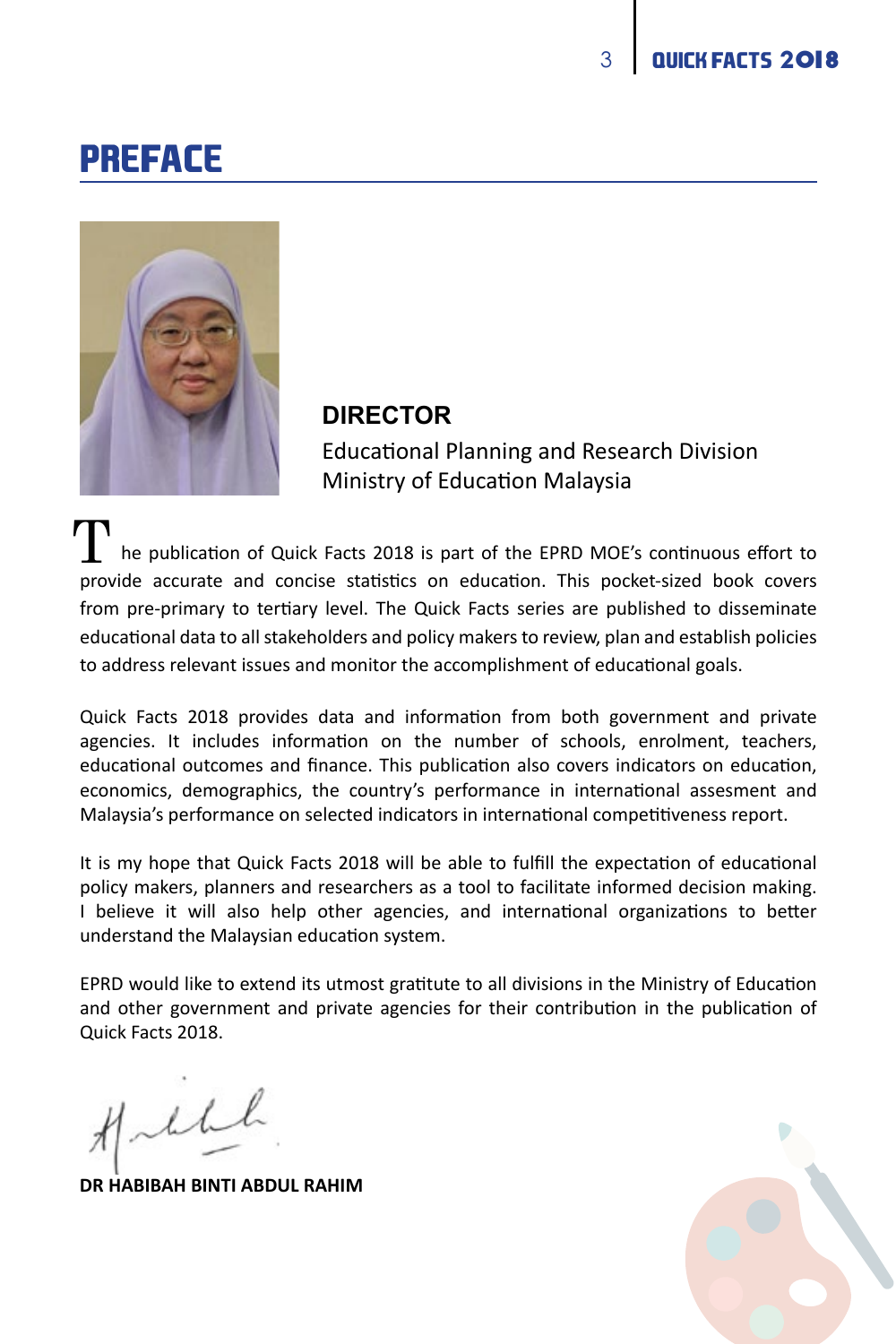



QUICK FACTS 2018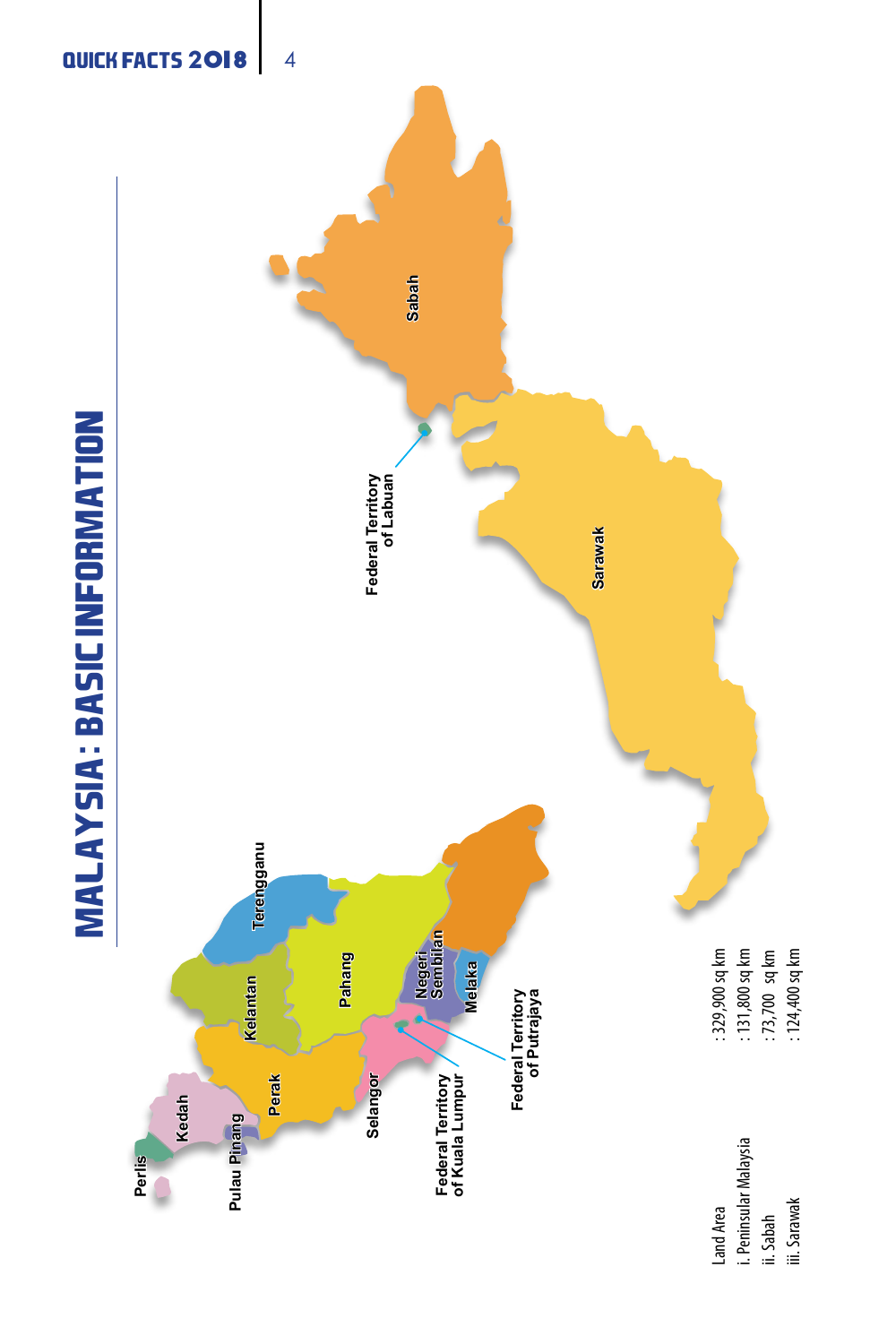# MALAYSIA : BASIC INFORMATION **:**

| Capital City                                                      | : Kuala Lumpur                                |
|-------------------------------------------------------------------|-----------------------------------------------|
| Population $2017^e$ ('000)                                        |                                               |
| Malaysia                                                          | : 32,049.7                                    |
| i Peninsular Malaysia: 25,317.7                                   |                                               |
| ii Sabah<br>3.866.8                                               |                                               |
| iii Sarawak                                                       | : 2,767.6                                     |
| iv W.P. Labuan                                                    | : 97.7                                        |
| Population Growth Rate (%) : 1.3                                  |                                               |
| Life Expectancy at Birth (2017 <sup>e</sup> ) : 72.7 years (Male) |                                               |
|                                                                   | : 77.4 years (Female)                         |
| Age Structure ('000)                                              | : $0 - 5$ years $-3,145.4$                    |
|                                                                   | : $6 - 14$ years $- 4,587.6$                  |
|                                                                   | : 15 - 59 years -21, 229.2                    |
|                                                                   | : 60 years and above - 3,087.6                |
| Language                                                          | : Bahasa Melayu (Official Language)           |
|                                                                   | : English (Second Language)                   |
| <b>Time</b>                                                       | : 8 hours ahead of GMT                        |
| <b>Official Name</b>                                              | : Federation of Malaysia                      |
| Form of State                                                     | : Federated Constitutional Monarchy           |
| Head of State                                                     | : DYMM Seri Paduka Baginda Yang               |
|                                                                   | di-Pertuan Agong XV                           |
|                                                                   | Sultan Muhammad V Ibni Sultan Ismail<br>Petra |
| <b>Head of Government</b>                                         | : Prime Minister                              |
|                                                                   | YAB Tun Dr. Mahathir bin Mohamad              |
| Minister of Education                                             | : YB Dr. Maszlee bin Malik                    |

Notes : 1. Mid-Year Population Estimates were based on the adjusted Population and Housing Census of Malaysia 2010

- 2. The added total may differ due to rounding
- 3. estimates **e**

Source : Department of Statistics (DOS), Malaysia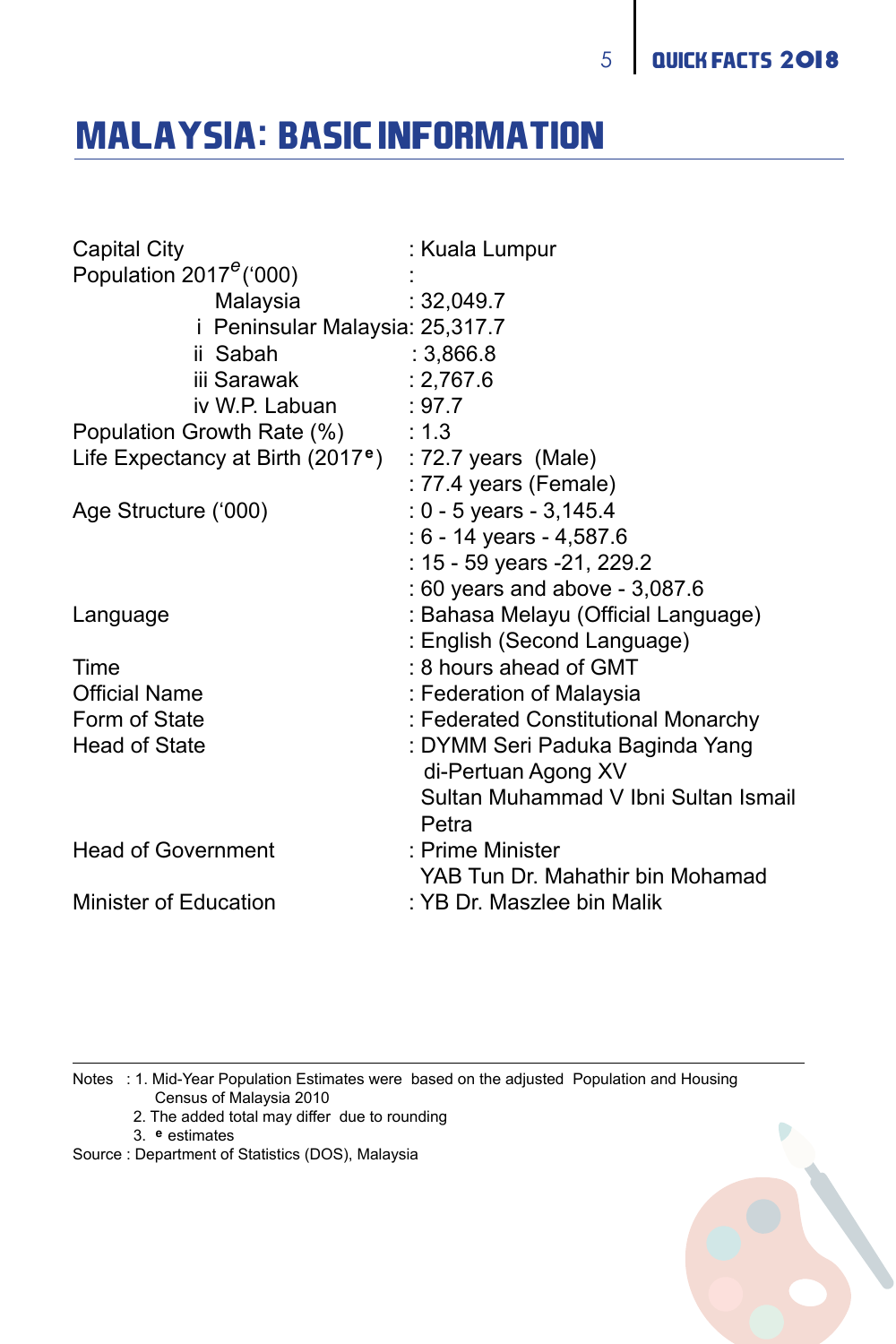# **CONTENTS**

|           | <b>PREFACE</b><br><b>MALAYSIA: BASIC INFORMATION</b><br><b>CONTENTS</b><br><b>GENERAL INFORMATION</b>                                                                    | 3<br>4-5<br>$6-9$<br>10 |
|-----------|--------------------------------------------------------------------------------------------------------------------------------------------------------------------------|-------------------------|
|           | <b>PRE-SCHOOL</b>                                                                                                                                                        |                         |
| Table 1.1 | A. MOE Pre-Schools<br>Number of Pre-schools, Classes, Teachers and Enrolment in Pre-                                                                                     |                         |
|           | Schools (2016-2018)                                                                                                                                                      | 10                      |
| Table 1.2 | <b>B. Other Agencies</b><br>Number of Pre-schools, Classes, Teachers and Enrolment in<br>Private Institutions and Institutions Under Other Government<br>Agencies (2018) | 10                      |
|           | <b>SCHOOLS - PRIMARY</b>                                                                                                                                                 |                         |
|           | A. MOE Primary Schools                                                                                                                                                   |                         |
| Table 2.1 | Number of Primary Schools (2016-2018)                                                                                                                                    | 11                      |
| Table 2.2 | Number of Classes in Primary Schools (2016-2018)                                                                                                                         | 12                      |
| Table 2.3 | <b>B. Other Agencies</b><br>Number of Primary Schools in Private Institutions (2018)                                                                                     | 13                      |
| Table 2.4 | Number of Primary Schools in Institutions Under Other                                                                                                                    |                         |
|           | Government Agencies (2018)                                                                                                                                               | 13                      |
|           | <b>SCHOOLS - SECONDARY</b>                                                                                                                                               |                         |
|           | A. MOE Secondary Schools                                                                                                                                                 |                         |
| Table 2.5 | Number of Secondary Schools (2016-2018)                                                                                                                                  | 14                      |
| Table 2.6 | Number of Classes in Secondary Schools (2016-2018)                                                                                                                       | 15                      |
|           | <b>B. Other Agencies</b>                                                                                                                                                 |                         |
| Table 2.7 | Number of Secondary Schools in Private Institutions (2018)                                                                                                               | 16                      |
| Table 2.8 | Number of Secondary Schools in Institutions Under Other                                                                                                                  |                         |
|           | Government Agencies (2018)                                                                                                                                               | 16                      |
| Table 2.9 | Number of Private Institutions With Two Levels (Primary and<br>Secondary) (2018)                                                                                         | 16                      |
|           | <b>ENROLMENT - PRIMARY</b>                                                                                                                                               |                         |
|           | A. MOE Primary Schools                                                                                                                                                   |                         |
| Table 3.1 | Enrolment at Primary Level by Type of Schools (2016-2018)                                                                                                                | 17                      |
| Table 3.2 | Enrolment at Primary Level by Grade and Gender (2016-2018)<br><b>B. Other Agencies</b>                                                                                   | 18                      |
| Table 3.3 | Enrolment at Primary Level in Private Institutions (2018)                                                                                                                | 18                      |
| Table 3.4 | Enrolment at Primary Level in Institutions Under Other Government<br>Agencies (2018)                                                                                     | 18                      |
|           | <b>ENROLMENT - SECONDARY</b>                                                                                                                                             |                         |
|           | A. MOE Secondary Schools                                                                                                                                                 |                         |
| Table 3.5 | Enrolment at Secondary Level by Type of Schools (2016-2018)                                                                                                              | 19                      |
| Table 3.6 | Enrolment at Secondary Level by Grade, Academic Streams and<br>Gender (2016-2018)                                                                                        | 20                      |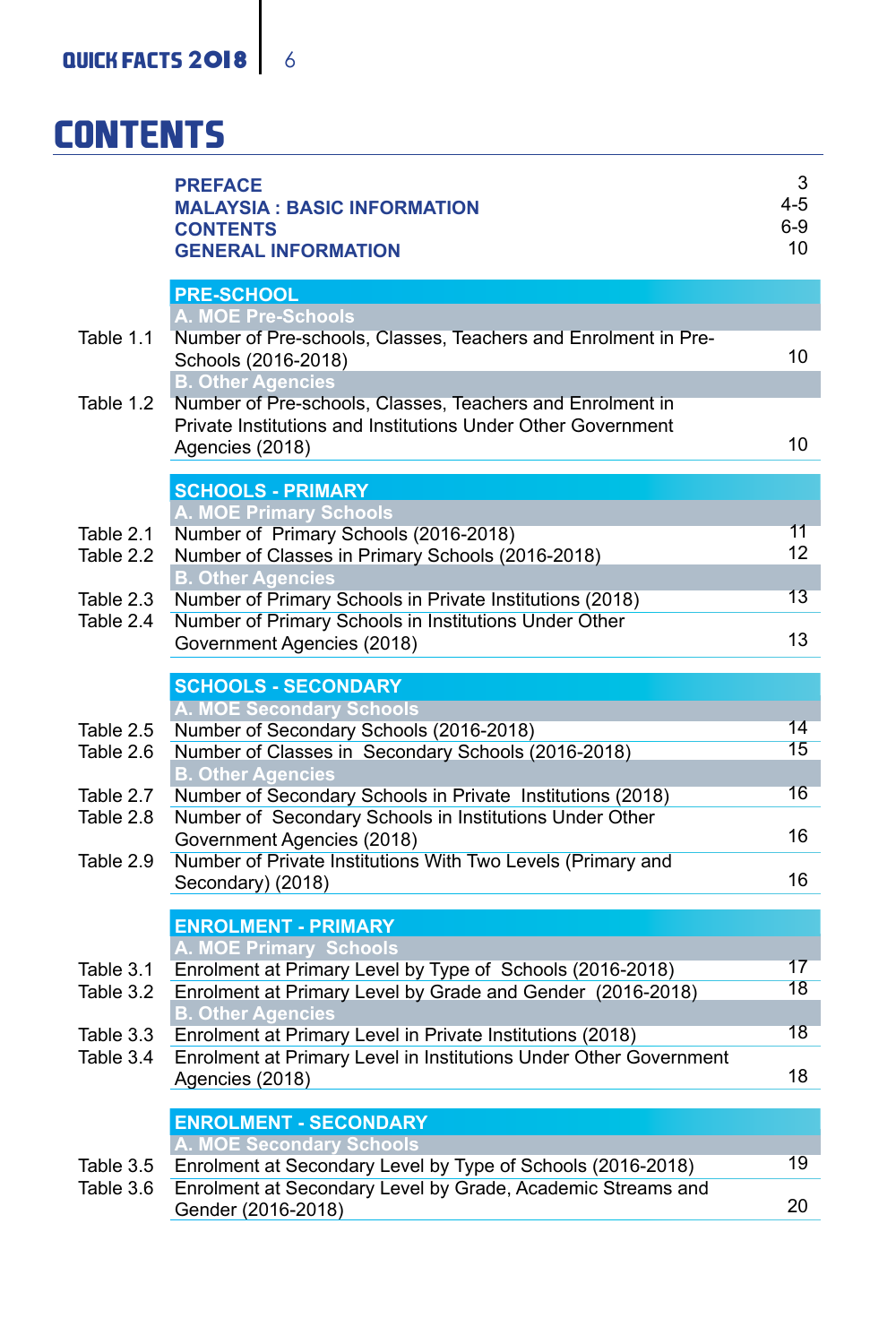**7** QUICK FACTS 2018

|           | <b>B. Other Agencies</b>                                                               |    |
|-----------|----------------------------------------------------------------------------------------|----|
| Table 3.7 | Enrolment at Secondary Level in Private Institutions (2018)                            | 21 |
| Table 3.8 | Enrolment at Secondary Level in Institutions Under Other<br>Government Agencies (2018) | 21 |
| Table 3.9 | Enrolment in Private Institutions with Two Levels (Primary and                         |    |
|           | Secondary) (2018)                                                                      | 21 |
|           | <b>C. Matriculation</b>                                                                |    |
|           | Table 3.10 Matriculation: Number of Colleges, Academic Personnel and                   |    |
|           | Enrolment Level (2015-2017)                                                            | 21 |
|           | <b>SPECIAL EDUCATION</b>                                                               |    |
| Table 4.1 | Enrolment in Special Education Schools by Grade and Gender                             |    |
|           | $(2016 - 2018)$                                                                        | 22 |
| Table 4.2 | Number of Classes, Enrolment and Teachers in Special Education                         |    |
|           | Integration Programme (2016-2018)                                                      | 22 |
| Table 4.3 | Enrolment in Special Education Integration Programme by Grade                          |    |
|           | $(2016 - 2018)$                                                                        | 23 |
| Table 4.4 | Enrolment of Inclusive Programme in Regular Schools and Special                        |    |
|           | Education Integration Programme (2018)                                                 | 23 |
|           |                                                                                        |    |
|           | <b>TEACHERS - PRIMARY</b>                                                              |    |
|           | <b>A. MOE Primary Schools</b>                                                          |    |
| Table 5.1 | Number of Teachers at Primary Level by Type of Training (2018)                         | 24 |
| Table 5.2 | Number and Percentage of Teachers at Primary Level by Gender                           |    |
| Table 5.3 | $(2016 - 2018)$<br>Number of Teachers at Primary Level by Gender and Age Group         | 24 |
|           | (2018)                                                                                 | 25 |
|           | <b>B. Other Agencies</b>                                                               |    |
| Table 5.4 | Number of Teachers at Primary Level in Private Institutions (2018)                     | 25 |
| Table 5.5 | Number and Percentage of Teachers at Primary Level in                                  |    |
|           | Institutions Under Other Government Agencies (2018)                                    | 25 |
|           |                                                                                        |    |
|           | <b>TEACHERS - SECONDARY</b>                                                            |    |
|           | A. MOE Secondary Schools                                                               |    |
| Table 5.6 | Number of Teachers at Secondary Level by Type of Training (2018)                       | 26 |
| Table 5.7 | Number and Percentage of Teachers at Secondary Level by                                |    |
|           | Gender (2016 - 2018)                                                                   | 26 |
| Table 5.8 | Number of Teachers at Secondary Level by Gender and Age Group                          |    |
|           | (2018)<br><b>B. Other Agencies</b>                                                     | 27 |
| Table 5.9 | Number of Teachers at Secondary Level in Private Institutions                          |    |
|           | (2018)                                                                                 | 27 |
|           | Table 5.10 Number of Teachers at Secondary Level in Institutions Under Other           |    |
|           | Government Agencies (2018)                                                             | 28 |
|           | Table 5.11 Number of Teachers at Private Institutions with Two Levels                  |    |
|           | (Primary and Secondary) (2018)                                                         | 28 |
|           |                                                                                        |    |
|           | <b>PUBLIC EXAMINATIONS</b>                                                             |    |
| Table 6.1 | Primary School Achievement Test (UPSR) (2015-2017)                                     | 29 |
| Table 6.2 | Malaysian Certificate of Education (SPM) (2015-2017)                                   | 29 |
| Table 6.3 | Malaysian Certificate of Education (SPM) for Private Candidates                        |    |
|           | $(2015 - 2017)$                                                                        | 30 |
| Table 6.4 | Malaysian Vocational Cerfiticate (SVM) (2014-2016)                                     | 30 |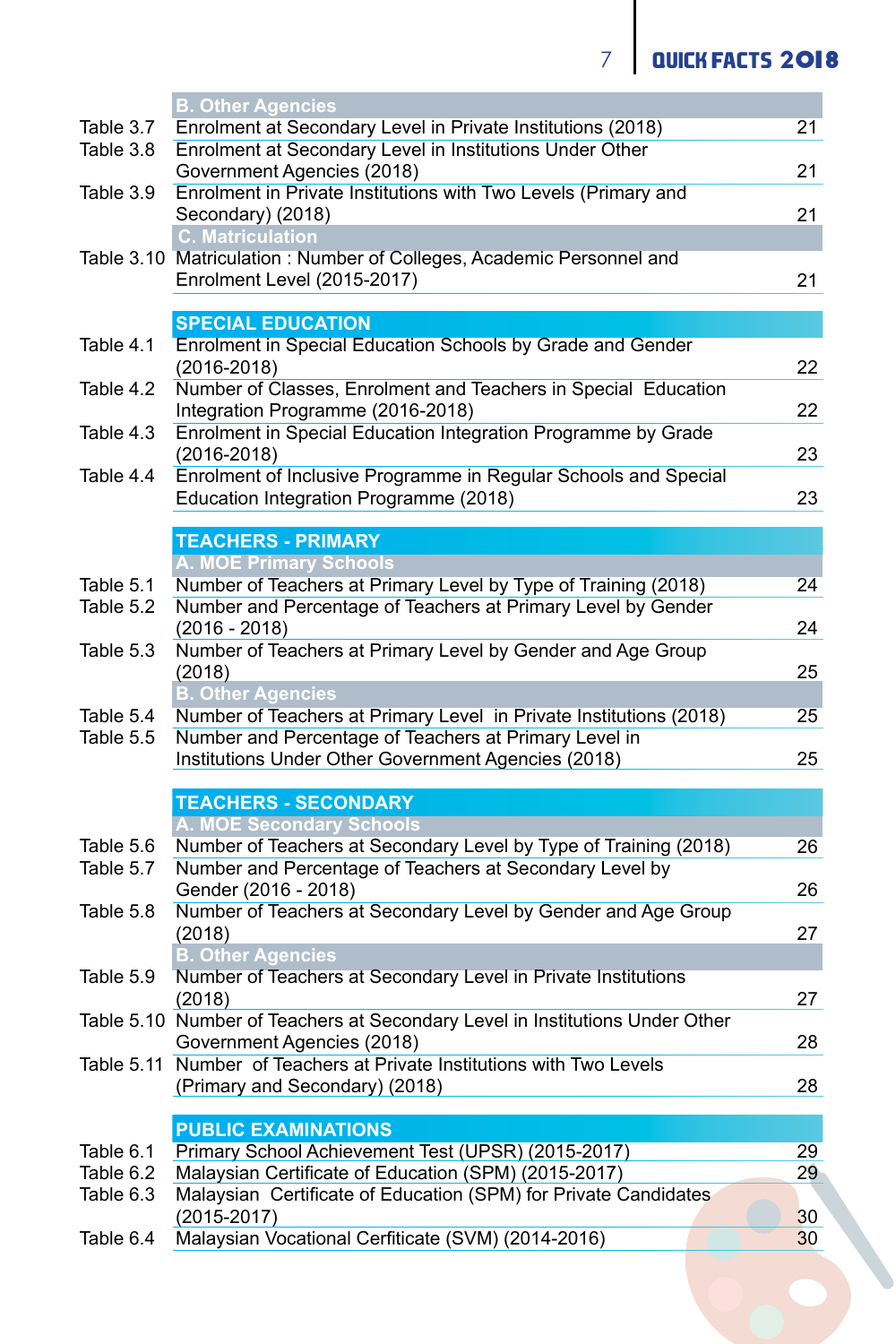## **QUICK FACTS 2018** 8

| Table 6.5 | Malaysian Higher School Certificate (STPM) (2015-2017)               | 31       |
|-----------|----------------------------------------------------------------------|----------|
| Table 6.6 | Malaysian Higher School Certificate (STPM) for Private               |          |
|           | Candidates (2015-2017)                                               | 31       |
| Table 6.7 | Malaysian Higher Religious Education Certificate (STAM)              |          |
|           | $(2015 - 2017)$                                                      | 31       |
| Table 6.8 | Malaysian Higher Religious Education Certificate (STAM) for          |          |
|           | Private Candidates and Candidates from Other Government              |          |
|           | Agencies (2015-2017)                                                 | 32       |
|           | <b>TEACHER EDUCATION</b>                                             |          |
| Table 7.1 | Number of Institutions, Academic Personnel, Administration Personnel |          |
|           | and Enrolment in Institutes of Teacher Education (ITE) (2016-2018)   | 33       |
| Table 7.2 | Enrolment and Academic Personnel in Institutes of Teacher            |          |
|           | Education (2018)                                                     | 33       |
|           |                                                                      |          |
|           | <b>TERTIARY EDUCATION - HIGHER EDUCATION SECTOR</b>                  |          |
| Table 8.1 | Number of Public Universities and Enrolment                          | 34       |
| Table 8.2 | Entrants, Enrolment and graduates at Public University by Fields     |          |
|           | of Study and Gender                                                  | 34       |
| Table 8.3 | Percentage and Ratio of Students at Public Higher Education          |          |
|           | Institutes by Gender                                                 | 35       |
| Table 8.4 | Enrolment and Percentage of International Students at Public         |          |
|           | <b>Higher Education Institutes</b>                                   | 35       |
| Table 8.5 | Enrolment and Percentage of Graduates at Public Higher               |          |
|           | <b>Education Institutes</b>                                          | 35       |
| Table 8.6 | Student and Academic Staff Ratio at Public Higher Education          |          |
|           | Institutes                                                           | 35       |
|           | <b>EDUCATIONAL EXPENDITURE</b>                                       |          |
| Table 9.1 | Percentage of Actual Total Educational Expenditure Against Total     |          |
|           | Government Expenditure (2016-2018)                                   | 36       |
| Table 9.2 | Actual Educational Capital and Recurrent Expenditure at Current      |          |
|           | Price (2016-2018)                                                    | 36       |
| Table 9.3 | Percentage of Actual Educational Capital and Recurrent               |          |
|           | Expenditure (2016-2018)                                              | 36       |
| Table 9.4 | Actual Educational Recurrent Expenditure by Category                 |          |
|           | $(2016 - 2018)$                                                      | 36       |
| Table 9.5 | Percentage of Recurrent Educational Expenditure by Category          |          |
|           | $(2016 - 2018)$                                                      | 36       |
|           |                                                                      |          |
|           | <b>ECONOMIC INDICATORS</b>                                           |          |
|           | Table 10.1 Economic Indicators (2016 - 2018)                         | 37       |
|           |                                                                      |          |
|           | <b>DEMOGRAPHIC INDICATORS</b>                                        |          |
|           | Table 11.1 Population by Age Group (2016 - 2017)                     | 38       |
|           | Table 11.2 Population by State (2016 - 2017)                         | 38       |
|           | Table 11.3 Population by Region and Strata (2016 - 2017)             | 39       |
|           | Table 11.4 Population by Strata (2016 - 2017)                        | 39       |
|           | Table 11.5 Birth, Death and Total Fertility Rate (2015 - 2017)       | 39<br>39 |
|           | Table 11.6 Literacy Rate (2015-2017)                                 |          |
|           | <b>MALAYSIA EDUCATION INDICATORS</b>                                 |          |
|           | Table 12.1 Enrolment Rates (2015-2017)                               | 40       |
|           |                                                                      |          |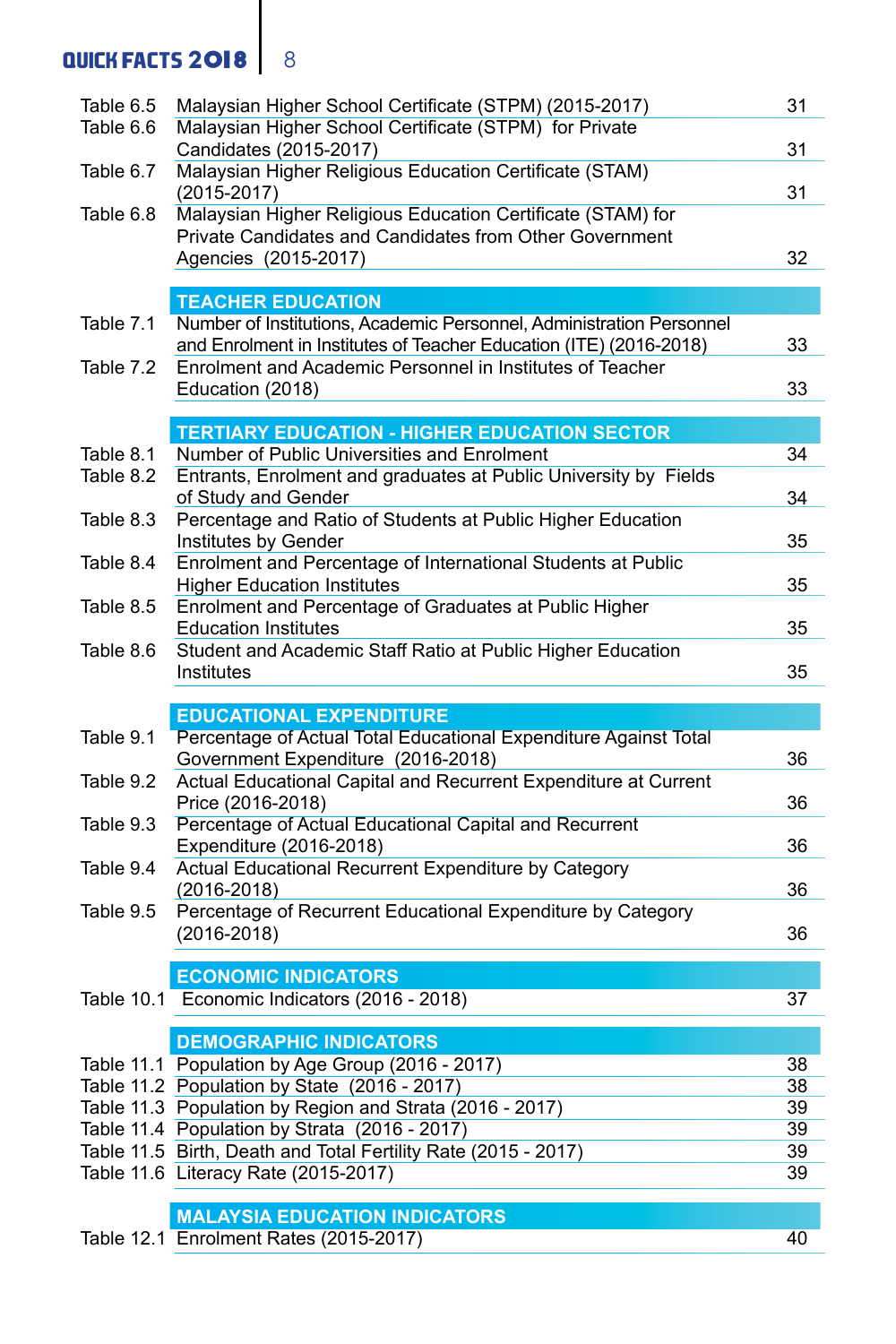# 9 | QUICK FACTS 2018

| Table 12.2 Transiton Rates: Primary to Lower Secondary and Lower                              |    |
|-----------------------------------------------------------------------------------------------|----|
| Secondary to Upper Secondary Level (2015-2017)                                                | 40 |
| Table 12.3 Pupil-Teacher Ratio (2015-2017)                                                    | 40 |
| Table 12.4 Average Class Size (Pupils per Class) (2015-2017)                                  | 40 |
| Table 12.5 Average School Size (Pupils per School) (2015-2017)                                | 41 |
| Table 12.6 Percentage of Teachers in Primary Schools by Gender and Age<br>Group (2017-2018)   | 41 |
| Table 12.7 Percentage of Teachers in Secondary Schools by Gender and Age<br>Group (2017-2018) | 41 |
|                                                                                               |    |
| <b>WORLD EDUCATION INDICATORS</b>                                                             |    |
| Table 13.1 UIS Indicators - (Malaysia) Enrolment by Level of Education - Enrolment            |    |
| by ISCED Level                                                                                | 42 |
| Table 13.2 Gross Enrolment Ratio: Primary and Secondary Education                             | 42 |
| Table 13.3 Transition Rate: Primary and Secondary Education (%)                               | 42 |
| Table 13.4 Female Participation in Education (%)                                              | 42 |
| Table 13.5 Pupil-Teacher Ratio                                                                | 43 |
| Table 13.6 School Life Expectancy                                                             | 43 |
| Table 13.7 Educational Attainment of the Population Aged 25 Years and Older                   | 43 |
| Table 13.8 Public Expenditure on Education (Initial Government Funding per                    |    |
| Student as a Percentage of GDP per capita)                                                    | 44 |
| Table 13.9 Public Expenditure as Percentage of GDP (%)                                        | 44 |
|                                                                                               |    |
| <b>MALAYSIA IN INTERNATIONAL ASSESSMENTS</b>                                                  |    |
| Table 14.1 Programme for International Student Assessment (PISA)                              | 45 |
| Table 14.2 Trends in International Mathematics and Science Study (TIMSS)                      | 45 |
|                                                                                               |    |
| <b>MALAYSIA IN INTERNATIONAL COMPETITIVENESS REPORTS</b>                                      |    |
| Table 15.1 UN E-Government Survey (Human Capital Index)                                       | 46 |
| Table 15.2 Global Innovation Index (Human Capital & Research)                                 | 46 |
| Table 15.3 The Global Competitiveness Report                                                  | 47 |
| Table 15.4 World Competitiveness Yearbook (Education)                                         | 47 |
|                                                                                               |    |

 **ABBREVIATIONS AND SYMBOLS** 48

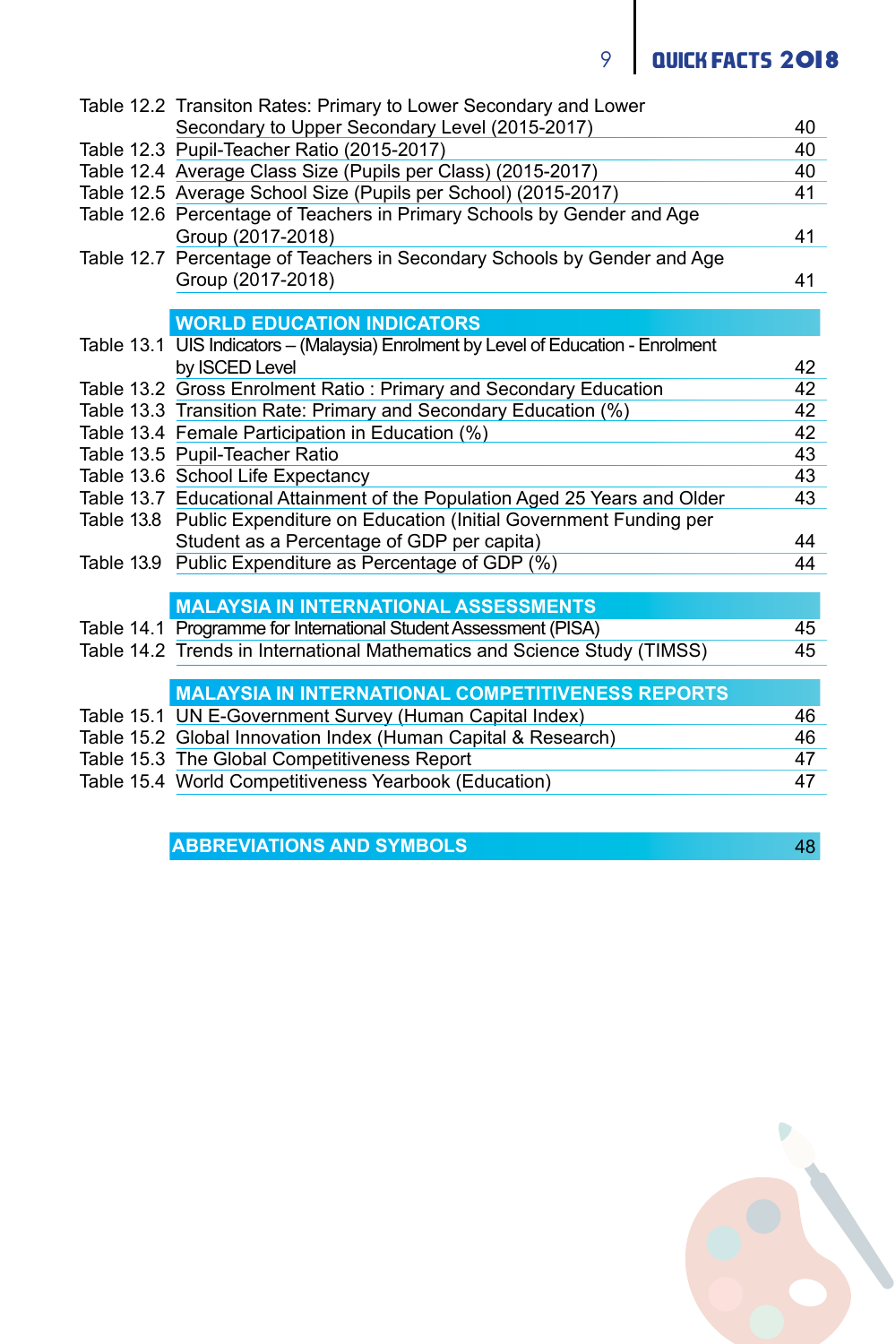### **GENERAL INFORMATION**

| <b>Number of Schools, Enrolment and Teachers (2018)</b> |                |                        |                        |                        |                  |                    |                    |
|---------------------------------------------------------|----------------|------------------------|------------------------|------------------------|------------------|--------------------|--------------------|
|                                                         |                |                        | Enrolment              |                        |                  | <b>Teachers</b>    |                    |
|                                                         | <b>Schools</b> | Male                   | Female                 | Total                  | Male             | Female             | Total              |
| Pre-school*                                             | 6.111          | 103.063                | 100.627                | 203.690                | 1.078            | 8.113              | 9.191              |
|                                                         |                |                        |                        |                        |                  |                    |                    |
| Primary **<br>Secondary**                               | 7.776<br>2.426 | 1.381.463<br>1.014.776 | 1,311,855<br>1.027.022 | 2.693.318<br>2.041.798 | 71.018<br>54.311 | 169.083<br>129.154 | 240.101<br>183.465 |
| <b>TOTAL</b>                                            | 10.202         | 2.396.239              | 2.338.877              | 4.735.116              | 125.329          | 298.237            | 423.566            |

Note : 1. Data only covers educational institutions under MOE

2. Total excludes pre-school

3. Data enrolment as of 31st January 2018

Source : \* National Information System for Pre-school (SMPK - Data as of 31st January 2018) \*\* APDM (Data as of 31st January 2018)

### **1. PRE-SCHOOL**

#### **A) MOE Pre-schools**

| Table 1.1 Number of Pre-schools, Classes, Teachers and Enrolment in Pre-schools (2016-2018) |                                    |                                    |                                    |  |  |
|---------------------------------------------------------------------------------------------|------------------------------------|------------------------------------|------------------------------------|--|--|
|                                                                                             | 2016*                              | 2017*                              | 2018*                              |  |  |
| Pre-schools<br>Classes<br>Teachers<br>Enrolment                                             | 6.075<br>9.195<br>9.087<br>200.522 | 6.092<br>9.272<br>9.083<br>201.249 | 6.111<br>9.366<br>9.191<br>203.690 |  |  |

Source : \* National Information System for Pre-school (SMPK - Data as of 31st January)

#### **B) Other Agencies**

| Table 1.2 Number of Pre-Schools, Classes, Teachers and Enrolment in Private<br>Institutions (2018) |             |                |           |                  |
|----------------------------------------------------------------------------------------------------|-------------|----------------|-----------|------------------|
| Agency                                                                                             | Pre-Schools | <b>Classes</b> | Teachers* | <b>Enrolment</b> |
| ABIM**                                                                                             | 229         | 560            | 653       | 8.827            |
| <b>JAIN</b>                                                                                        | 750         | 1.962          | 2.227     | 32.386           |
| PERPADUAN                                                                                          | 1.781       | 1.781          | 3.463     | 37.627           |
| <b>KEMAS</b>                                                                                       | 8.529       | 11.119         | 10.951    | 217.630          |
| Private                                                                                            | 7.702       | 29.147         | 35,491    | 383,829          |
| <b>TOTAL</b>                                                                                       | 18.991      | 44.569         | 52.785    | 680,299          |

Note : \* Including Teacher Assistants

\*\* Data as of 30th June 2018

Source : JAIN, PERPADUAN, KEMAS, Private Education Division, MOE (Data as of 31st January 2018), ABIM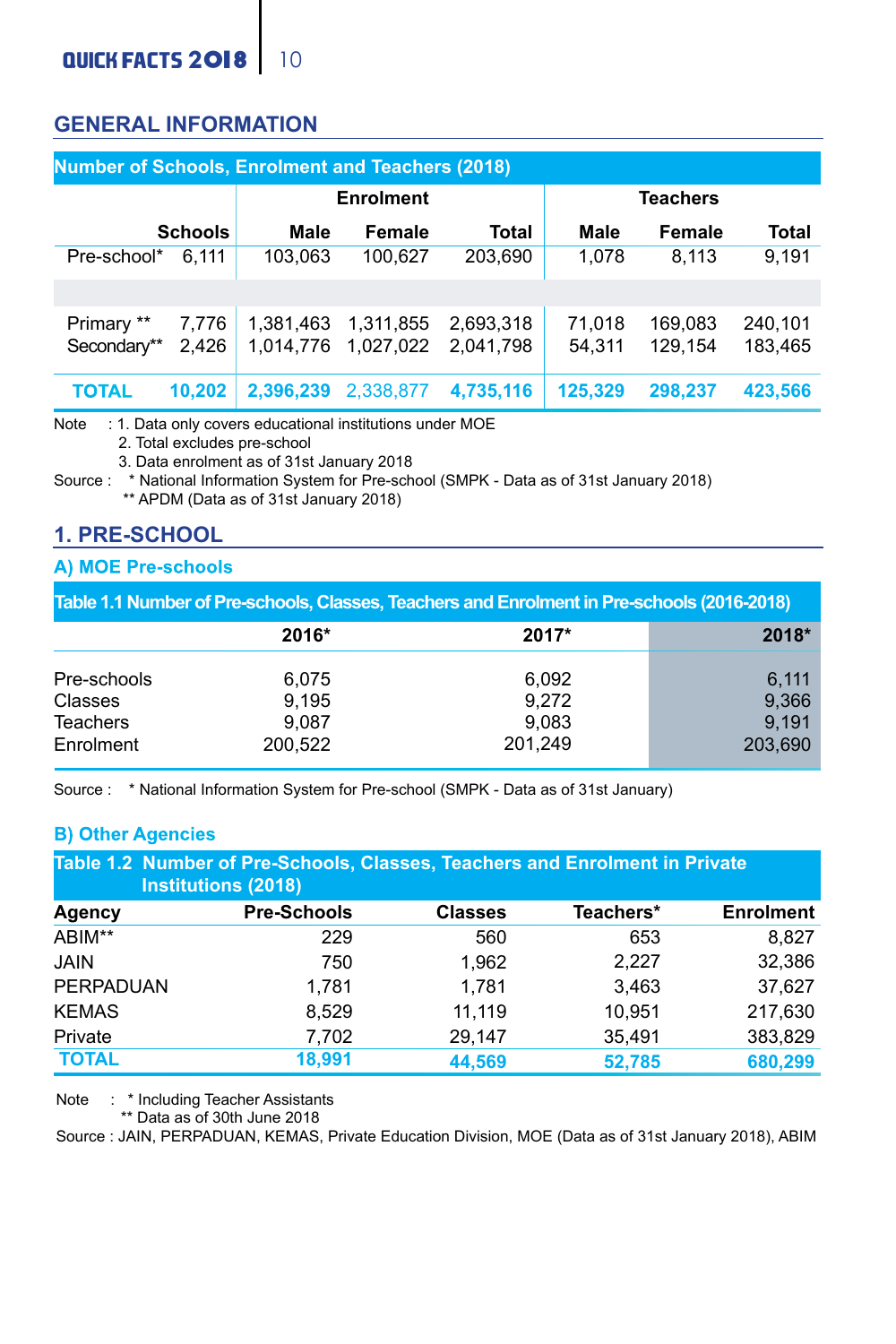D

### **2. SCHOOLS - PRIMARY**



### **Percentage of MOE Primary Schools (2018) Percentage of MOE Primary Schools (2018)**

#### **A) MOE Primary Schools**

| Table 2.1 Number of Primary Schools (2016-2018) |          |       |                |       |       |       |          |             |             |
|-------------------------------------------------|----------|-------|----------------|-------|-------|-------|----------|-------------|-------------|
|                                                 |          | 2016  |                |       | 2017  |       |          | 2018        |             |
| <b>Type of Schools</b>                          | Urban    | Rural | <b>Total</b>   | Urban | Rural | Total | Urban    | Rural       | Total       |
| National                                        | 1.416    | 4.461 | 5.877          | 1.331 | 4.547 | 5.878 | 1.329    | 4.548 5.877 |             |
| National Type (C)                               | 515      | 782   | 1.297          | 502   | 796   | 1.298 | 503      | 795         | 1.298       |
| National Type (T)                               | 145      | 379   | 524            | 137   | 387   | 524   | 137      | 387         | 524         |
| <b>Special Education</b>                        | 20       | 8     | 28             | 20    | 8     | 28    | 20       | 8           | 28          |
| Special Model (K9)                              | $\Omega$ | 7     | $\overline{7}$ | 0     | 8     | 8     | $\Omega$ | 8           | 8           |
| Government Aided<br>Religious School<br>(GARS)  | 16       | 20    | 36             | 15    | 25    | 40    | 15       | 26          | 41          |
| <b>TOTAL</b>                                    | 2.112    | 5.657 | 7.769          | 2.005 | 5.771 | 7.776 | 2.004    |             | 5.772 7.776 |

Note : Data as of 31st January

Source : Educational Planning and Research Division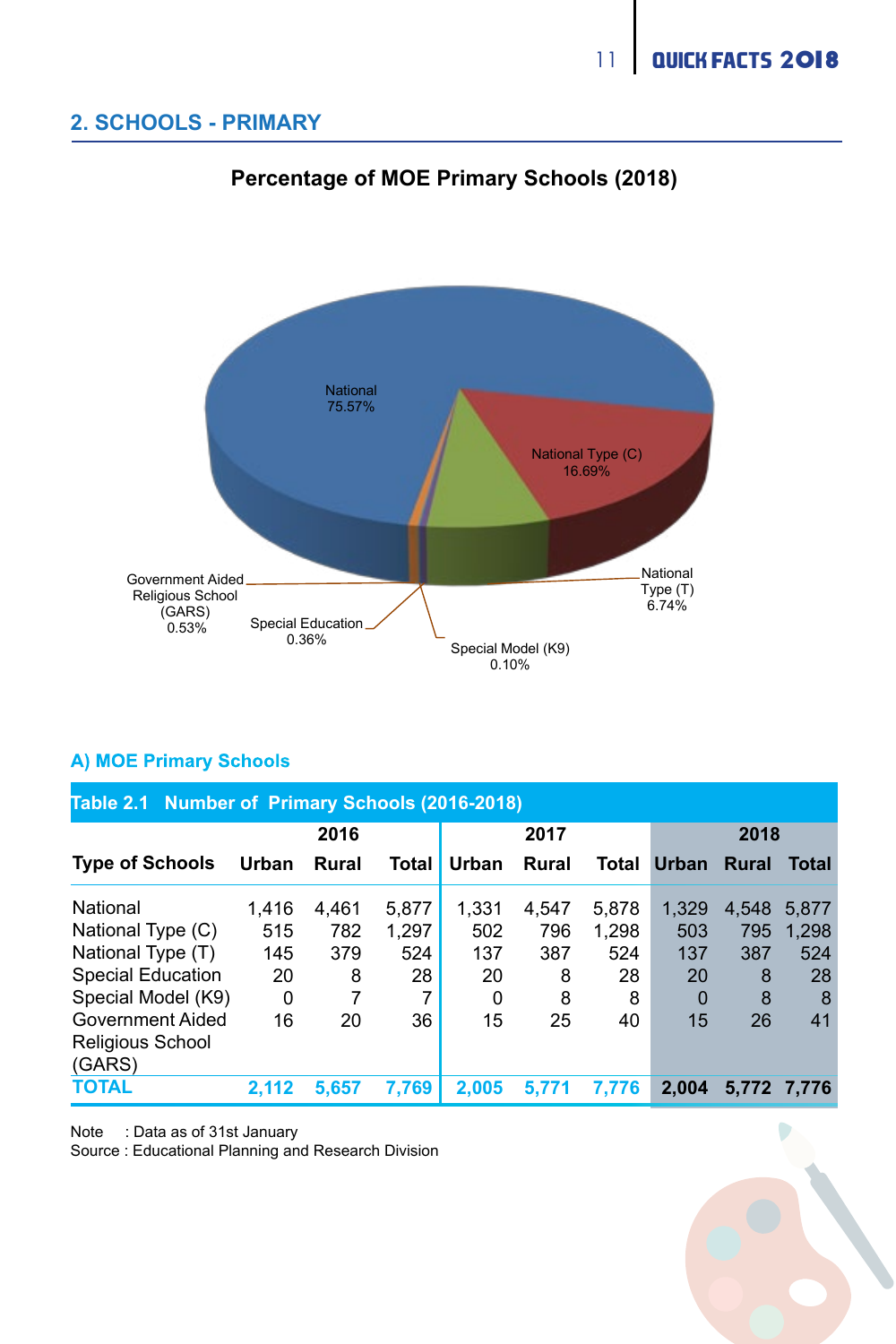#### **2. SCHOOLS - PRIMARY**



### **Percentage of Classes in MOE Primary Schools (2018) Percentage of MOE Primary Schools (2018)**

| Table 2.2 Number of Classes in Primary Schools (2016-2018) |         |         |              |  |  |  |  |  |
|------------------------------------------------------------|---------|---------|--------------|--|--|--|--|--|
| <b>Type of Schools</b>                                     | 2016    | 2017    | 2018         |  |  |  |  |  |
| National                                                   | 79.994  | 80.104  | 80.587       |  |  |  |  |  |
| National Type (C)                                          | 19.234  | 19.239  | 19.219       |  |  |  |  |  |
| National Type (T)                                          | 4.498   | 4.455   | 4,425        |  |  |  |  |  |
| Special Education                                          | 327     | 314     | 328          |  |  |  |  |  |
| Special Model (K9)                                         | 74      | 80      | 81           |  |  |  |  |  |
| Government Aided Religious School (GARS)                   | 486     | 515     | 544          |  |  |  |  |  |
| Special Model                                              | 46      | 46      | 47           |  |  |  |  |  |
| Sports                                                     | 6       | 6       | 6            |  |  |  |  |  |
| Bimbingan Jalinan Kasih                                    | 3       | 3       | $\mathbf{3}$ |  |  |  |  |  |
| <b>TOTAL</b>                                               | 104,668 | 104.762 | 105.240      |  |  |  |  |  |

Note : 1. Excluding pre-school classes

2. Special Model (K9) - Primary school with secondary level from Form 1 to 3

3. Special Model - Secondary school with primary level from Year 4 to 6

Source : School Management Division (Data as of 31st January)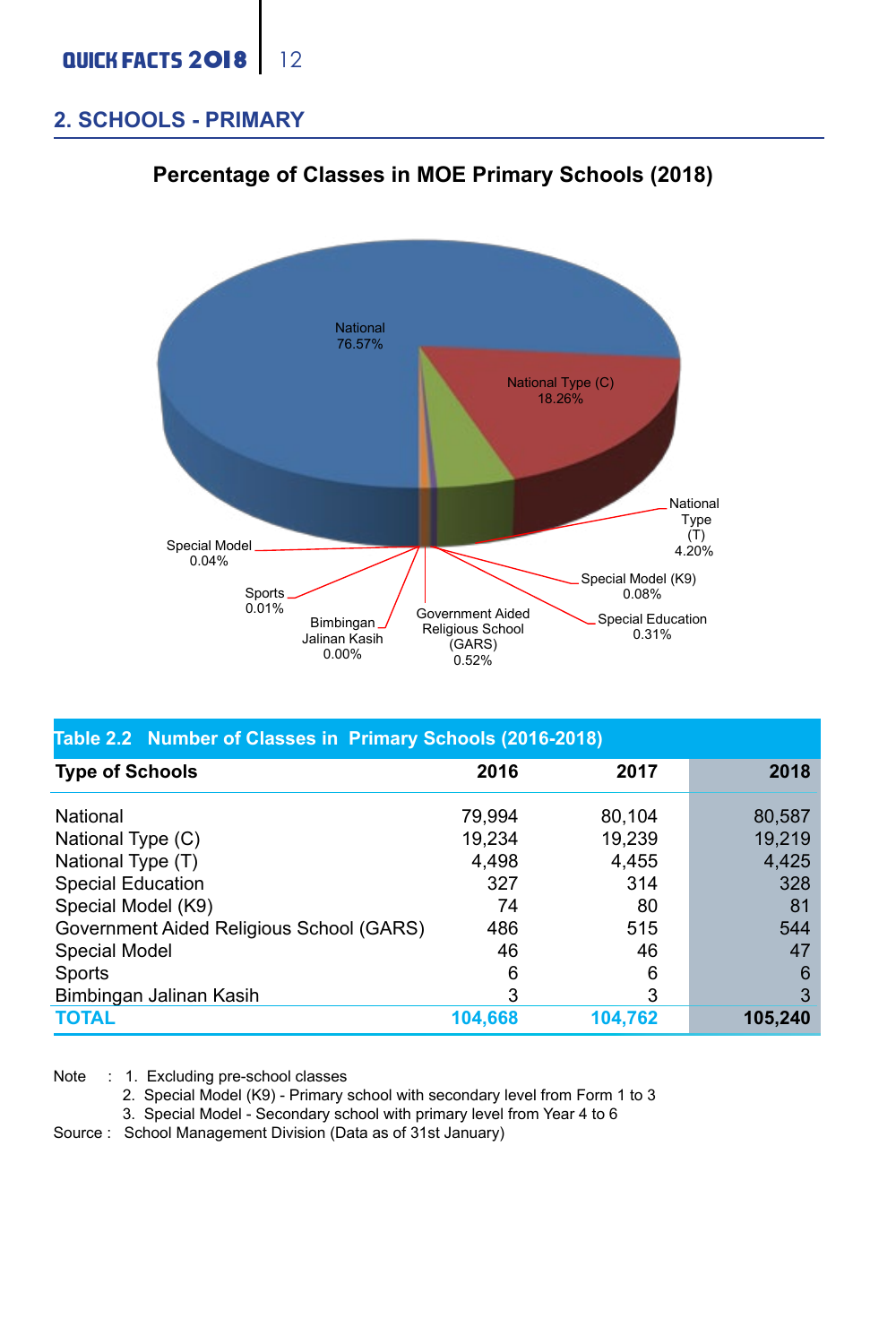### **B) Other Agencies**

| Table 2.3 Number of Primary Schools in Private Institutions (2018) |                |  |  |
|--------------------------------------------------------------------|----------------|--|--|
| <b>Type of Schools</b>                                             | 2018           |  |  |
| <b>Academic Primary</b>                                            | 73             |  |  |
| International Primary                                              | $\overline{4}$ |  |  |
| <b>Religious Primary</b>                                           | 56             |  |  |
| <b>TOTAL</b>                                                       | 133            |  |  |

Note : Data as of 31st January 2018 Source : Private Education Division, MOE

| Table 2.4 Number of Primary Schools in Institutions Under Other<br><b>Government Agencies (2018)</b> |      |  |  |  |  |
|------------------------------------------------------------------------------------------------------|------|--|--|--|--|
| <b>Type of Schools</b>                                                                               | 2018 |  |  |  |  |
| People Religious Primary School (SRAR)                                                               | 59   |  |  |  |  |
| State Religious Primary School (SRAN)                                                                | 17   |  |  |  |  |
| <b>TOTAL</b>                                                                                         | 76   |  |  |  |  |

Note : Data as of 31st January 2018 Source : JAKIM

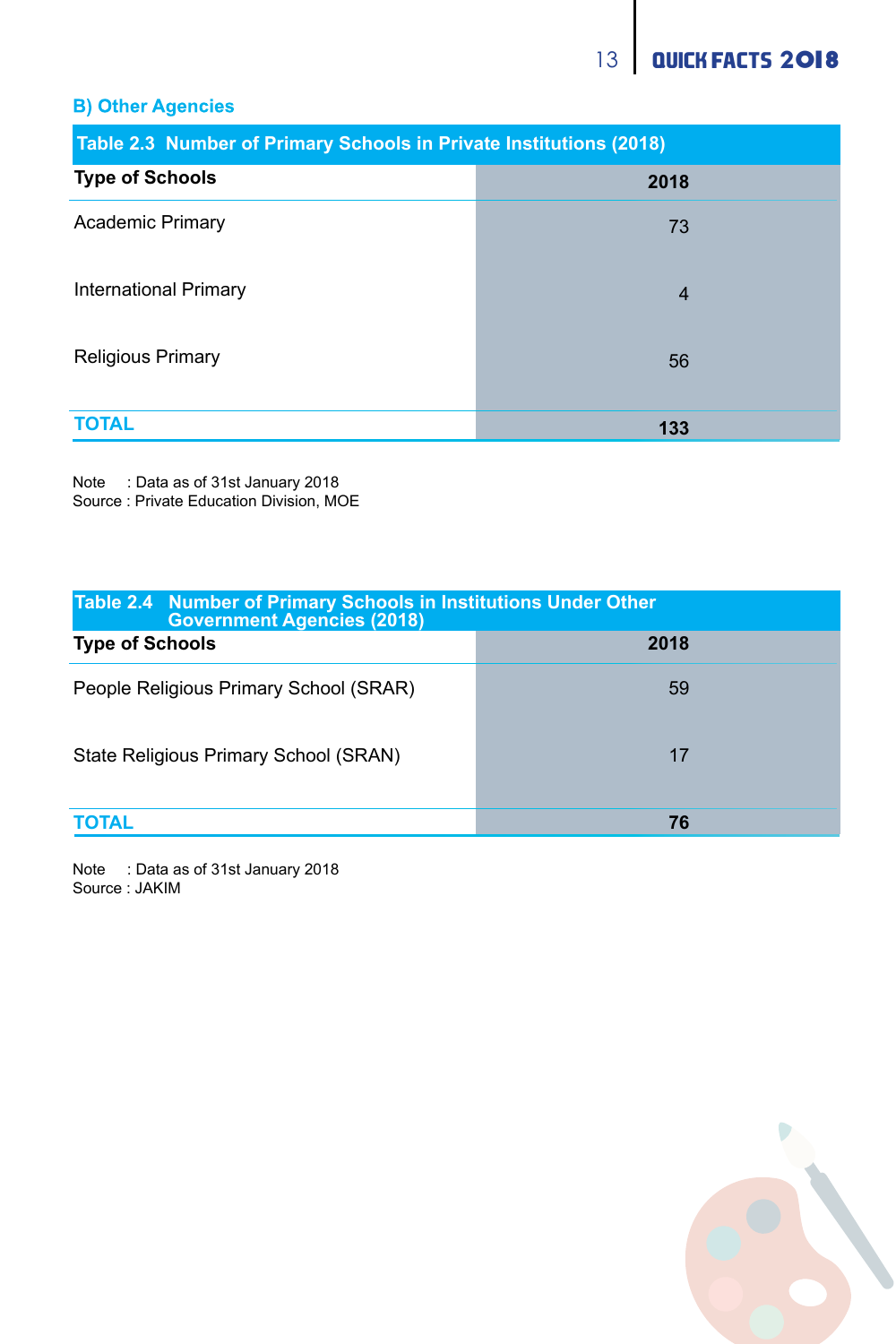### **2. SCHOOLS - SECONDARY**



#### **Percentage of MOE Secondary Schools (2018) Percentage of MOE Secondary Schools (2018)**

#### **A) MOE Secondary Schools**

| Table 2.5 Number of Secondary Schools (2016-2018) |       |       |       |       |       |       |       |              |       |  |
|---------------------------------------------------|-------|-------|-------|-------|-------|-------|-------|--------------|-------|--|
| <b>Type of Schools</b>                            |       | 2016  |       |       | 2017  |       |       | 2018         |       |  |
|                                                   | Urban | Rural | Total | Urban | Rural | Total | Urban | <b>Rural</b> | Total |  |
| Regular                                           | 986   | 998   | 1.984 | 943   | 1.047 | 1.990 | 937   | 1.045        | 1.982 |  |
| <b>Fully Residential</b>                          | 41    | 28    | 69    | 34    | 35    | 69    | 34    | 35           | 69    |  |
| Religious                                         | 28    | 29    | 57    | 27    | 30    | 57    | 27    | 32           | 59    |  |
| Technical                                         | 8     |       | 9     | 8     |       | 9     | 8     |              |       |  |
| <b>Vocational College</b>                         | 48    | 32    | 80    | 45    | 35    | 80    | 49    | 38           | 87    |  |
| <b>Special Education</b>                          | 5     | O     | 5     | 5     |       | 6     | 5     |              |       |  |
| Special Model                                     | 3     | 8     | 11    | 3     | 8     | 11    | 3     |              | 11    |  |
| Sports                                            |       | O     | 4     | 4     |       | 5     |       |              | 5     |  |
| Arts                                              | 3     | C     | 3     | 3     | ŋ     | 3     | 3     |              |       |  |
| Government Aided                                  |       |       |       |       |       |       |       |              |       |  |
| Religious School (GARS) 59                        |       | 122   | 181   | 54    | 126   | 180   | 54    | 126          | 180   |  |
| Bimbingan Jalinan Kasih                           |       |       |       |       |       |       |       |              |       |  |
| Form Six College                                  |       |       | 0     |       |       | ŋ     |       |              | 14    |  |
| <b>TOTAL</b>                                      | 1,186 | 1.218 | 2.404 | 1,127 | 1.284 | 2,411 | 1.134 | 1,292        | 2.426 |  |

Note : Data as of 31st January 2018

Source : Educational Planning and Research Division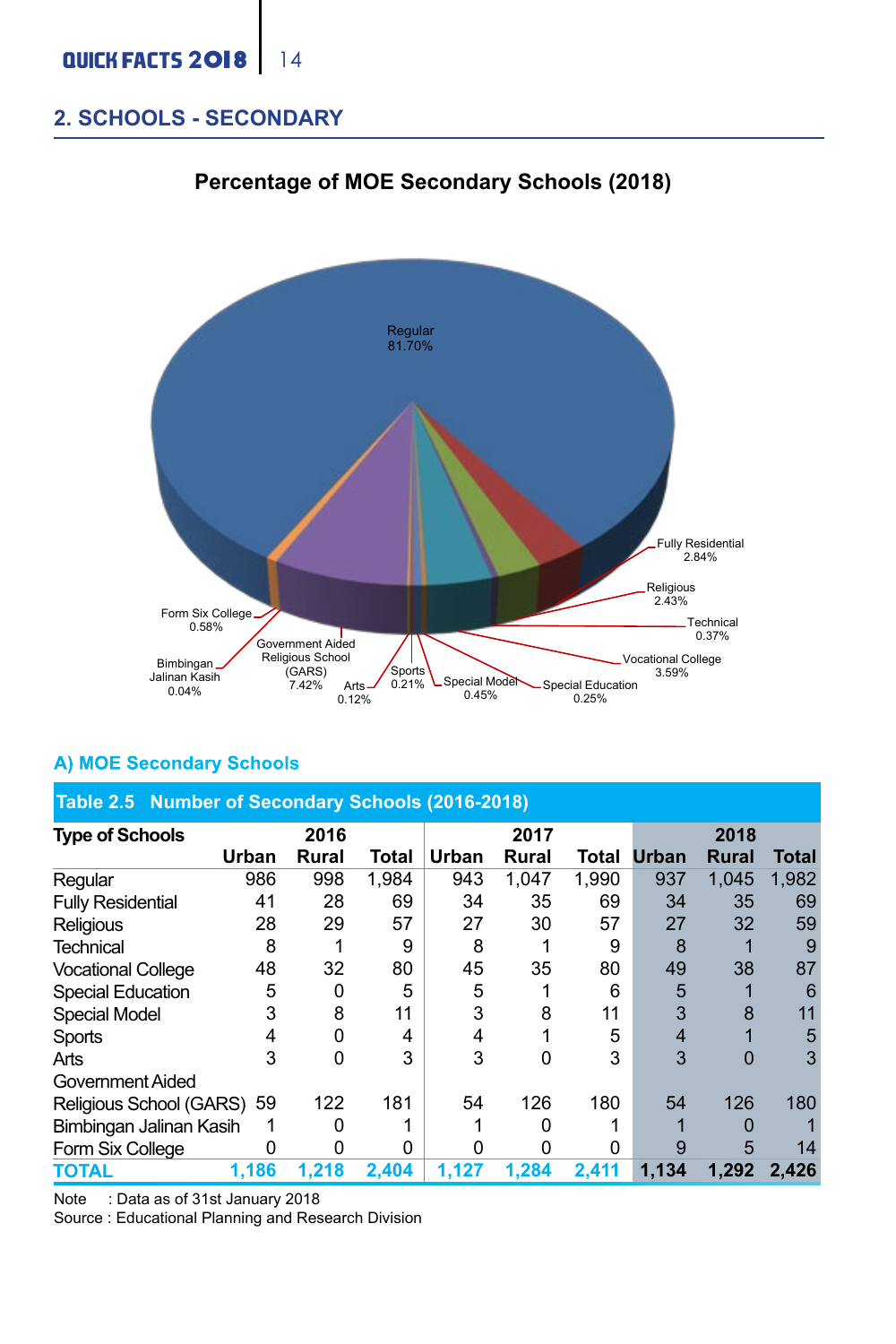#### **2. SCHOOLS - SECONDARY Percentage of Classes in MOE Secondary Schools (2018)**



### **Percentage of Classes in MOE Secondary Schools (2018)**

| Table 2.6 Number of Classes in Secondary Schools (2016-2018) |        |        |        |  |  |  |  |  |  |
|--------------------------------------------------------------|--------|--------|--------|--|--|--|--|--|--|
| <b>Type of Schools</b>                                       | 2016   | 2017   | 2018   |  |  |  |  |  |  |
| Regular                                                      | 72.262 | 70.777 | 70.473 |  |  |  |  |  |  |
| <b>Fully Residential</b>                                     | 1.617  | 1.547  | 1,593  |  |  |  |  |  |  |
| Religious                                                    | 1,553  | 1.517  | 1,529  |  |  |  |  |  |  |
| Technical                                                    | 199    | 154    | 176    |  |  |  |  |  |  |
| <b>Vocational College</b>                                    | 2,538  | 2.257  | 2,395  |  |  |  |  |  |  |
| Special Education                                            | 141    | 152    | 161    |  |  |  |  |  |  |
| Special Model                                                | 440    | 409    | 407    |  |  |  |  |  |  |
| Sports                                                       | 80     | 89     | 89     |  |  |  |  |  |  |
| Arts                                                         | 39     | 41     | 38     |  |  |  |  |  |  |
| Government Aided Religious                                   |        |        |        |  |  |  |  |  |  |
| School (GARS)                                                | 2.456  | 2.464  | 2,499  |  |  |  |  |  |  |
| Bimbingan Jalinan Kasih                                      |        | 2      |        |  |  |  |  |  |  |
| Special Model (K9)                                           | 48     | 50     | 51     |  |  |  |  |  |  |
| Form Six College                                             | o      | 0      | 181    |  |  |  |  |  |  |
| <b>TOTAL</b>                                                 | 81.375 | 79.459 | 79,593 |  |  |  |  |  |  |

Note : 1. Excluding primary classes in Special Model School

2. Special Model (K9) - Primary school with secondary level from Form 1 to 3

3. Special Model - Secondary school with primary level from Year 4 to 6

Source : School Management Division (Data as of 31st January 2018)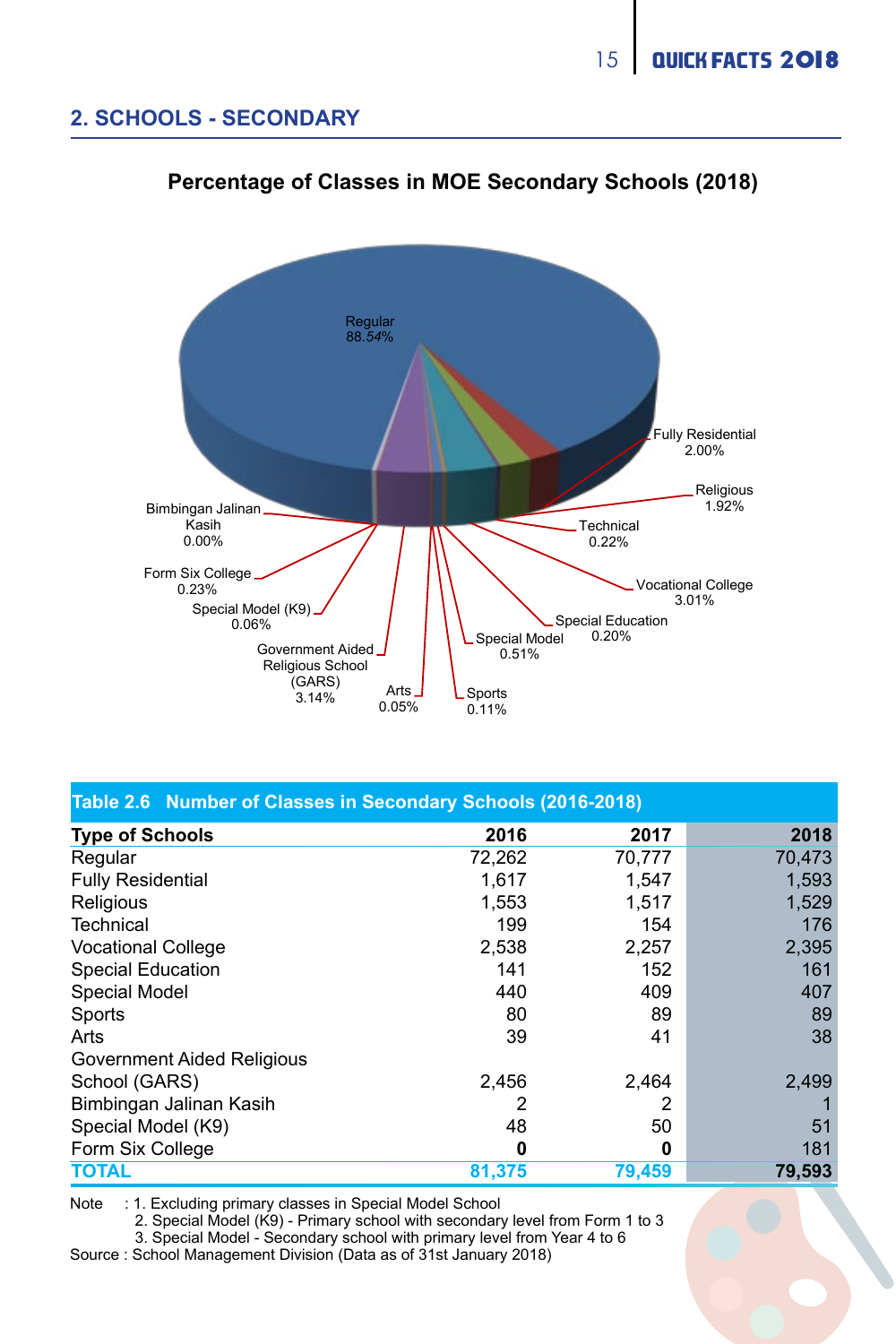### **QUICK FACTS 2018** 16

#### **B) Other Agencies**

| Table 2.7 Number of Secondary Schools in Private Institutions (2018) |      |  |  |  |  |  |  |  |
|----------------------------------------------------------------------|------|--|--|--|--|--|--|--|
| <b>Type of Schools</b>                                               | 2018 |  |  |  |  |  |  |  |
| Academic Secondary                                                   | 79   |  |  |  |  |  |  |  |
| Chinese Independent Secondary Schools                                | 60   |  |  |  |  |  |  |  |
| International Secondary                                              | 0    |  |  |  |  |  |  |  |
| Religious Secondary                                                  | 36   |  |  |  |  |  |  |  |
| Correspondence Secondary School                                      |      |  |  |  |  |  |  |  |
| <b>TOTAL</b>                                                         | 177  |  |  |  |  |  |  |  |

Note : Data as of 31st January 2018

Source : Private Education Division, MOE

| Table 2.8 Number of Secondary Schools in Institutions Under Other Government<br>Agencies (2018) |      |  |  |  |  |  |  |
|-------------------------------------------------------------------------------------------------|------|--|--|--|--|--|--|
| <b>Type of Schools</b>                                                                          | 2018 |  |  |  |  |  |  |
| People Religious Secondary School (SMAR)                                                        | 106  |  |  |  |  |  |  |
| State Religious Secondary School (SMAN)                                                         | 71   |  |  |  |  |  |  |
| MARA Junior Science Colleges (MJSC)                                                             | 54   |  |  |  |  |  |  |
| Royal Military College (RMC)                                                                    |      |  |  |  |  |  |  |
| <b>TOTAL</b>                                                                                    | 232  |  |  |  |  |  |  |

Note : Data as of 31st January 2018

Source : State Religious Department (SMAR, SMAN); MARA; Royal Military College

| Table 2.9 Number of Private Institutions With Two Levels (Primary and<br>Secondary Schools) (2018) |      |  |  |  |  |  |  |
|----------------------------------------------------------------------------------------------------|------|--|--|--|--|--|--|
| <b>Type of Schools</b>                                                                             | 2018 |  |  |  |  |  |  |
| Expatriate                                                                                         | 16   |  |  |  |  |  |  |
| International                                                                                      | 135  |  |  |  |  |  |  |
| Special Education                                                                                  | 17   |  |  |  |  |  |  |
| <b>TOTAL</b>                                                                                       | 168  |  |  |  |  |  |  |

Note : Data as of 31st January 2018

Source : Private Education Division, MOE

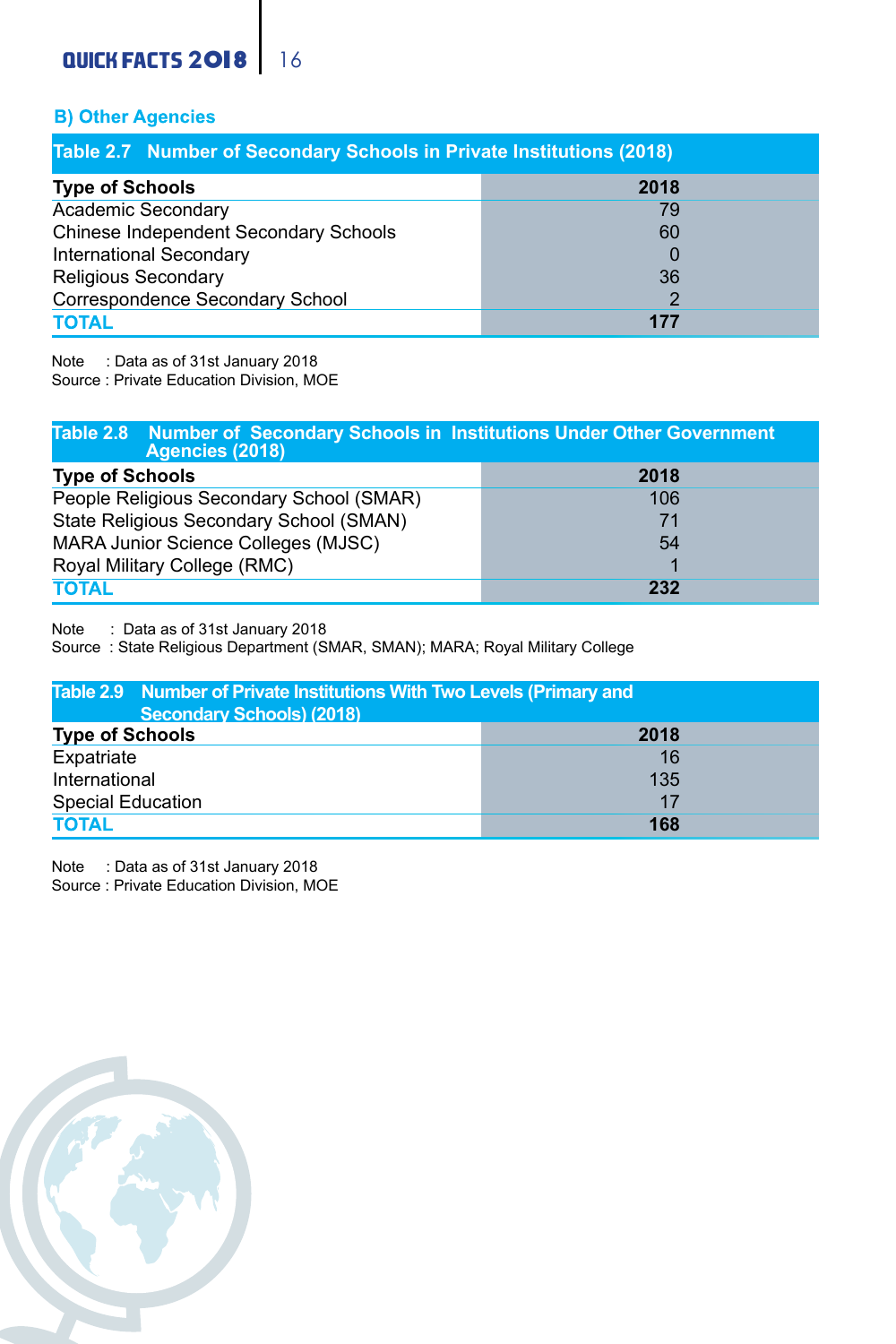

### **Percentage of Enrolment in MOE Primary Schools (2018) Percentage of Enrolment in MOE Primary Schools (2018)**

#### **A) MOE Primary Schools**

**Table 3.1 Enrolment at Primary Level by Type of Schools (2016-2018)**

| <b>Type of Schools</b>                   | 2016      | 2017      | 2018      |
|------------------------------------------|-----------|-----------|-----------|
| National                                 | 2.039.229 | 2.044.299 | 2.071.890 |
| National Type (C)                        | 542.406   | 527.453   | 518,543   |
| National Type (T)                        | 83.343    | 81.483    | 81.488    |
| Special Education                        | 1.178     | 1.185     | 1.215     |
| Special Model (K9)                       | 2.148     | 2.187     | 2.074     |
| Government Aided Religious School (GARS) | 15.738    | 16.453    | 17.184    |
| Special Model                            | 822       | 798       | 818       |
| Sports                                   | 33        | 28        | 31        |
| Bimbingan Jalinan Kasih                  | 76        | 76        | 75        |
| <b>TOTAL</b>                             | 2,684,973 | 2,673,962 | 2.693.318 |

Notes : 1. Excluding pre-school enrolment

2. Special Model (K9) - Primary school with secondary level from Form 1 to 3

3. Special Model - Secondary school with primary level from Year 4 to 6

4. Including enrolment of Year 4 to Year 6 students in Special Model and Sports School

5. Enrolment in Year 1 to Year 6 includes pupils in SEIP

Source : School Management Division (APDM - Data as of 31st January 2018)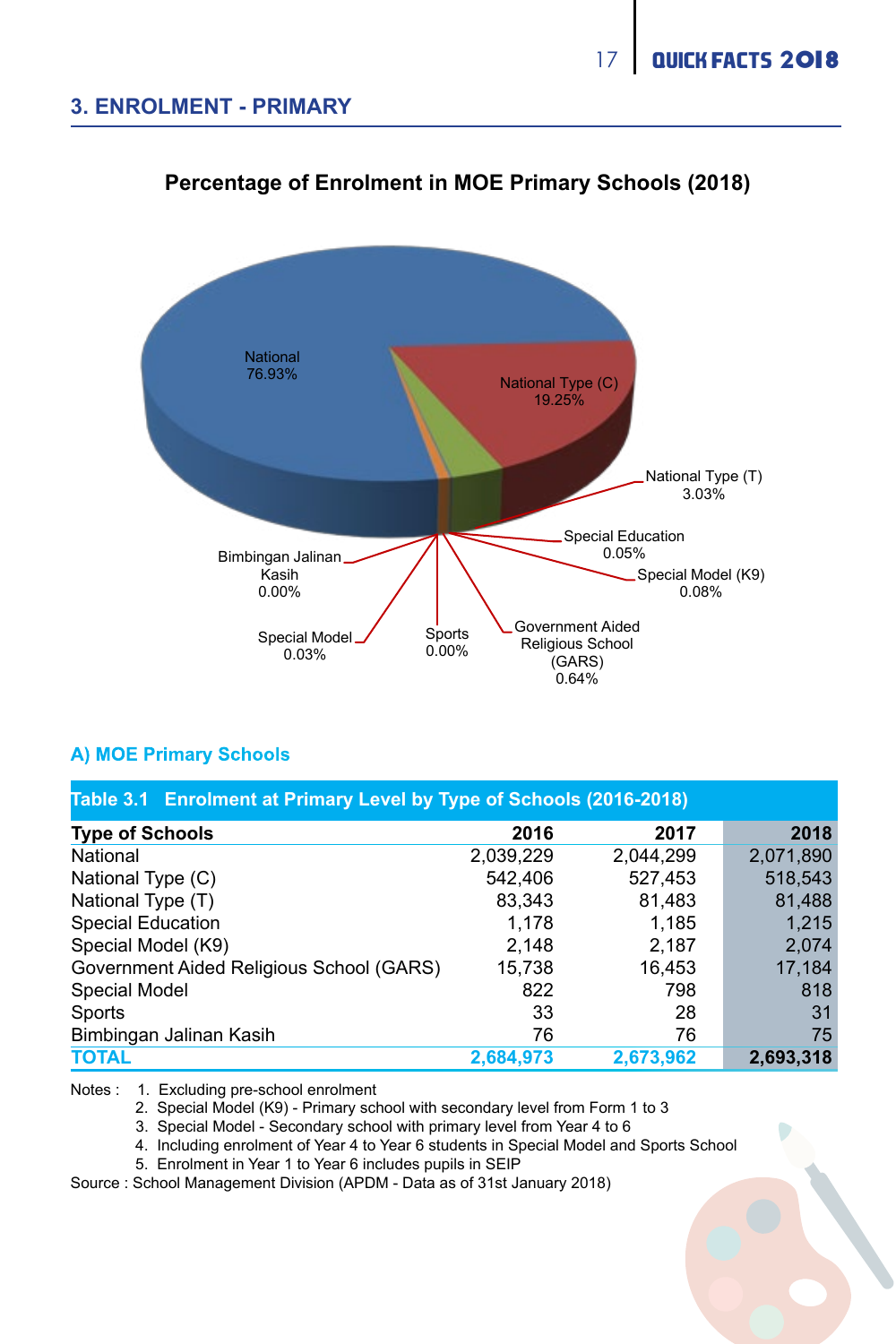#### **3. ENROLMENT - PRIMARY**

### **Percentage of Enrolment at Primary Level by Gender (2018)**



#### **Table 3.2 Enrolment at Primary Level by Grade and Gender (2016-2018)**

| Grade Level       | 2016    |         |                                                                                           | 2017    |                 |                                         | 2018            |         |              |
|-------------------|---------|---------|-------------------------------------------------------------------------------------------|---------|-----------------|-----------------------------------------|-----------------|---------|--------------|
|                   | Male    | Female  | <b>Total</b>                                                                              | Male    | Female          | Total                                   | <b>Male</b>     | Female  | <b>Total</b> |
| Year 1            | 230.769 | 220.396 | 451.165                                                                                   |         | 225.116 214.909 |                                         | 440.025 232.694 | 222,005 | 454.699      |
| Year <sub>2</sub> | 230.605 | 219.179 | 449.784                                                                                   | 230.617 |                 | 220.779 451.396 225.947                 |                 | 216.349 | 442.296      |
| Year <sub>3</sub> | 224.934 | 215,090 | 440.024                                                                                   |         |                 | 229.653 218.912 448.565 229.932 220.775 |                 |         | 450.707      |
| Year <sub>4</sub> | 222 227 | 211.830 | 434.057                                                                                   |         |                 | 222.987 214.180 437.167 227.802 218.262 |                 |         | 446.064      |
| Year 5            | 222.019 | 213.423 | 435.442                                                                                   |         |                 | 220.624 211.072 431.696 221.726 213.715 |                 |         | 435.441      |
| Year <sub>6</sub> | 225.987 | 216,820 | 442.807                                                                                   |         |                 | 220.559 212.696 433.255 219.271         |                 | 210.502 | 429,773      |
| Special Education | 21.652  | 10.042  | 31.694                                                                                    | 22,088  | 9.770           | 31,858                                  | 24.091          | 10.247  | 34.338       |
| <b>TOTAL</b>      |         |         | 1,378,193 1,306,780 2,684,973 1,371,644 1,302,318 2,673,962 1,381,463 1,311,855 2,693,318 |         |                 |                                         |                 |         |              |

Note : 1. Excluding pre-school enrolment

 2. Including enrolment of Year 4 to Year 6 in Special Model Schools and Sports Schools Source : School Management Division (APDM - Data as of 31st January)

| Table 3.3 Enrolment at Primary Level in Private Institutions (2018)                 |                          |                         |                           |  |  |  |  |
|-------------------------------------------------------------------------------------|--------------------------|-------------------------|---------------------------|--|--|--|--|
| <b>Type of Schools</b>                                                              | Male                     | 2018<br>Female          | <b>Total</b>              |  |  |  |  |
| <b>Academic Primary</b><br><b>International Primary</b><br><b>Religious Primary</b> | 6.131<br>1.301<br>11.570 | 5.242<br>1.328<br>9.441 | 11.373<br>2.629<br>21.011 |  |  |  |  |
| <b>TOTAL</b>                                                                        | 19.002                   | 16.011                  | 35.013                    |  |  |  |  |

Note : Data as of 31st January 2018 Source : Private Education Division, MOE

| Table 3.4 Enrolment at Primary Level in Institutions Under Other<br><b>Government Agencies (2018)</b> |        |        |        |  |  |  |  |  |
|-------------------------------------------------------------------------------------------------------|--------|--------|--------|--|--|--|--|--|
|                                                                                                       |        | 2018   |        |  |  |  |  |  |
| <b>Type of Schools</b>                                                                                | Male   | Female | Total  |  |  |  |  |  |
| People Religious Primary School (SRAR)                                                                | 11.857 | 9.347  | 21.204 |  |  |  |  |  |
| State Religious Primary School (SRAN)                                                                 | 5.014  | 5.369  | 10.383 |  |  |  |  |  |
| <b>TOTAL</b>                                                                                          | 16.871 | 14.716 | 31.587 |  |  |  |  |  |

Note : Data as of 31st January 2018 Source : JAKIM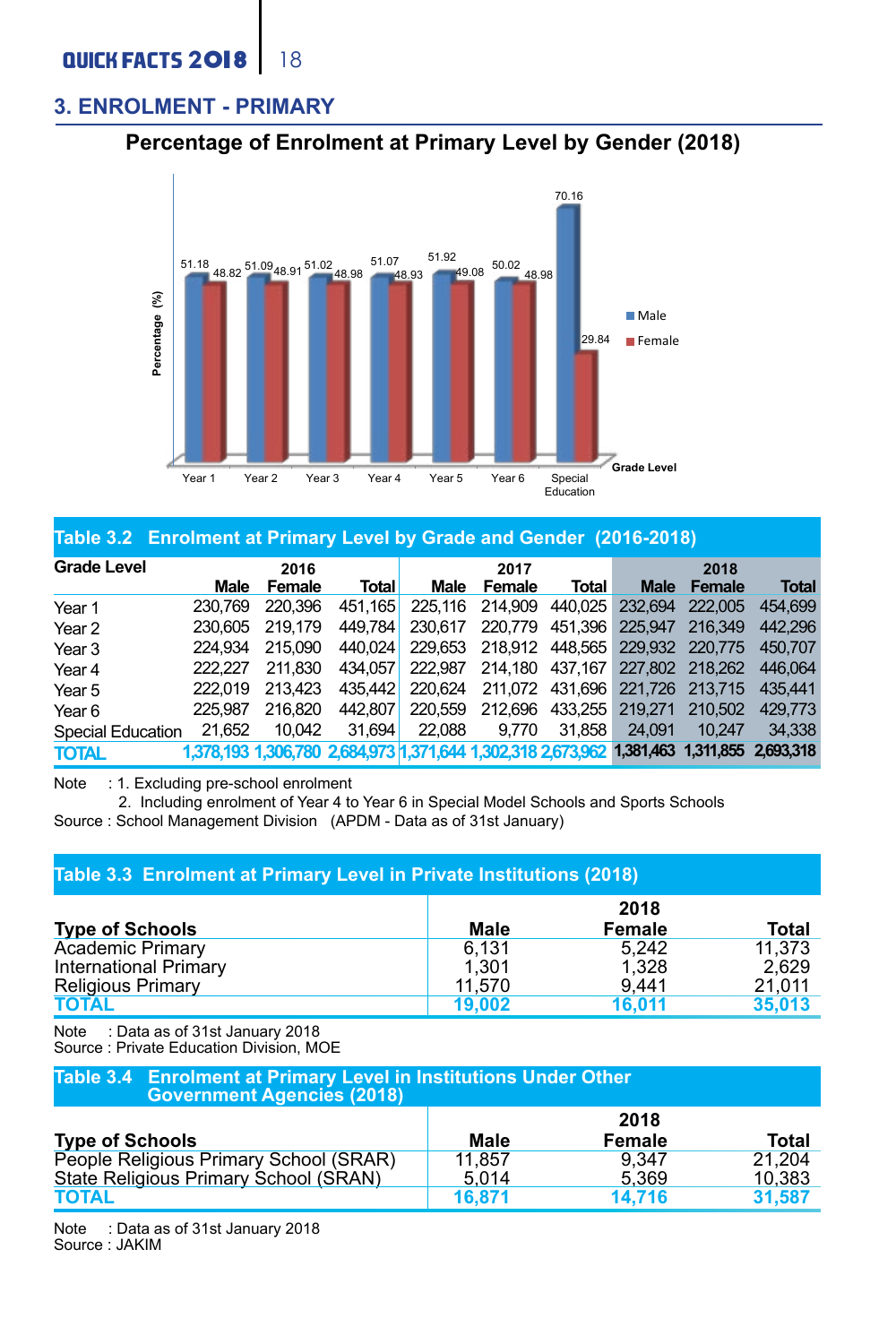### **3. ENROLMENT - SECONDARY**



### **Percentage of Enrolment in MOE Secondary Schools (2018)**

#### **A) MOE Secondary Schools**

| A) MOE Secondary Schools                                              |           |           |  |  |  |  |  |  |  |  |
|-----------------------------------------------------------------------|-----------|-----------|--|--|--|--|--|--|--|--|
| Table 3.5 Enrolment at Secondary Level by Type of Schools (2016-2018) |           |           |  |  |  |  |  |  |  |  |
| 2016                                                                  | 2017      | 2018      |  |  |  |  |  |  |  |  |
| 1.914.924                                                             | 1,884,012 | 1.819.865 |  |  |  |  |  |  |  |  |
| 39.079                                                                | 36.956    | 38.351    |  |  |  |  |  |  |  |  |
| 38.694                                                                | 38.221    | 38,448    |  |  |  |  |  |  |  |  |
| 4.803                                                                 | 3.371     | 3,957     |  |  |  |  |  |  |  |  |
| 62,786                                                                | 52,033    | 54,150    |  |  |  |  |  |  |  |  |
| 886                                                                   | 1.062     | 1.164     |  |  |  |  |  |  |  |  |
| 10.703                                                                | 10.551    | 10,117    |  |  |  |  |  |  |  |  |
| 1.479                                                                 | 1.492     | 1,552     |  |  |  |  |  |  |  |  |
| 818                                                                   | 897       | 887       |  |  |  |  |  |  |  |  |
| 69.924                                                                | 69.244    | 69,089    |  |  |  |  |  |  |  |  |
| 36                                                                    | 39        | 24        |  |  |  |  |  |  |  |  |
| 1,166                                                                 | 1.155     | 1,083     |  |  |  |  |  |  |  |  |
| 0                                                                     | 0         | 3.111     |  |  |  |  |  |  |  |  |
| 2,145,298                                                             | 2,099,033 | 2,041,798 |  |  |  |  |  |  |  |  |
|                                                                       |           |           |  |  |  |  |  |  |  |  |

Note : 1. Excluding pre-school enrolment in secondary schools

Source : School Management Division (APDM - Data as of 31st January)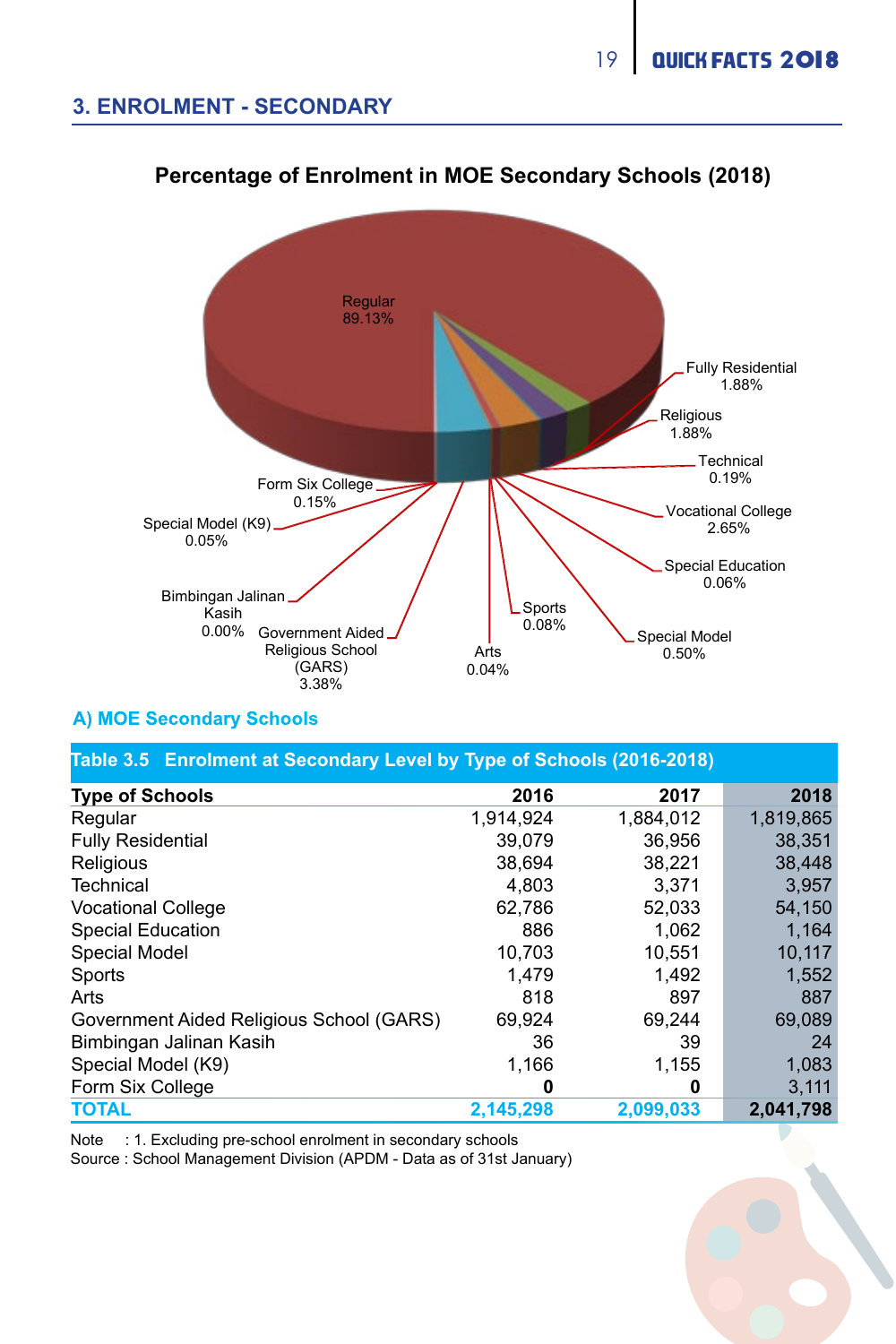### **QUICK FACTS 2018** 20

| Table 3.6 Enrolment at Secondary Level by Grade, Academic Streams and Gender (2016-2018) |                                                                                           |         |                   |                                 |                         |                           |                                 |                           |              |
|------------------------------------------------------------------------------------------|-------------------------------------------------------------------------------------------|---------|-------------------|---------------------------------|-------------------------|---------------------------|---------------------------------|---------------------------|--------------|
| Grade                                                                                    |                                                                                           | 2016    |                   |                                 | 2017                    |                           |                                 | 2018                      |              |
|                                                                                          | Male                                                                                      | Female  | Total             |                                 | <b>Male Female</b>      | <b>Total</b>              |                                 | Male Female               | <b>Total</b> |
| <b>Lower Secondary</b>                                                                   |                                                                                           |         |                   |                                 |                         |                           |                                 |                           |              |
| Special Education (Form 1 - Form 3)                                                      | 18.201                                                                                    | 8.955   | 27.156            | 18.556                          | 9.012                   | 27.568                    | 19.248                          | 9.218                     | 28.466       |
| Remove Class                                                                             | 13.949                                                                                    | 8.247   | 22.196            | 10.538                          | 5.289                   | 15.827                    | 9.467                           | 4.575                     | 14.042       |
| Form 1                                                                                   | 200.380                                                                                   | 195,999 |                   | 396.379 200.977 199.120 400.097 |                         |                           |                                 | 195,211 193,765 388,976   |              |
| Form 2                                                                                   | 202.324                                                                                   | 200.314 | 402.638           |                                 |                         | 195.948 193.557 389.505   |                                 | 195,853 195,762 391,615   |              |
| Form 3                                                                                   | 204.654                                                                                   | 204.517 | 409,171           |                                 |                         | 197,142 198,167 395,309   |                                 | 191,394 191,770 383,164   |              |
| <b>Total</b>                                                                             | 639,508                                                                                   |         | 618.032 1.257.540 |                                 |                         | 623,161 605,145 1,228,306 |                                 | 611,173 595,090 1,206,263 |              |
| <b>Upper Secondary</b>                                                                   |                                                                                           |         |                   |                                 |                         |                           |                                 |                           |              |
| Form 4                                                                                   | 193.562                                                                                   | 208,123 | 401,685           |                                 |                         |                           |                                 |                           |              |
| Form 4 Special Education                                                                 | na                                                                                        | na      | na                | 234                             | 202                     | 436                       | na                              | na                        | na           |
| Form 4 Arts                                                                              | na                                                                                        | na      | na                |                                 | 116.318 105.593 221.911 |                           |                                 | 110.536 101.870 212.406   |              |
| Form 4 Science                                                                           | na                                                                                        | na      | na                | 37.528                          | 55.428                  | 92.956                    | 34.394                          | 49.214                    | 83,608       |
| Form 4 Religious                                                                         | na                                                                                        | na      | na                | 375                             | 464                     | 839                       | 3.259                           | 5,152                     | 8.411        |
| Form 4 Vocational/Technology                                                             | na                                                                                        | na      | na                | 22.502                          | 28,689                  | 51,191                    | 20.552                          | 27,116                    | 47.668       |
| Form 4 Vocational                                                                        | na                                                                                        | na      | na                | 11.117                          | 6.483                   | 17,600                    | 11.177                          | 6.347                     | 17.524       |
| Form 4 Technical                                                                         | na                                                                                        | na      | na                | 372                             | 365                     | 737                       | 865                             | 744                       | 1.609        |
| Year 1 Vocational College                                                                | 9.758                                                                                     | 5,287   | 15.045            | 3.742                           | 1.760                   | 5.502                     | 6.298                           | 3,333                     | 9.631        |
| Year 1 Skills Training (NVTC)                                                            | na                                                                                        | na      | na                | 50                              | 19                      | 69                        | 212                             | 120                       | 332          |
| <b>Total</b>                                                                             | 203.320                                                                                   | 213.410 | 416.730           |                                 |                         | 192,238 199,003 391,241   |                                 | 187,293 193,896 381,189   |              |
| Form 5                                                                                   | 181,296                                                                                   | 195,967 | 377,263           |                                 |                         |                           |                                 |                           |              |
| Form 5 Special Education                                                                 | na                                                                                        | na      | na                | 255                             | 204                     | 459                       | na                              | na                        | na           |
| Form 5 Arts                                                                              | na                                                                                        | na      | na                |                                 | 109,345 106,536 215,881 |                           |                                 | 105,149 101,893 207,042   |              |
| Form 5 Science                                                                           | na                                                                                        | na      | na                | 37.195                          | 56,150                  | 93.345                    | 33.754                          | 50.032                    | 83.786       |
| Form 5 Religious                                                                         | na                                                                                        | na      | na                | 225                             | 324                     | 549                       | 2.184                           | 3,714                     | 5,898        |
| Form 5 Vocational/Technology                                                             | na                                                                                        | na      | na                | 23.930                          | 32.669                  | 56,599                    | 20,054                          | 26,683                    | 46,737       |
| Form 5 Vocational                                                                        | na                                                                                        | na      | na                | 10.157                          | 6,321                   | 16,478                    | 9.958                           | 6.211                     | 16,169       |
| Form 5 Technical                                                                         | na                                                                                        | na      | na                | 1,202                           | 1.043                   | 2,245                     | 1,201                           | 1,147                     | 2.348        |
| Year 2 Vocational College                                                                | 9,884                                                                                     | 6,168   | 16.052            | 9,905                           | 5,474                   | 15,379                    | 9,831                           | 5,129                     | 14,960       |
| Year 2 Skills Training (NVTC)                                                            | na                                                                                        | na      | na                | 683                             | 230                     | 913                       | 752                             | 253                       | 1,005        |
| Short / Special Skill Course                                                             | na                                                                                        | na      | na                | na                              | na                      | $\Omega$                  | na                              | na                        | na           |
| <b>Total</b>                                                                             | 191,180                                                                                   | 202.135 | 393,315           | 192,897                         | 208,951                 |                           | 401,848 182,883 195,062 377,945 |                           |              |
| Post-Secondary                                                                           |                                                                                           |         |                   |                                 |                         |                           |                                 |                           |              |
| Form 6 Lower                                                                             | 296                                                                                       | 513     | 809               |                                 |                         |                           |                                 |                           |              |
| Arts                                                                                     | na                                                                                        | na      | na                | na                              | na                      | 0                         | na                              | na                        | na           |
| Science                                                                                  | na                                                                                        | na      | na                | na                              | na                      | $\Omega$                  | na                              | na                        | na           |
| Religious                                                                                | na                                                                                        | na      | na                | 700                             | 1,164                   | 1,864                     | 923                             | 1503                      | 2.426        |
| Year 3 Vocational College                                                                | 10.079                                                                                    | 5.569   | 15.648            | 9.389                           | 5.961                   | 15.350                    | 9.185                           | 5.174                     | 14.359       |
| Year 3 Vocational College MPV                                                            | na                                                                                        | na      | na                | na                              | na                      | $\Omega$                  | na                              | na                        | na           |
| Year 1 Pre-university                                                                    | na                                                                                        | na      | na                | 79                              | 36                      | 115                       | 102                             | 60                        | 162          |
| Form 6 Upper                                                                             | 14.906                                                                                    | 32.002  | 46.908            |                                 |                         |                           | na                              | na                        | na           |
| Form 6 Upper Special Education                                                           | na                                                                                        | na      | na                | 0                               | 0                       | 0                         | na                              | na                        | na           |
| Arts                                                                                     | na                                                                                        | na      | na                | 11.840                          | 27.782                  | 39.622                    | 12.358                          | 27.953                    | 40.311       |
| Science                                                                                  | na                                                                                        | na      | na                | 2.472                           | 3.393                   | 5.865                     | 2.165                           | 2,608                     | 4.773        |
| Religious                                                                                | na                                                                                        | na      | na                | 15                              | 21                      | 36                        | na                              | na                        | na           |
| Year 2 Pre-university                                                                    | na                                                                                        | na      | na                | 57                              | 26                      | 83                        | 80                              | 35                        | 115          |
| Year 4 Vocational College                                                                | 9.153                                                                                     | 5.195   | 14.348            | 9.359                           | 5.344                   | 14.703                    | 8.614                           | 5641                      | 14.255       |
| <b>Total</b>                                                                             | 34.434                                                                                    | 43,279  | 77.713            | 33.911                          | 43.727                  | 77.638                    | 33.427                          | 42.974                    | 76.401       |
| <b>GRAND TOTAL</b>                                                                       | 1.068.442 1.076.856 2.145.298 1.042.207 1.056.826 2.099.033 1.014.776 1.027.022 2.041.798 |         |                   |                                 |                         |                           |                                 |                           |              |

Note : 1. Including enrolment of Form 1 to 3 students in Comprehensive Special Model (K9) Schools

2. Excluding pre-schools students in secondary schools

 3. Data for Form 6 Lower is not available because Form 6 begins in May, except for students who are taking STAM in religious school

Source : School Management Division (APDM - Data as of 31st January)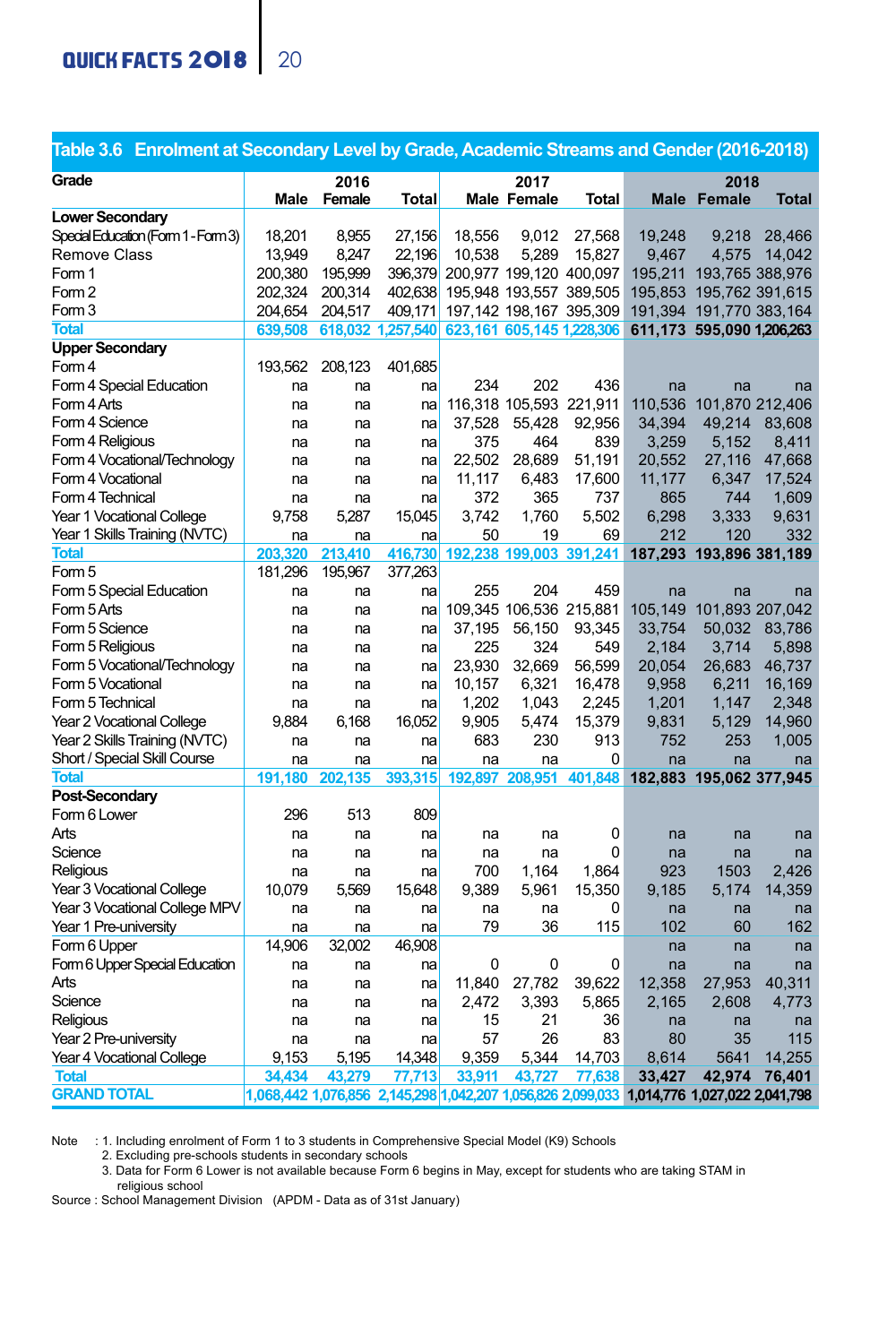#### **B) Other Agencies**

#### **Table 3.7 Enrolment at Secondary Level in Private Institutions (2018)**

|                                       |        | 2018   |              |
|---------------------------------------|--------|--------|--------------|
| <b>Type of Schools</b>                | Male   | Female | <b>Total</b> |
| Academic Secondary                    | 6.966  | 5.951  | 12.917       |
| Chinese Independent Secondary Schools | 33.580 | 33.143 | 66.723       |
| International Secondary               |        |        |              |
| <b>Religious Secondary</b>            | 4.424  | 3.262  | 7.686        |
| Correspondence Secondary School       |        |        |              |
| <b>TOTAL</b>                          | 44.970 | 42.356 | 87.326       |

Note : Data as of 31st January 2018

Source : Private Education Division, MOE

### **Table 3.8 Enrolment at Secondary Level in Institutions Under Other Government**

| Agencies (2018)                          |        |        |        |
|------------------------------------------|--------|--------|--------|
|                                          |        | 2018   |        |
| <b>Type of Schools</b>                   | Male   | Female | Total  |
| People Religious Secondary School (SMAR) | 15.872 | 12.677 | 28.549 |
| State Religious Secondary School (SMAN)  | 16,800 | 21.624 | 38.424 |
| MARA Junior Science Colleges (MJSC)      | 12.884 | 16.240 | 29.124 |
| Royal Military College (RMC)*            | 419    |        | 419    |
| <b>TOTAL</b>                             | 45,975 | 50.541 | 96.516 |

Note : Data as of 31st January 2018

\* Data as of 28th February 2018

Source : State Religious Department (SMAR/SMAN), MARA, Royal Millitary College

#### **Table 3.9 Enrolment in Private Institutions with Two Levels (Primary and Secondary) (2018)**

|                        |        | 2018   |        |
|------------------------|--------|--------|--------|
| <b>Type of Schools</b> | Male   | Female | Total  |
| Expatriate             | 1.503  | 1.464  | 2.967  |
| International          | 31.457 | 27.266 | 58.723 |
| Special Education      | 550    | 351    | 901    |
| <b>TOTAL</b>           | 33,510 | 29.081 | 62.591 |

Note : Data as of 31st January 2018

Source : Private Education Division, MOE

#### **C) Matriculation**

| Table 3.10 Matriculation: Number of Colleges, Academic Personnel and<br><b>Enrolment Level (2015-2017)</b> |        |        |        |  |  |  |  |  |
|------------------------------------------------------------------------------------------------------------|--------|--------|--------|--|--|--|--|--|
|                                                                                                            | 2015   | 2016   | 2017*  |  |  |  |  |  |
| Number of Matriculation Colleges                                                                           | 15     | 15     | 15     |  |  |  |  |  |
| Number of Academic Personnel                                                                               | 2.695  | 2.725  | 2.464  |  |  |  |  |  |
| % Female                                                                                                   | 64.16  | 64.37  | 68.00  |  |  |  |  |  |
| <b>Total Enrolment</b>                                                                                     | 22.252 | 20.463 | 22.771 |  |  |  |  |  |
| % Female                                                                                                   | 72.13  | 70.42  | 69.00  |  |  |  |  |  |

Note : \* Data as of 31st January

Source : Matriculation Division, MOE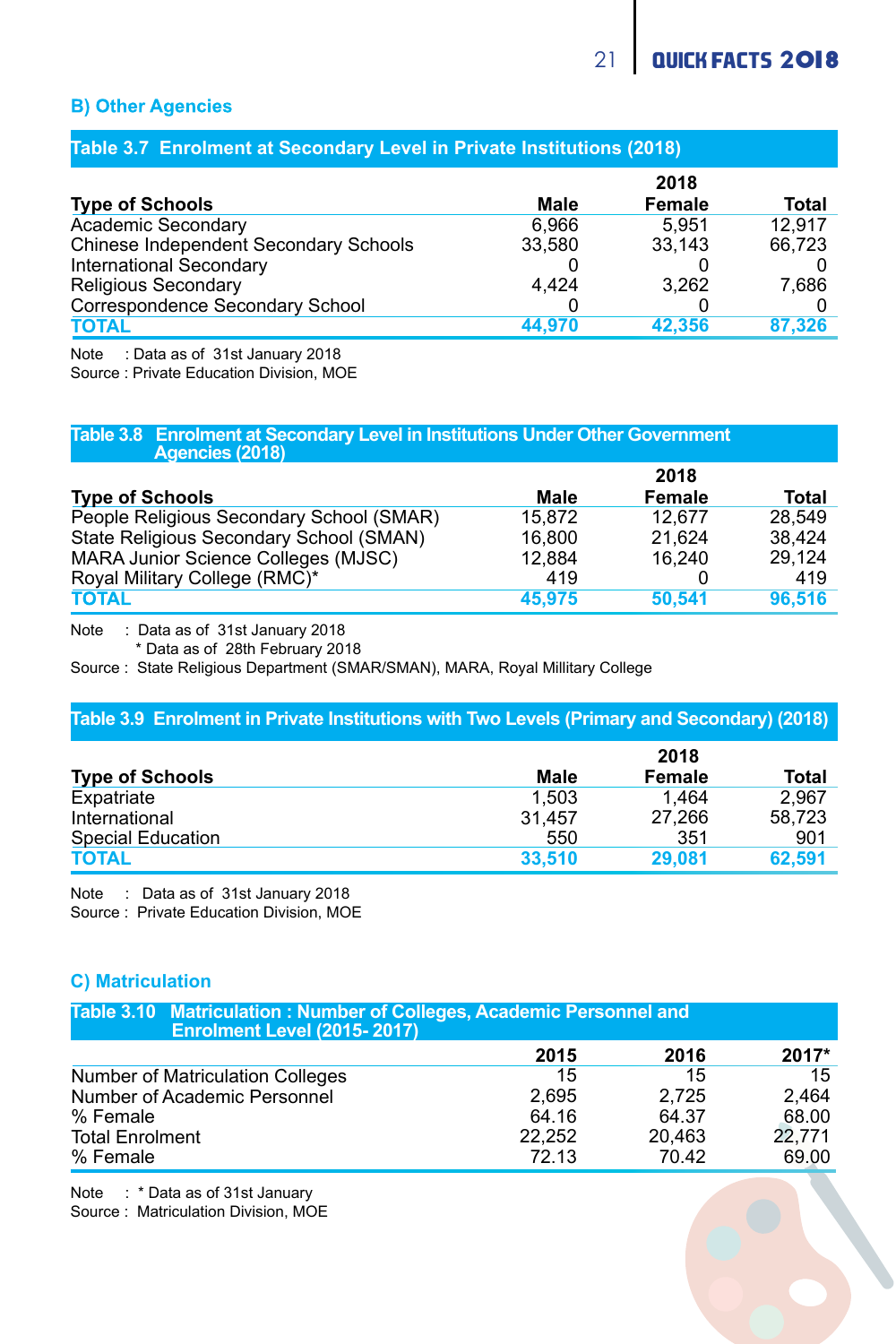### **QUICK FACTS 2018** 22

### **4. SPECIAL EDUCATION**

| Table 4.1                   | Enrolment in Special Education Schools by Grade and Gender (2016-2018) |             |                |              |                    |              |                         |                    |                         |
|-----------------------------|------------------------------------------------------------------------|-------------|----------------|--------------|--------------------|--------------|-------------------------|--------------------|-------------------------|
| Grade                       |                                                                        | 2016        |                |              | 2017               |              |                         | 2018               |                         |
|                             |                                                                        | Male Female | <b>Total</b>   |              | <b>Male Female</b> | Total        |                         | <b>Male Female</b> | <b>Total</b>            |
| Primary                     |                                                                        |             |                |              |                    |              |                         |                    |                         |
| <b>CFLD</b>                 | 82                                                                     | 43          | 125            | 88           | 37                 | 125          | 148                     | 80                 | 228                     |
| Preschool                   | 60                                                                     | 44          | 104            | 60           | 37                 | 97           | 67                      | 37                 | 104                     |
| Year 1                      | 101                                                                    | 112         | 213            | 82           | 89                 | 171          | 77                      | 64                 | 141                     |
| Year <sub>2</sub>           | 78                                                                     | 55          | 133            | 86           | 86                 | 172          | 75                      | 79                 | 154                     |
| Year <sub>3</sub>           | 97                                                                     | 60          | 157            | 77           | 61                 | 138          | 78                      | 83                 | 161                     |
| Year 4                      | 110                                                                    | 82          | 192            | 98           | 64                 | 162          | 85                      | 63                 | 148                     |
| Year 5                      | 93                                                                     | 77          | 170            | 99           | 89                 | 188          | 104                     | 64                 | 168                     |
| Year <sub>6</sub>           | 102                                                                    | 74          | 176            | 91           | 76                 | 167          | 100                     | 92                 | 192                     |
| <b>Total</b>                | 723                                                                    | 547         | 1,270          | 681          | 539                | .220         | 734                     | 562                | 1.296                   |
| Secondary                   |                                                                        |             |                |              |                    |              |                         |                    |                         |
| <b>CFLD</b>                 | 0                                                                      | 0           | 0              | 0            | $\mathbf 0$        | 0            | $\mathbf 0$             | $\mathbf 0$        | $\mathbf 0$             |
| Form 1                      | 33                                                                     | 19          | 52             | 23           | 15                 | 38           | 27                      | 19                 | 46                      |
| Form 2                      | 37                                                                     | 32          | 69             | 38           | 26                 | 64           | 28                      | 14                 | 42                      |
| Form 3                      | 29                                                                     | 39          | 68             | 36           | 26                 | 62           | 35                      | 29                 | 64                      |
| Form 4                      | 77                                                                     | 94          | 171            | 26           | 34                 | 60           | 33                      | 26                 | 59                      |
| Form 5                      | 156                                                                    | 117         | 273            | 26           | 11                 | 37           | 26                      | 31                 | 57                      |
| <b>Total</b>                | 332                                                                    | 301         | 633            | 149          | 112                | 261          | 149                     | 119                | 268                     |
| Secondary -                 |                                                                        |             |                |              |                    |              |                         |                    |                         |
| <b>Vocational Programme</b> |                                                                        |             |                |              |                    |              |                         |                    |                         |
| SKM Level 1                 | 135                                                                    | 79          | 214            | 123          | 75                 | 198          | 148                     | 89                 | 237                     |
| SKM Level 2                 | 142                                                                    | 157         | 299            | 161          | 156                | 317          | 280                     | 223                | 503                     |
| SKM Level 3                 | 87                                                                     | 53          | 140            | 84           | 66                 | 150          | 81                      | 71                 | 152                     |
| <b>Total</b>                | 364                                                                    | 289         | 653            | 368          | 297                | 665          | 509                     | 383                | 892                     |
| <b>Post Secondary</b>       |                                                                        |             |                |              |                    |              |                         |                    |                         |
| Form 6 Upper                | 1                                                                      | 1           | 2              | 0            | $\mathbf 0$        | 0            | 1                       | $\overline{2}$     | 3                       |
| <b>Total</b>                | 1                                                                      | 7           | $\overline{2}$ | $\mathbf{0}$ | $\mathbf{0}$       | $\mathbf{0}$ | $\overline{\mathbf{1}}$ | $\overline{2}$     | $\overline{\mathbf{3}}$ |
| <b>GRAND TOTAL</b>          | 1,174                                                                  | 945         | 2,119 1,279    |              | 1,020              | 2,299        | 1,395                   | 1,063              | 2,458                   |

Note : CFLD - Class for Learning Disabilities (Students with learning disabilities and unable to learn with other students)

Source : Special Education Division, MOE

|           | Programme (2016-2018) |            |        |              | Table 4.2 Number of Classes, Enrolment and Teachers in Special Education Integration   |            |        |
|-----------|-----------------------|------------|--------|--------------|----------------------------------------------------------------------------------------|------------|--------|
|           |                       | 2016       |        | 2017         | Pre-school Primary Secondary Pre-school Primary Secondary Pre-school Primary Secondary | 2018       |        |
| Class     |                       | 168 5.024  | 3.874  | 206 3.048    | 2.518                                                                                  | 178 5.350  | 4.112  |
| Enrolment |                       | 678 29.810 | 26.696 | 1.122 27.231 | 21.745                                                                                 | 808 33.174 | 28.244 |
| Teacher   |                       | 168 7.768  | 4.928  | 204 8.083    | 5.308                                                                                  | 176 8.193  | 5.497  |

Notes : Special Education Integration Programme refers to a programme for students with disabilities in regular schools

Source : Special Education Division, MOE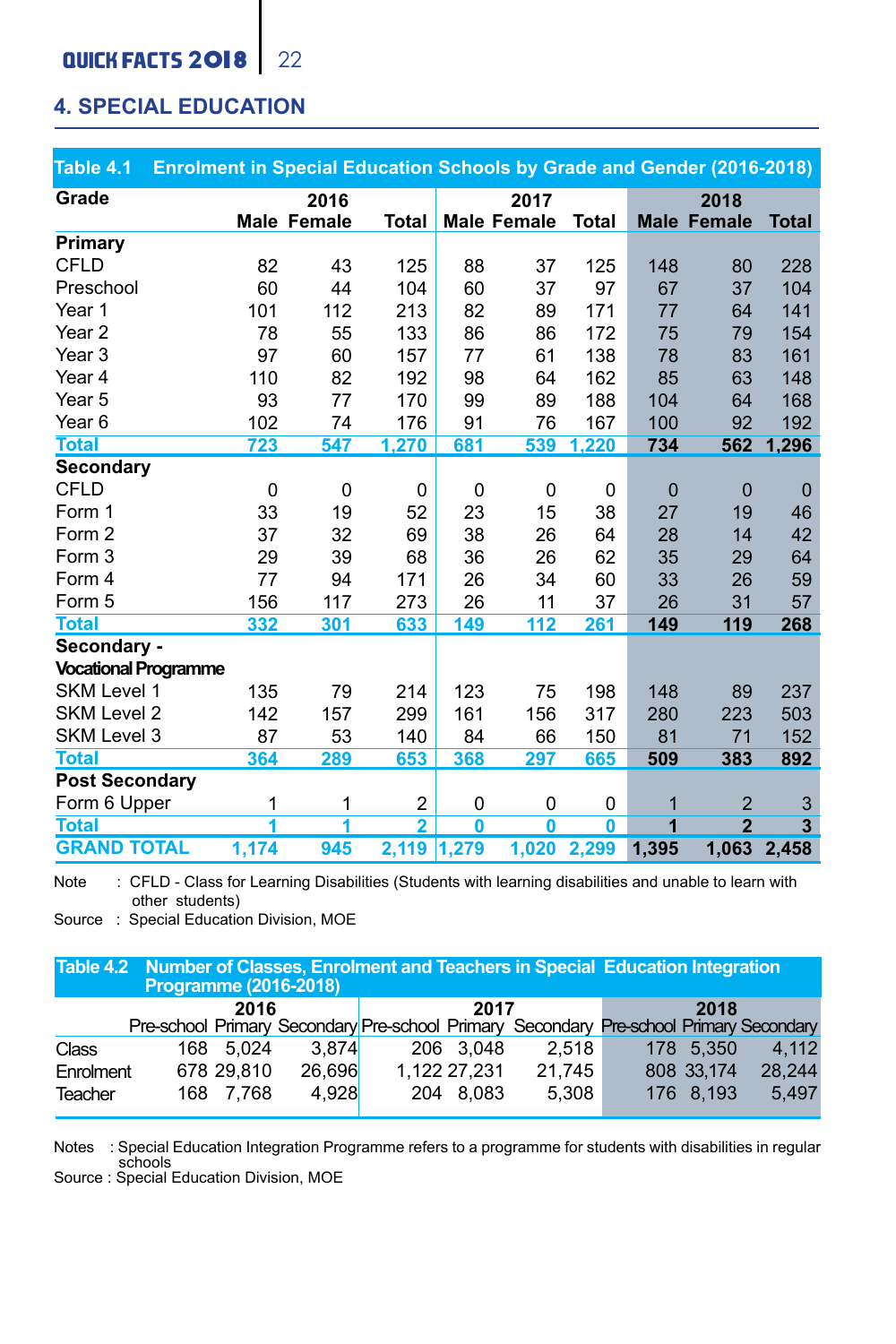|                          | Table 4.3 Enrolment in Special Education Integration Programme by Grade (2016-2018) |          |          |
|--------------------------|-------------------------------------------------------------------------------------|----------|----------|
| Grade                    | 2016                                                                                | 2017     | 2018     |
| Primary                  |                                                                                     |          |          |
| <b>CFLD</b>              | 17,160                                                                              | 29,336   | 5,593    |
| Year 1                   | 3,326                                                                               | 153      | 9,459    |
| Year 2                   | 2.626                                                                               | 100      | 5.675    |
| Year 3                   | 2,298                                                                               | 233      | 4,608    |
| Year 4                   | 2,012                                                                               | 443      | 4,021    |
| Year 5                   | 1,395                                                                               | 410      | 2,307    |
| Year 6                   | 993                                                                                 | 414      | 1,511    |
| <b>Total</b>             | 29,810                                                                              | 31,089   | 33,174   |
| Secondary                |                                                                                     |          |          |
| <b>CFLD</b>              | 21,498                                                                              | 23,721   | 11,831   |
| Form 1                   | 1,083                                                                               | 319      | 4,147    |
| Form 2                   | 1,092                                                                               | 350      | 4.352    |
| Form 3                   | 1,080                                                                               | 301      | 3,194    |
| Form 4                   | 976                                                                                 | 322      | 2.727    |
| Form 5                   | 948                                                                                 | 289      | 1.969    |
| <b>Total</b>             | 26,677                                                                              | 25,302   | 28,220   |
| <b>Post Secondary</b>    |                                                                                     |          |          |
| Form 6 (Lower)           | $\Omega$                                                                            | $\Omega$ | $\Omega$ |
| Form 6 (Upper)           | 19                                                                                  | 22       | 24       |
| <b>Total</b>             | 19                                                                                  | 22       | 24       |
| <b>GRAND TOTAL*</b>      | 56,506                                                                              | 56,413   | 61,418   |
| <b>Partial Inclusion</b> | 4,239                                                                               | 13,081   | 16,454   |
| Full Inclusion           | 12.531                                                                              | 12.315   | 1.260    |
| <b>Total Inclusive</b>   | 16,770                                                                              | 25,396   | 17,714   |
| <b>Preschool</b>         | 678                                                                                 | 1,122    | 808      |

Notes : 1. Inclusive - Students with Special Educational Needs (SEN) studying in regular classrooms together with mainstream students.

2. \* Grand Total of Students with SEN include enrolment in full and partial inclusive programme.

3. Inclusive Programme comprises students of SEN enrolled in full and partial inclusive education.

**Table 4.4 Enrolment of Inclusive Programme in Regular Schools and Special Education Integration Programme (2018)**

|                        | <b>Regular Schools</b> |                       | <b>SEIP</b>              |
|------------------------|------------------------|-----------------------|--------------------------|
|                        | <b>Full Inclusion</b>  | <b>Full Inclusion</b> | <b>Partial Inclusion</b> |
| Pre                    | 169                    |                       |                          |
| Primary                | 7.079                  | 464                   | 7.954                    |
| Secondary              | 7.073                  | 796                   | 8.500                    |
| <b>Total Inclusive</b> | 14.321                 | 1.260                 | 16.454                   |

Source : Special Education Division, MOE

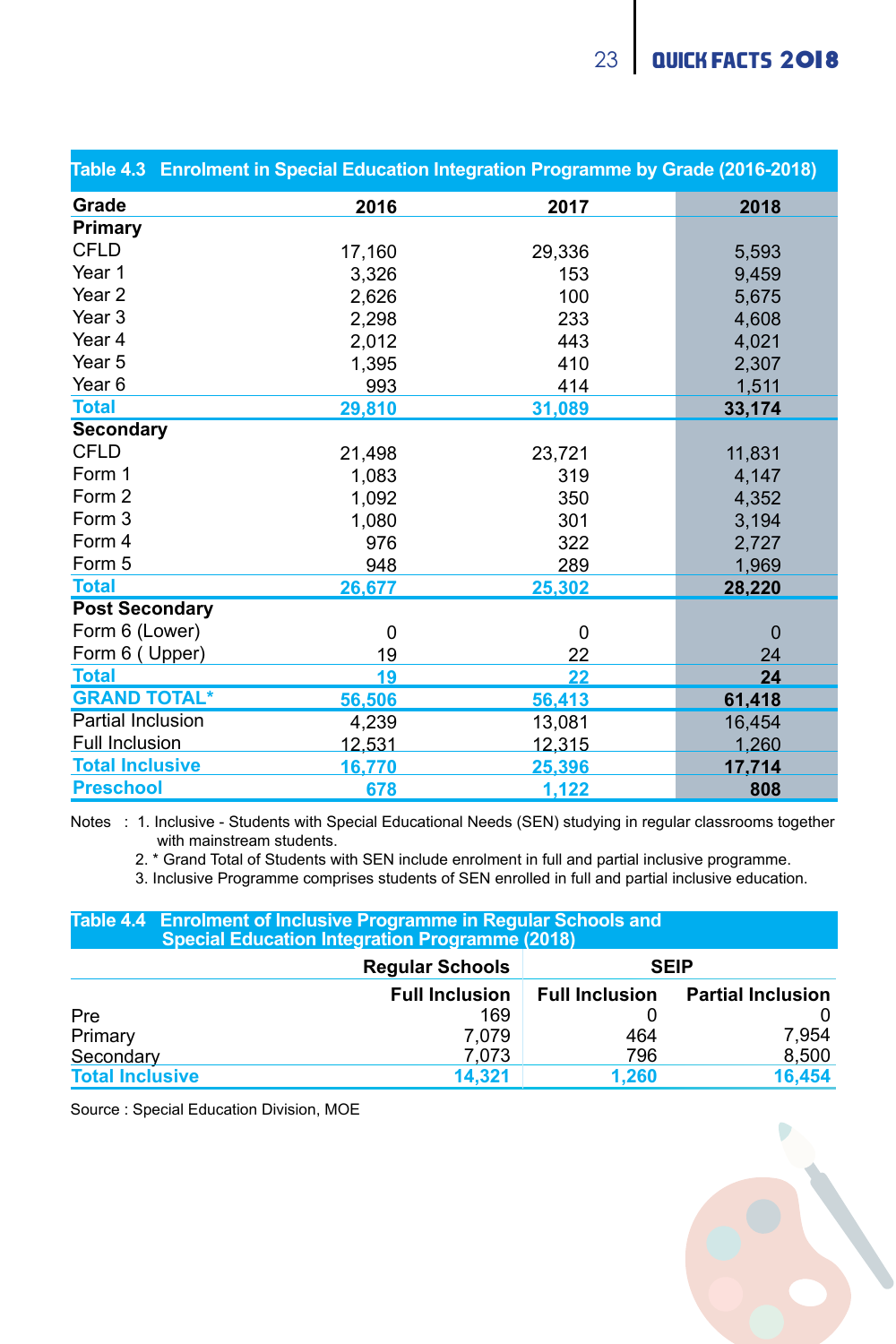### QUICK FACTS 2018 24

### **5. TEACHERS - PRIMARY**

#### **A) MOE Primary Schools**

| Table 5.1 Number of Teachers at Primary Level by Type of Training (2018) |          |                     |           |         |  |  |  |  |  |  |
|--------------------------------------------------------------------------|----------|---------------------|-----------|---------|--|--|--|--|--|--|
| <b>Type of Schools</b>                                                   | Graduate | <b>Non-Graduate</b> | Untrained | Total   |  |  |  |  |  |  |
| National                                                                 | 142.235  | 47.669              | 742       | 190.646 |  |  |  |  |  |  |
| National Type (C)                                                        | 24.630   | 12.723              | 469       | 37.822  |  |  |  |  |  |  |
| National Type (T)                                                        | 6.595    | 2.539               | 20        | 9.154   |  |  |  |  |  |  |
| Special Education                                                        | 658      | 174                 | 3         | 835     |  |  |  |  |  |  |
| Government Aided Religious School -                                      |          |                     |           |         |  |  |  |  |  |  |
| Primary (GARS)                                                           | 718      | 488                 | 148       | 1.354   |  |  |  |  |  |  |
| Special Model (Primary)                                                  | 251      | 35                  | 4         | 290     |  |  |  |  |  |  |
| <b>TOTAL</b>                                                             | 175.087  | 63.628              | 1.386     | 240.101 |  |  |  |  |  |  |

Note : 1. Graduates - Teachers who have a degree

2. Non-Graduates - Teachers who have a teaching certificate/diploma

3. Untrained - include contract teachers

Data do not include :

(i) Teachers seconded to semi-government agencies, state religious schools, and other agencies;

(ii) Teachers on study leave with full-pay or half-pay; and

(iii) Teachers in common posts pending re-deployment.

Source : Data as of 31st January 2018

### **Percentage of Primary School Teachers by Gender (2016-2018) Percentage of Primary School Teachers by Gender (2016-2018)**



|              | Table 5.2 Number and Percentage of Teachers at Primary Level by Gender (2016 - 2018) |        |         |        |         |               |
|--------------|--------------------------------------------------------------------------------------|--------|---------|--------|---------|---------------|
| Gender       | 2016*                                                                                | %      | 2017**  | %      | 2018    | $\frac{9}{6}$ |
| Male         | 71.826                                                                               | 29.88  | 71.349  | 29.81  | 71.018  | 29.58         |
| Female       | 168.593                                                                              | 70.12  | 168.004 | 70.19  | 169.083 | 70.42         |
| <b>TOTAL</b> | 240.419                                                                              | 100.00 | 239.353 | 100.00 | 240.101 | 100.00        |

Source : \* School Management Division (Data as of 31st May)

\*\* School Management Division (Data as of 31st January)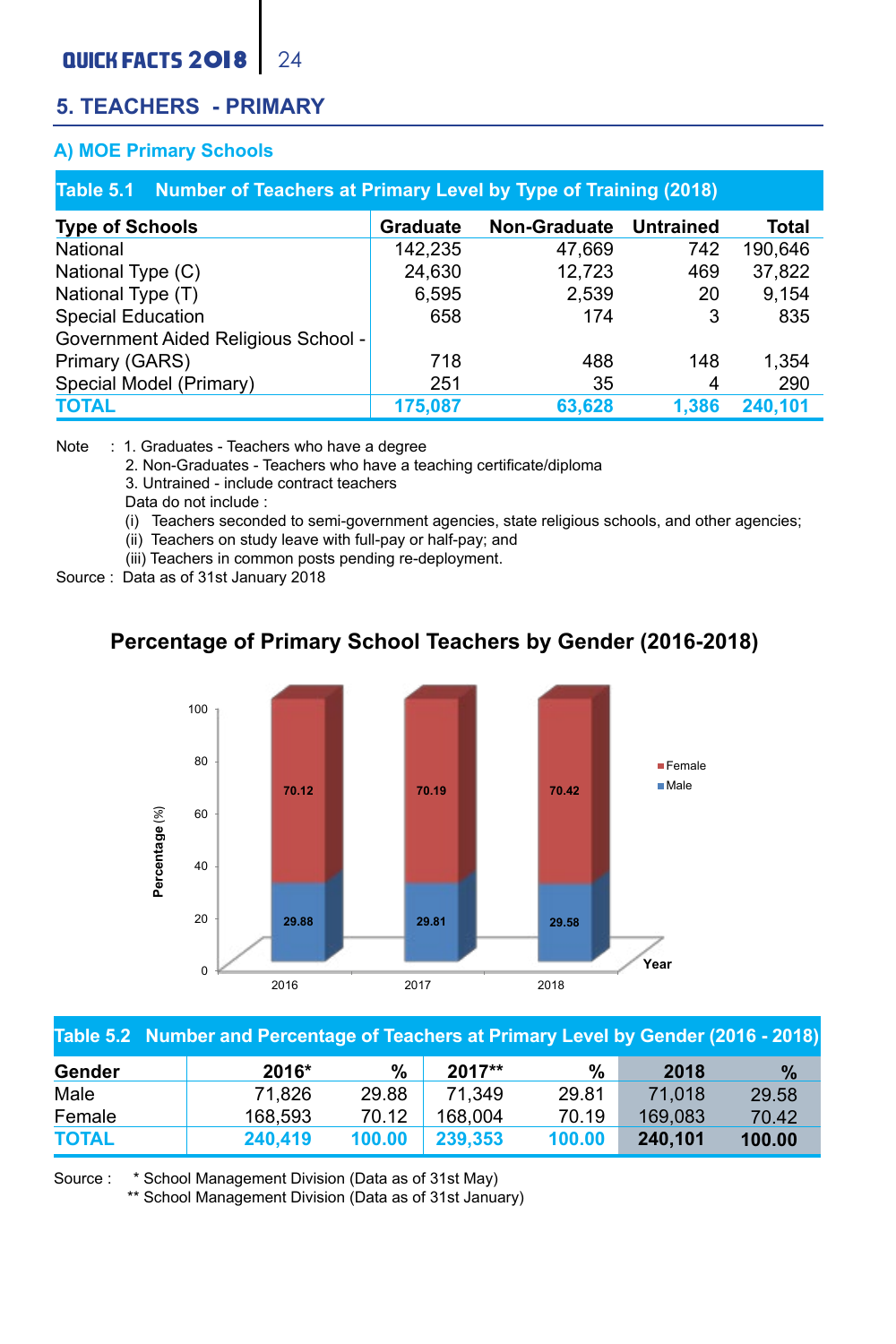25 QUICK FACTS 2018



#### **Percentage of Primary School Teachers by Gender and Age Group (2018)**

**Table 5.3 Number of Teachers at Primary Level by Gender and Age Group (2018)**

| Age Group <25 25-29 30-34 35-39 40-44 45-49 50-54 55-59 |                                                            |  |  |  | 260            | <b>TOTAL</b> |
|---------------------------------------------------------|------------------------------------------------------------|--|--|--|----------------|--------------|
| Male                                                    | 1.014 8.300 9.482 15.829 10.925 10.832 9.974 4.656         |  |  |  | 6 <sup>1</sup> | 71.018       |
| Female                                                  | 2,760 16,224 26,322 40,932 28,153 26,288 21,198 7,206      |  |  |  |                | $0$ 169.083  |
| <b>TOTAL</b>                                            | $ 3,774 $ 24,524 35,804 56,761 39,078 37,120 31,172 11,862 |  |  |  |                | 6 240,101    |

Source : School Management Division (Data as of 31st January 2018)

#### **B) Other Agencies**

| Table 5.4 Number of Teachers at Primary Level in Private Institutions (2018) |       |  |  |  |  |  |  |
|------------------------------------------------------------------------------|-------|--|--|--|--|--|--|
| <b>Type of Schools</b>                                                       | 2018  |  |  |  |  |  |  |
| Academic Primary                                                             | 654   |  |  |  |  |  |  |
| <b>International Primary</b>                                                 | 241   |  |  |  |  |  |  |
| <b>Religious Primary</b>                                                     | 1.462 |  |  |  |  |  |  |
| <b>TOTAL</b>                                                                 | 2.357 |  |  |  |  |  |  |

Note : Data as of 31st January 2018 Source : Private Education Division, MOE

**Table 5.5 Number and Percentage of Teachers at Primary Level in Institutions Under Other Government Agencies (2018) Type of Schools** People Religious Primary School (SRAR) State Religious Primary School (SRAN) **TOTAL 2018** 1,656 737 **2,393**

Note : Data as of 31st January 2018 Source : State Religious Department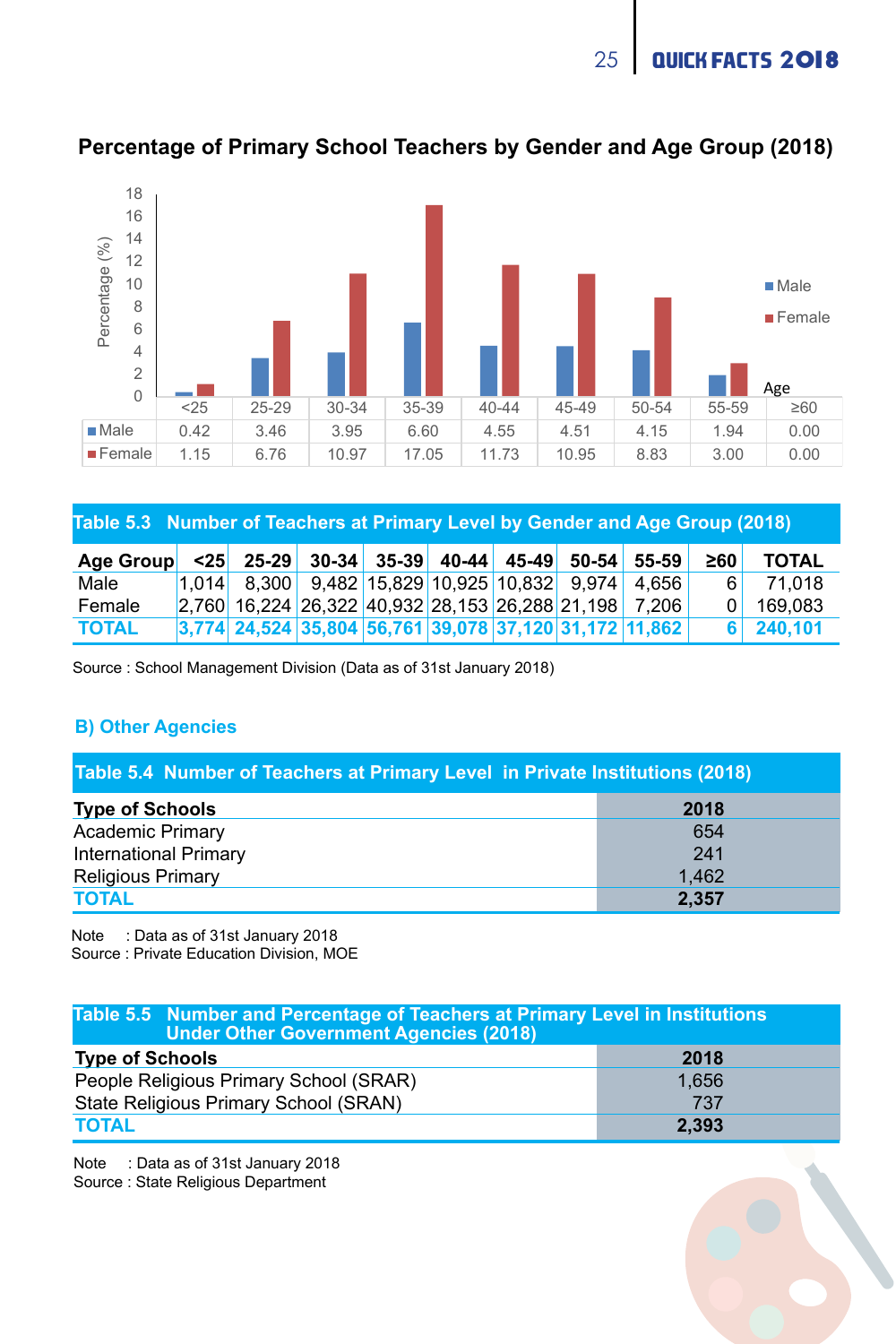### **5. TEACHERS - SECONDARY**

#### **A) MOE Secondary Schools**

| Table 5.6 Number of Teachers at Secondary Level by Type of Training (2018) |          |                |                |         |  |  |  |  |  |  |
|----------------------------------------------------------------------------|----------|----------------|----------------|---------|--|--|--|--|--|--|
| <b>Type of Schools</b>                                                     | Graduate | Non-Graduate   | Untrained      | Total   |  |  |  |  |  |  |
| Regular                                                                    | 151.348  | 3.604          | 983            | 155.935 |  |  |  |  |  |  |
| <b>Fully Residential</b>                                                   | 4.112    | 19             | 101            | 4.232   |  |  |  |  |  |  |
| Religious                                                                  | 3.661    | 69             | 262            | 3.992   |  |  |  |  |  |  |
| Technical                                                                  | 524      | 3              |                | 528     |  |  |  |  |  |  |
| <b>Vocational College</b>                                                  | 7.910    | 484            | 396            | 8.790   |  |  |  |  |  |  |
| Special Education                                                          | 412      | 6              | 2              | 420     |  |  |  |  |  |  |
| Special Model                                                              | 989      | 33             | $\overline{2}$ | 1.024   |  |  |  |  |  |  |
| Sports                                                                     | 361      | 8              | 0              | 369     |  |  |  |  |  |  |
| Art                                                                        | 143      | $\overline{2}$ | 22             | 167     |  |  |  |  |  |  |
| Government Aided Religious School (GARS)                                   | 5.091    | 663            | 1.315          | 7.069   |  |  |  |  |  |  |
| Bimbingan Jalinan Kasih                                                    | 16       | 0              | 0              | 16      |  |  |  |  |  |  |
| Form Six College                                                           | 923      | 0              | 0              | 923     |  |  |  |  |  |  |
| <b>TOTAL</b>                                                               | 175,490  | 4.891          | 3.084          | 183.465 |  |  |  |  |  |  |

Note : 1. Graduates - Teachers who have a degree

2. Non-Graduates - Teachers who have a teaching certificate/diploma

- 3. Untrained include contract teachers
- 4. Data do not include :
	- (i) Teachers seconded to semi-government agencies, state religious schools, and other agencies;
	- (ii) Teachers on study leave with full-pay or half-pay; and
	- (iii) Teachers in common posts pending re-deployment.

Source : Data as of 31st January 2018

### **Percentage of Secondary School Teachers by Gender (2016-2018) Percentage of Secondary School Teachers by Gender (2016-2018)**



|              | Table 5.7 Number and Percentage of Teachers at Secondary Level by Gender (2016 - 2018) |        |         |        |         |               |
|--------------|----------------------------------------------------------------------------------------|--------|---------|--------|---------|---------------|
| Gender       | 2016*                                                                                  | %      | 2017**  | %      | 2018**  | $\frac{9}{6}$ |
| Male         | 54.527                                                                                 | 30.03  | 54.454  | 29.73  | 54.311  | 29.60         |
| Female       | 127.071                                                                                | 69.97  | 128.698 | 70.27  | 129.154 | 70.40         |
| <b>TOTAL</b> | 181.598                                                                                | 100.00 | 183.152 | 100.00 | 183.465 | 100.00        |

Source : \* School Management Division (Data as of 31st May)

\*\* School Management Division (Data as of 31st January)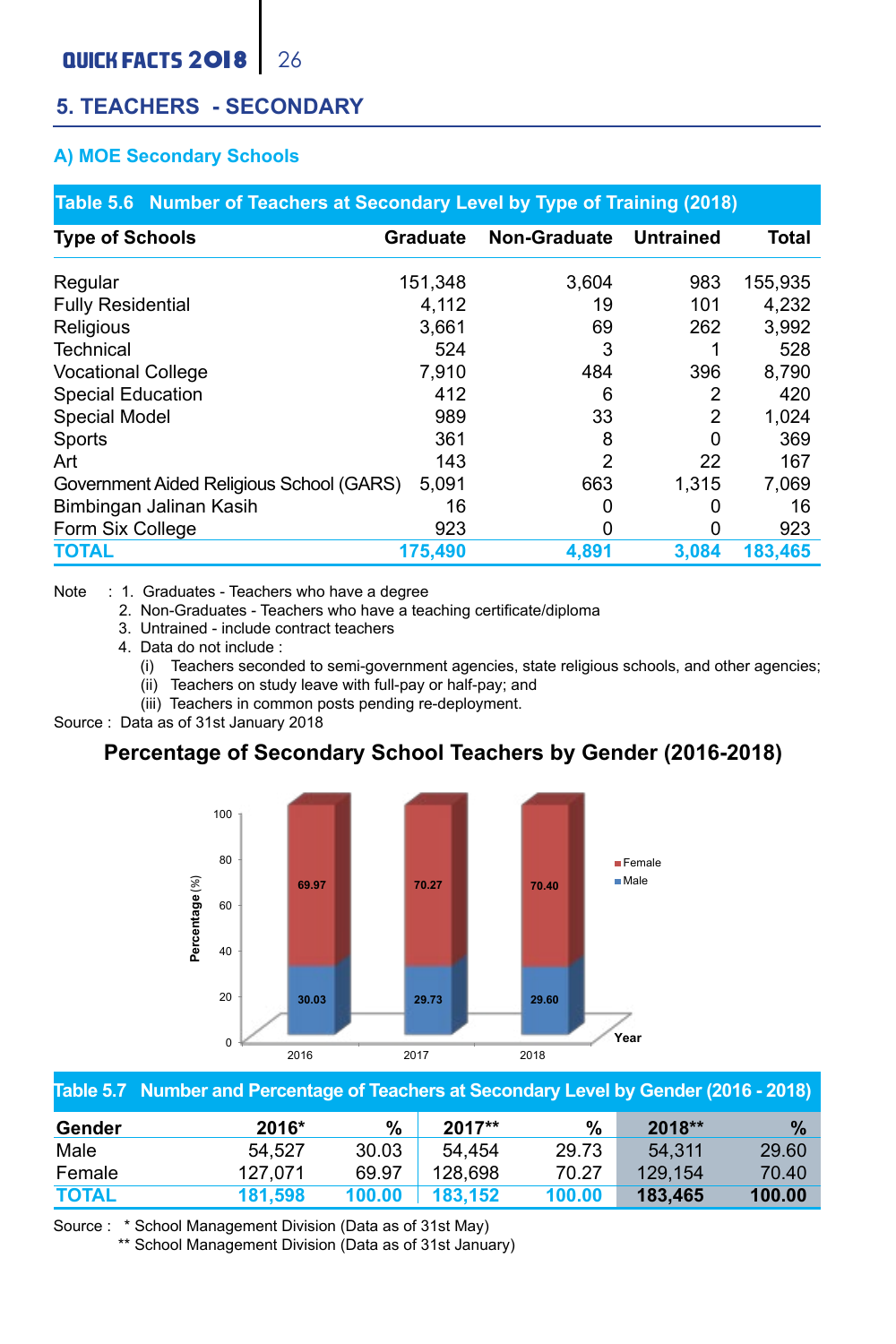27 QUICK FACTS 2018



### **Percentage of Secondary School Teachers by Gender and Age Group (2018)**

| Table 5.8 Number of Teachers at Secondary Level by Gender and Age Group (2018) |  |                                                                   |  |  |  |  |  |  |                 |              |  |
|--------------------------------------------------------------------------------|--|-------------------------------------------------------------------|--|--|--|--|--|--|-----------------|--------------|--|
| Age Group                                                                      |  | $\leq$ 25   25 29   30 34   35 39   40 44   45 49   50 54   55 59 |  |  |  |  |  |  | 260             | <b>TOTAL</b> |  |
| Male                                                                           |  | 95 4.648 8.302 7.888 7.522 9.682 10.650 5.474                     |  |  |  |  |  |  | 50 <sub>1</sub> | 5.4311       |  |
| Female                                                                         |  | 279 12.562 27.604 24.542 20.269 21.031 17.200 5.653               |  |  |  |  |  |  | 14 <sup>1</sup> | 129.154      |  |
| <b>TOTAL</b>                                                                   |  | 374 17,210 35,906 32,430 27,791 30,713 27,850 11,127              |  |  |  |  |  |  |                 | 64 183,465   |  |

Source : School Management Division (Data as of 31st January 2018)

#### **B) Other Agencies**

| Table 5.9 Number of Teachers at Secondary Level in Private Institutions (2018) |       |
|--------------------------------------------------------------------------------|-------|
| <b>Type of Schools</b>                                                         | 2018  |
| Academic Secondary                                                             | 1.190 |
| Chinese Independent Secondary Schools                                          | 2.908 |
| International Secondary                                                        |       |
| Religious Secondary                                                            | 461   |
| Correspondence Secondary School                                                |       |
| <b>TOTAL</b>                                                                   | 4.559 |

Note : Data as of 31st January 2018

Source : Private Education Division, MOE

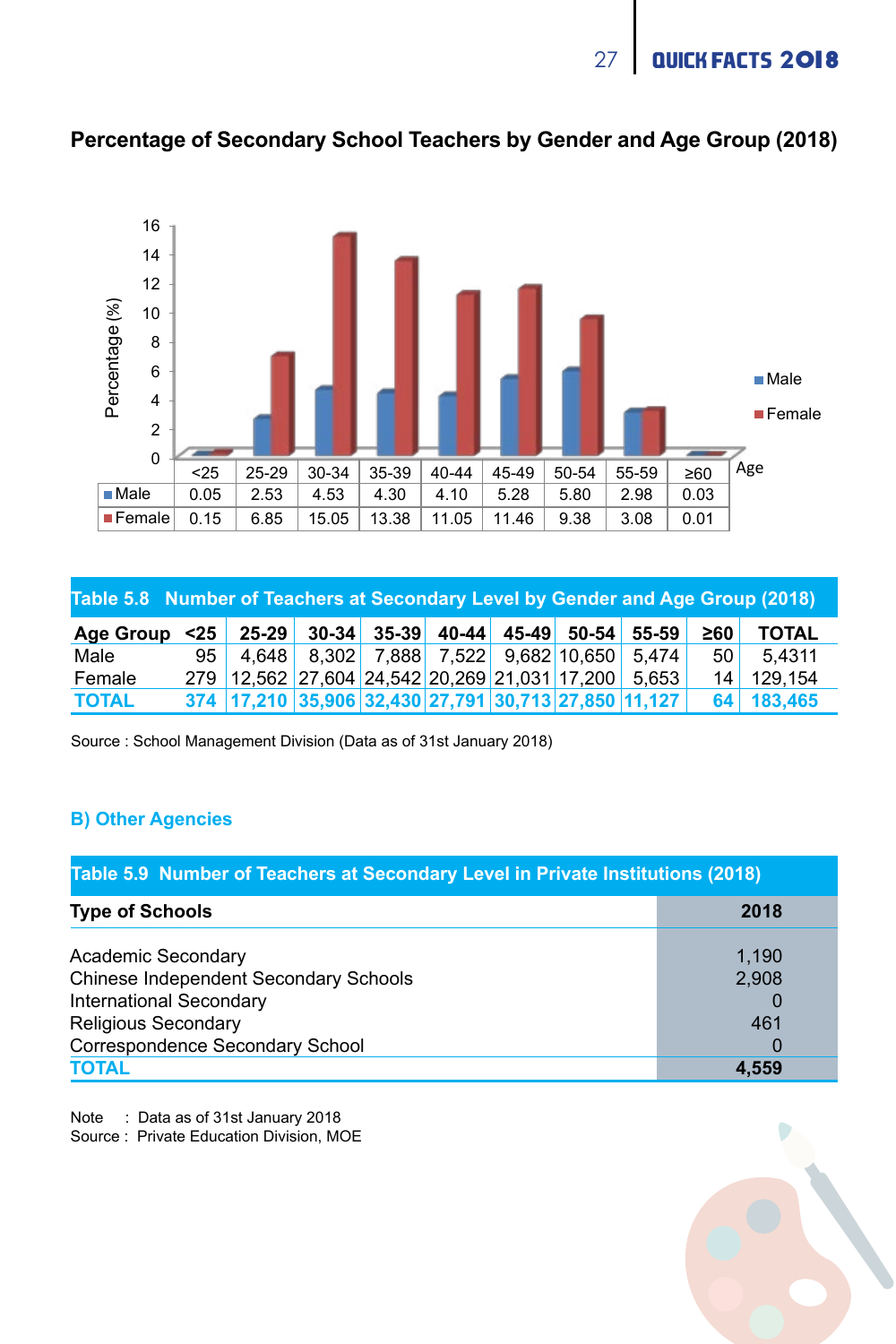| Table 5.10 Number of Teachers at Secondary Level in Institutions Under Other<br><b>Government Agencies (2018)</b> |       |  |  |  |  |  |  |  |  |
|-------------------------------------------------------------------------------------------------------------------|-------|--|--|--|--|--|--|--|--|
| <b>Type of Schools</b>                                                                                            | 2018  |  |  |  |  |  |  |  |  |
| People Religious Secondary School (SMAR)                                                                          | 2.311 |  |  |  |  |  |  |  |  |
| State Religious Secondary School (SMAN)                                                                           | 3.071 |  |  |  |  |  |  |  |  |
| MARA Junior Science Colleges (MJSC)                                                                               | 3.616 |  |  |  |  |  |  |  |  |
| Royal Military College (RMC)                                                                                      | 66    |  |  |  |  |  |  |  |  |
| <b>TOTAL</b>                                                                                                      | 9.064 |  |  |  |  |  |  |  |  |

Note : Data as of 31st January 2018

Source : State Religious Department, MARA, Royal Millitary College (Including 10 teachers from MOD)

| Table 5.11 Number of Teachers at Private Institutions with Two Levels<br>(Primary and Secondary) (2018) |       |  |  |  |  |  |  |  |  |
|---------------------------------------------------------------------------------------------------------|-------|--|--|--|--|--|--|--|--|
| <b>Type of Schools</b>                                                                                  | 2018  |  |  |  |  |  |  |  |  |
| Expatriate                                                                                              | 161   |  |  |  |  |  |  |  |  |
| International                                                                                           | 5.149 |  |  |  |  |  |  |  |  |
| Special Education                                                                                       | 123   |  |  |  |  |  |  |  |  |
| <b>TOTAL</b>                                                                                            | 5.433 |  |  |  |  |  |  |  |  |

Note : Data as of 31st January 2018

Source : Private Education Division, MOE

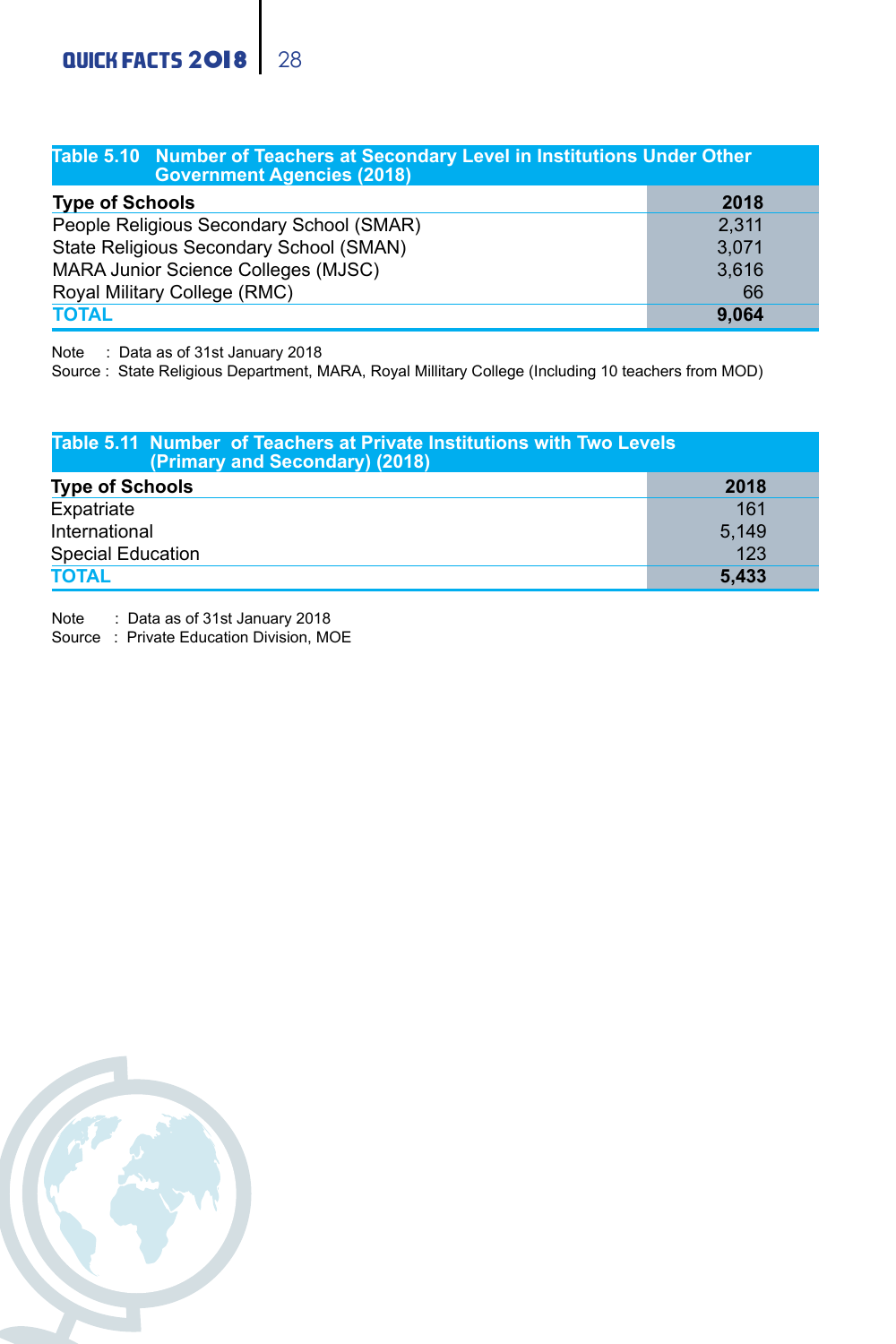|  | Table 6.1(a) Primary School Achievement Test (UPSR) (2015-2017) \ |  |  |
|--|-------------------------------------------------------------------|--|--|
|--|-------------------------------------------------------------------|--|--|

|                                                     |         | 2015    |         |
|-----------------------------------------------------|---------|---------|---------|
|                                                     | Male    | Female  | Total   |
| Number of Registered Candidates                     | 227.764 | 218.747 | 446.511 |
| Number of Candidates Present                        | 226.501 | 216,906 | 443.407 |
| Number of Candidates with Minimum Competency Level* | 132.913 | 161.232 | 294.145 |
| % of Candidates with Minimum Competency Level       | 58.68   | 74.33   | 66.34   |
| Number of Candidates with all 'A's**                | 14.741  | 23.603  | 38.344  |
| % of Candidates with all 'A's                       | 6.51    | 10.88   | 8.65    |
| Number of Candidates with all 'DE's                 | 8.657   | 3.135   | 11.792  |
| % of Candidates with all 'DE's                      | 3.82    | 1.45    | 2.66    |
| National Average Grade                              | 2.45    | 2.08    | 2.27    |

Notes : \* Candidates obtaining grades A, B or C in all subjects taken i.e. five subjects for National Schools and seven subjects for National Type (C) and (T) Schools.

 \*\* A total of 5'A's for candidates in National Schools and 7'A's for candidates in National Type (C) and (T) School.

Source : Examination Syndicate, MOE

| Table 6.1(b) Primary School Achievement Test (UPSR) (2015-2017) |         |         |              |         |         |         |  |  |  |  |  |
|-----------------------------------------------------------------|---------|---------|--------------|---------|---------|---------|--|--|--|--|--|
|                                                                 |         | 2016    |              |         | 2017    |         |  |  |  |  |  |
|                                                                 | Male    | Female  | <b>Total</b> | Male    | Female  | Total   |  |  |  |  |  |
| Number of Registered Candidates                                 | 226,756 | 216.921 | 443.677      | 226.378 | 217.416 | 443.794 |  |  |  |  |  |
| Number of Candidates Present                                    | 224.240 | 215.911 | 440.151      | 218,964 | 211843  | 430.807 |  |  |  |  |  |
| Number of Candidates with Minimum Competency Level*             | 130.553 | 162.139 | 292.692      | 130.921 | 162.596 | 293.517 |  |  |  |  |  |
| % of Candidates with Minimum Competency Level                   | 58.22   | 75.10   | 66.50        | 59.79   | 76 75   | 68.13   |  |  |  |  |  |
| Number of Candidates with all 'A's**                            | 1.619   | 3276    | 4.896        | 3.204   | 5754    | 8958    |  |  |  |  |  |
| % of Candidates with all 'A's                                   | 0.72    | 1.52    | 1.11         | 1.46    | 2.72    | 2.08    |  |  |  |  |  |
| Number of Candidates with all 'E's                              | 85.830  | 51.214  | 137.044      | 82.502  | 47.525  | 130.027 |  |  |  |  |  |
| % of Candidates with all 'F's                                   | 38.28   | 23.72   | 31.14        | 37.68   | 22 43   | 30.18   |  |  |  |  |  |
| National Average Grade***                                       |         |         | 2.96         |         |         |         |  |  |  |  |  |

Notes : \* Candidates obtaining grades A, B or C in all subjects taken i.e. five subjects for National Schools and seven subjects for National Type (C) and (T) Schools.

\*\* A total of 5'A's for candidates in National Schools and 7'A's for candidates in National Type (C) and (T)

School.

Source : Examination Syndicate, MOE

#### **Table 6.2 Malaysian Certificate of Education (SPM) (2015-2017)**

|                                    | 2015    |         |         |         | 2016    |         |         | 2017    |         |
|------------------------------------|---------|---------|---------|---------|---------|---------|---------|---------|---------|
|                                    | Male    | Female  | Total   | Male    | Female  | Total   | Male    | Female  | Total   |
| Number of Registered Candidates*   | 181.791 | 197.070 | 378,861 | 180,560 | 195.447 | 376.007 | 179,510 | 200,514 | 380.024 |
| Number of Candidates Present       | 178.331 | 195.087 | 373,418 | 176.594 | 193.329 | 369.923 | 175.751 | 198.523 | 374,274 |
| Number of Passes **                | 138.632 | 177,874 | 316,506 | 138.034 | 175.633 | 313.667 | 139.051 | 179.887 | 318,938 |
| % of Passes                        | 77 74   | 91.18   | 84.76   | 78.16   | 90.85   | 84.79   | 79 12   | 90.61   | 85.22   |
| Number of Candidates with all 'A's | 3.105   | 5.003   | 8.108   | 2.730   | 4435    | 7.165   | 2.920   | 4.398   | 7.318   |
| % of Candidates with all 'A's      | 1.74    | 2.56    | 2.17    | 1.55    | 2.29    | 1.94    | 1.66    | 2.22    | 1.96    |
| Number of Candidates with all 'G's | 3.327   | 859     | 4.186   | 2.965   | 790     | 3755    | 3.199   | 844     | 4.043   |
| % of Candidates with all 'G's      | 1.87    | 0.44    | 1.12    | 1.68    | 0.41    | 1.02    | 1.82    | 0.43    | 1.08    |

Notes : \* Only candidates from Government Schools, Government-Aided Schools and Government-Aided Religious Schools

 \*\* Students qualify for a certificate, provided they have a minimum pass (Grade E) in both Bahasa Melayu and Sejarah Source : Examination Syndicate, MOE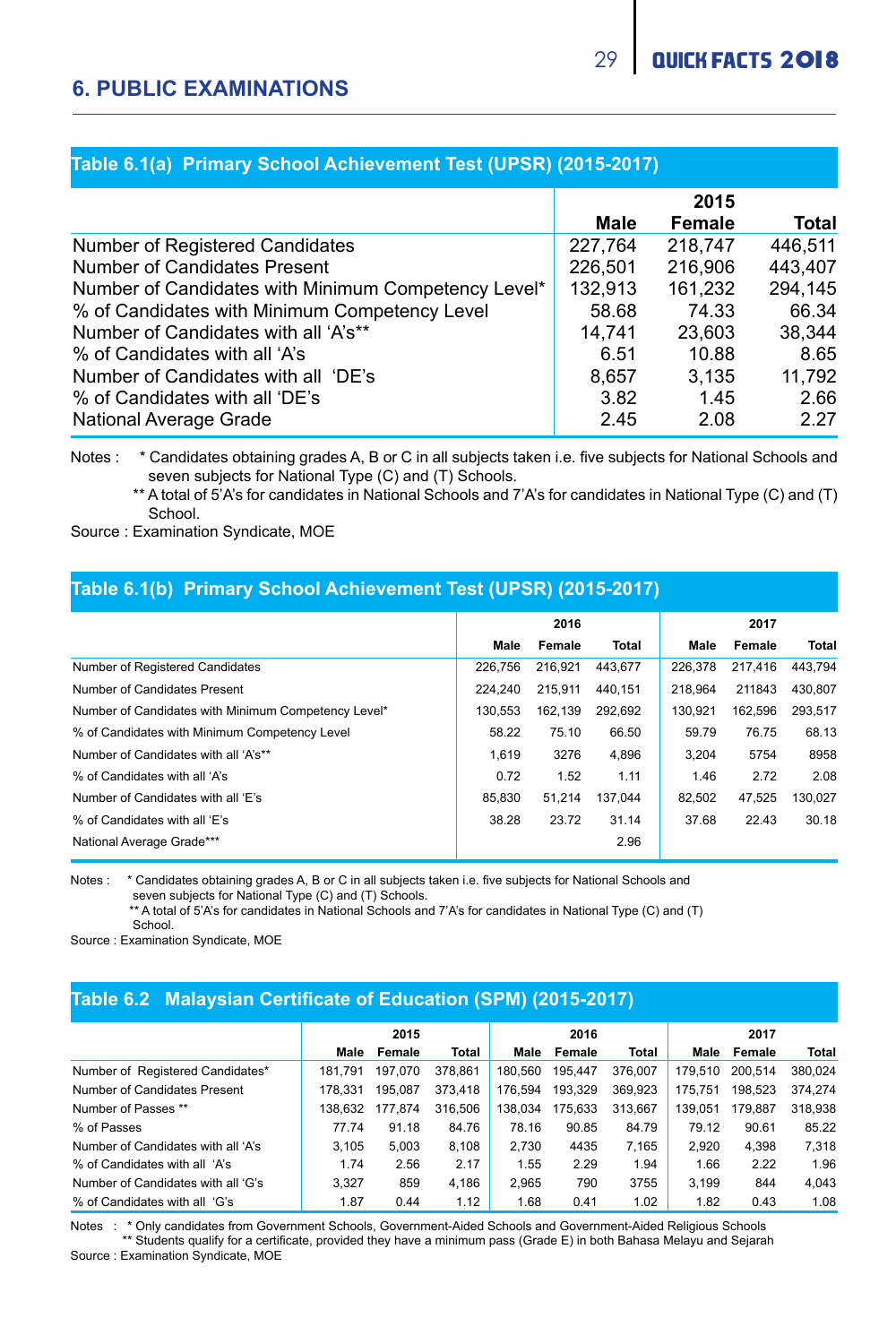#### **Table 6.3 Malaysian Certificate of Education (SPM) for Private Candidates (2015-2017)**

| .                                  |        |         |        |        |         |        |        |        |              |
|------------------------------------|--------|---------|--------|--------|---------|--------|--------|--------|--------------|
|                                    |        | 2015*** |        |        | 2016*** |        |        | 2017   |              |
|                                    | Male   | Female  | Total  | Male   | Female  | Total  | Male   | Female | <b>Total</b> |
| Number of Registered Candidates    | 18,409 | 17.596  | 36.005 | 18.654 | 17,902  | 36.556 | 21.643 | 20.146 | 41.789       |
| Number of Candidates Present*      | 17.775 | 17.298  | 35.073 | 17.914 | 17.571  | 35.485 | 20.924 | 19,810 | 40.734       |
| Number of Passes **                | 14.408 | 15.767  | 30.175 | 14.338 | 15.825  | 30.163 | 16.874 | 17.674 | 34.548       |
| % of Passes                        | 81.06  | 91.15   | 86.03  | 80.04  | 90.06   | 85.00  | 80.64  | 89.22  | 84.81        |
| Number of Candidates with all 'A's | 676    | 937     | 1.613  | 674    | 808     | 1.482  | 820    | 992    | 1812         |
| % of Candidates with all 'A's      | 3.80   | 5.42    | 4.60   | 3.76   | 4.60    | 4.18   | 3.92   | 5.01   | 4.45         |
| Number of Candidates with all 'G's | 300    | 89      | 389    | 215    | 56      | 271    | 288    | 49     | 337          |
| % of Candidates with all 'G's      | 169    | 0.51    | 1.11   | 1 20   | 0.32    | 0.76   | 1.38   | 0.25   | 0.83         |

Notes : \* Candidates include students enrolled in private schools, institutions under other government agencies and private candidates \*\* Data includes only those who have taken ≥ 6 subjects 

Students qualify for a certificate, provided they have a minimum pass (Grade E) in both Bahasa Melayu and Sejarah

\*\*\* Data revised by Examination Syndicate, MOE

Source : Examination Syndicate, MOE

#### **Table 6.4 Malaysia Vocational Certificate (SVM) (2014-2016)**

|                                               | Year / Cohort                   |                          |                                |            |                          |            |          |                                 |             |                                 |                   |             |  |
|-----------------------------------------------|---------------------------------|--------------------------|--------------------------------|------------|--------------------------|------------|----------|---------------------------------|-------------|---------------------------------|-------------------|-------------|--|
|                                               | <b>Cohort 2012</b><br>Session 1 |                          |                                |            | Cohort 2012<br>Session 2 |            |          | <b>Cohort 2013</b><br>Session 1 |             | <b>Cohort 2013</b><br>Session 2 |                   |             |  |
| Number of<br>Registered<br>Candidates         | M<br>2.138                      | F<br>726                 | т<br>2,864                     | м<br>153   | F<br>17                  | т<br>170   | 10.037   | F<br>м<br>5,424                 | т<br>15.461 | М<br>493                        | F<br>179          | т<br>672    |  |
| Number of                                     | Year / Cohort                   | Cohort 2014<br>Session 1 |                                |            | Cohort 2014<br>Session 2 |            |          | <b>Cohort 2015</b><br>Session 1 |             |                                 |                   |             |  |
| Registered<br>Candidates                      | М<br>10.306                     | F<br>5.639               | т<br>17.187                    | м<br>420   | F<br>43                  | т<br>463   | 10.734   | F<br>M<br>6.365                 | т<br>17.099 |                                 |                   |             |  |
|                                               |                                 |                          | Year / Session qualify for SVM |            | 2013                     |            |          | 2014                            |             |                                 | 2014              |             |  |
|                                               |                                 |                          |                                |            | Session 2                |            |          | Session 1                       |             |                                 | Session 2         |             |  |
| Number of<br>Candidates                       |                                 |                          |                                | M<br>2.124 | F<br>725                 | т<br>2.849 | M<br>153 | F<br>17                         | т<br>170    | M<br>10.034                     | F<br>5.424        | т<br>15.458 |  |
| Present*<br>Number of<br>Passes <sup>**</sup> |                                 |                          |                                | 1.914      | 710                      | 2.624      | 152      | 17                              | 169         | 9.241                           | 5.328             | 14.569      |  |
| % of Passes                                   |                                 |                          |                                | 90.11      | 97.93                    | 92.10      | 99.35    | 100.00                          | 99.41       | 92.10                           | 98.23             | 93.83       |  |
|                                               |                                 |                          | Year / Session qualify for SVM |            |                          |            |          |                                 |             |                                 |                   |             |  |
|                                               |                                 | 2015<br>Session 1        |                                |            | 2015<br>Session 2        |            |          | 2016<br>Session 1               |             |                                 | 2016<br>Session 2 |             |  |
|                                               | M                               | F                        | т                              | M          | F                        | т          | M        | F                               | т           | M                               | F                 | т           |  |

|             | м     |       |       | м      |        |        | м     | Е     |       | м      | - 6   | $\mathbf{r}$ |
|-------------|-------|-------|-------|--------|--------|--------|-------|-------|-------|--------|-------|--------------|
| Number of   | 493   | 179   | 672   | 10.210 | 5.619  | 17.068 | 420   | 43    | 463   | 10.695 | 6.386 | 17.081       |
| Candidates  |       |       |       |        |        |        |       |       |       |        |       |              |
| Present*    |       |       |       |        |        |        |       |       |       |        |       |              |
| Number of   | 439   | 173   | 612   | 10.193 | 5.772  | 15.965 | 393   | 38    | 431   | 9.422  | 6.066 | 15,488       |
| Passes **   |       |       |       |        |        |        |       |       |       |        |       |              |
| % of Passes | 89.05 | 96.65 | 91.07 | 99.83  | 102.72 | 92.85  | 93.57 | 88.37 | 90.50 | 88.10  | 94.99 | 92.16        |
|             |       |       |       |        |        |        |       |       |       |        |       |              |

Notes : \* Candidates that attempt at least 1 subject in semester 4 \*\* Candidates qualify for a certificate by fullfiling the requirements below:

1. Minimum grade E in 1104 - Bahasa Melayu

2. Minimum 2.00 in Academic CGPA

3. Competent all vocational module

- 4. Minimum 2.67 in Vocational CGPA
- Data as of 30th Mac 2018

Data revised by Examination Syndicate, MOE

Source : Examination Syndicate, MOE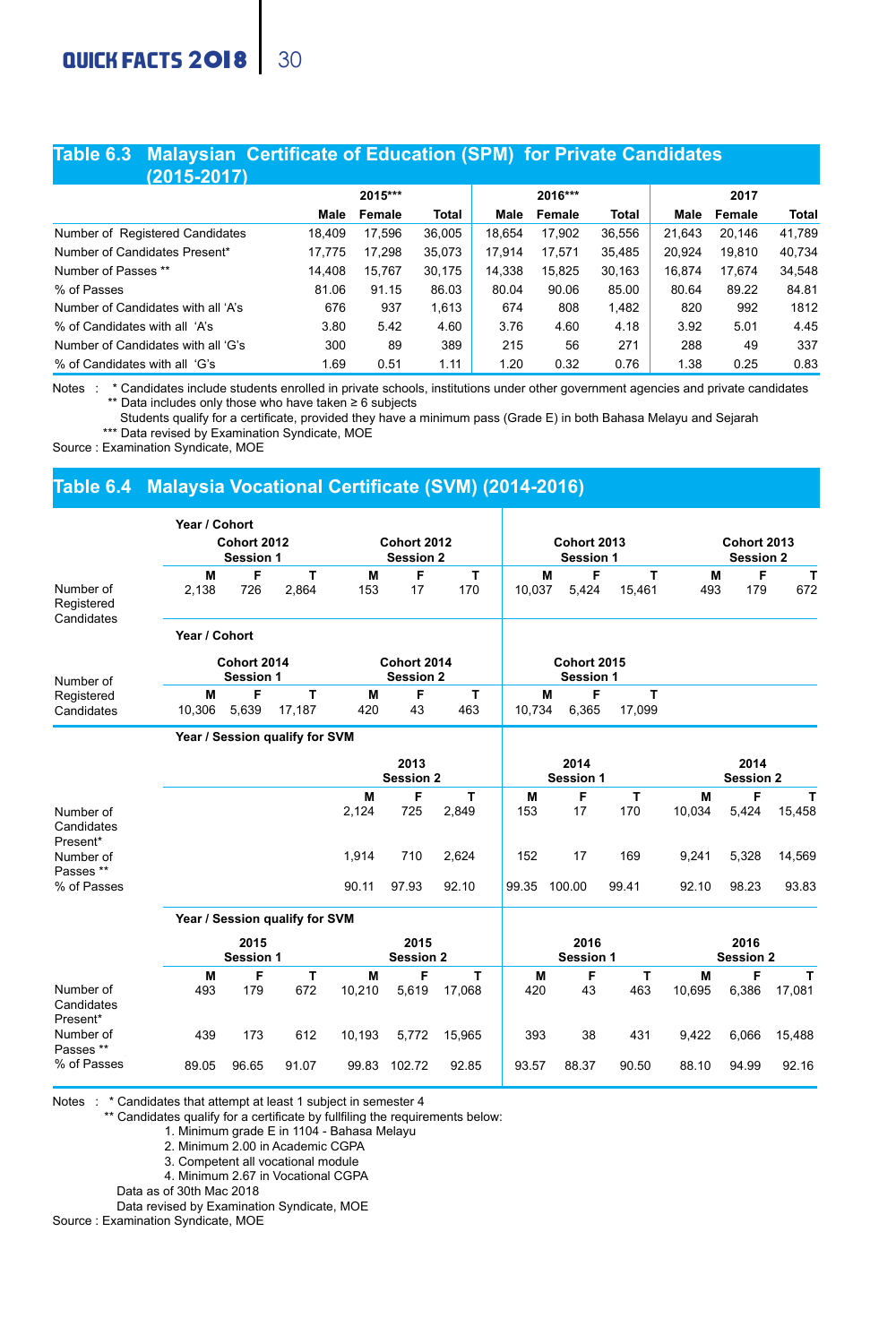| <b>Table 0.0 MalaySian Higher Oction Certificate (OTFM) (2010-2017)</b> |        |        |              |        |        |        |        |        |        |
|-------------------------------------------------------------------------|--------|--------|--------------|--------|--------|--------|--------|--------|--------|
|                                                                         |        | 2015*  |              |        | 2016*  |        |        | 2017   |        |
|                                                                         | Male   | Female | <b>Total</b> | Male   | Female | Total  | Male   | Female | Total  |
| Number of Registered Candidates                                         | 14.794 | 30.718 | 45.512       | 14.905 | 32.194 | 47.099 | 13.883 | 30.633 | 44.516 |
| Number of Candidates Present                                            | 13.284 | 28.653 | 41.937       | 13.388 | 29.868 | 43.256 | 13,319 | 29,722 | 43.041 |
| Number of Passes (based on the minimum                                  | 10.849 | 25.108 | 35.957       | 11.180 | 26.303 | 37.483 | 11.413 | 26,808 | 38.221 |
| CGPA of 2.0)                                                            |        |        |              |        |        |        |        |        |        |
| % of Passes (based on the minimum                                       | 81.67  | 87.63  | 85.74        | 83.51  | 88.06  | 86 65  | 85.69  | 90.20  | 88.80  |
| CGPA of 2.0)                                                            |        |        |              |        |        |        |        |        |        |
| Number of Passes (minimum full pass for                                 | 12.876 | 28.169 | 41.045       | 13.084 | 29.478 | 42.562 | 13.061 | 29.431 | 42.492 |
| one subject)                                                            |        |        |              |        |        |        |        |        |        |
| % of Passes (minimum full pass for one                                  | 96.93  | 98.31  | 97.87        | 97.73  | 98.69  | 98.40  | 98.06  | 99.02  | 98.72  |
| subject)                                                                |        |        |              |        |        |        |        |        |        |

#### **Table 6.5 Malaysian Higher School Certificate (STPM) (2015-2017)**

Source : Malaysian Examination Council, MOE \* Data revised by Malaysian Examination Council, MOE

#### **Table 6.6 Malaysian Higher School Certificate (STPM) for Private Candidates (2015-2017)**

|       | 2015*  |              |       | 2016*  |       |       | 2017   |       |
|-------|--------|--------------|-------|--------|-------|-------|--------|-------|
| Male  | Female | <b>Total</b> | Male  | Female | Total | Male  | Female | Total |
| 137   | 217    | 354          | 146   | 166    | 312   | 97    | 133    | 230   |
| 115   | 189    | 304          | 122   | 155    | 277   | 89    | 124    | 213   |
| 77    | 150    | 227          | 79    | 132    | 211   | 67    | 103    | 170   |
|       |        |              |       |        |       |       |        |       |
| 66.96 | 79.37  | 74.67        | 64.75 | 85.16  | 76.17 | 75 28 | 83.06  | 79.81 |
|       |        |              |       |        |       |       |        |       |
| 102   | 177    | 279          | 107   | 151    | 258   | 83    | 119    | 202   |
|       |        |              |       |        |       |       |        |       |
| 88.70 | 93.65  | 91.78        | 8770  | 9742   | 93.14 | 93 26 | 95.97  | 94.84 |
|       |        |              |       |        |       |       |        |       |
|       |        |              |       |        |       |       |        |       |

Source : Malaysian Examination Council, MOE

\* Data revised by Malaysian Examination Council, MOE

#### **Table 6.7 Malaysian Higher Religious Education Certificate (STAM) (2015-2017)**

| Year                             | 2015** |        |              | 2016** |        |       | 2017  |        |       |
|----------------------------------|--------|--------|--------------|--------|--------|-------|-------|--------|-------|
|                                  | Male   | Female | <b>Total</b> | Male   | Female | Total | Male  | Female | Total |
| Number of Registered Candidates* | 842    | 1.288  | 2.130        | 796    | 1.314  | 2.110 | 929   | 1.436  | 2.365 |
| Number of Candidates Present     | 708    | 1.085  | 1.793        | 681    | 1.132  | 1.813 | 797   | 1.229  | 2.026 |
| Number of Passes                 | 476    | 814    | 1.290        | 503    | 845    | 1.348 | 580   | 934    | 1.514 |
| % of Passes                      | 67 23  | 75.02  | 71 95        | 7386   | 74.65  | 74.35 | 72.77 | 76.00  | 74.73 |
| National Average Grade           | 3.1    | 2.89   | 2.98         | 2.89   | 2.88   | 2.88  | 2.97  | 2.83   | 2.88  |

Note : \* Only candidates from Government Schools and Government-Aided Religious Schools.

\*\* Data revised by Examination Syndicate, MOE

Source : Examination Syndicate, MOE

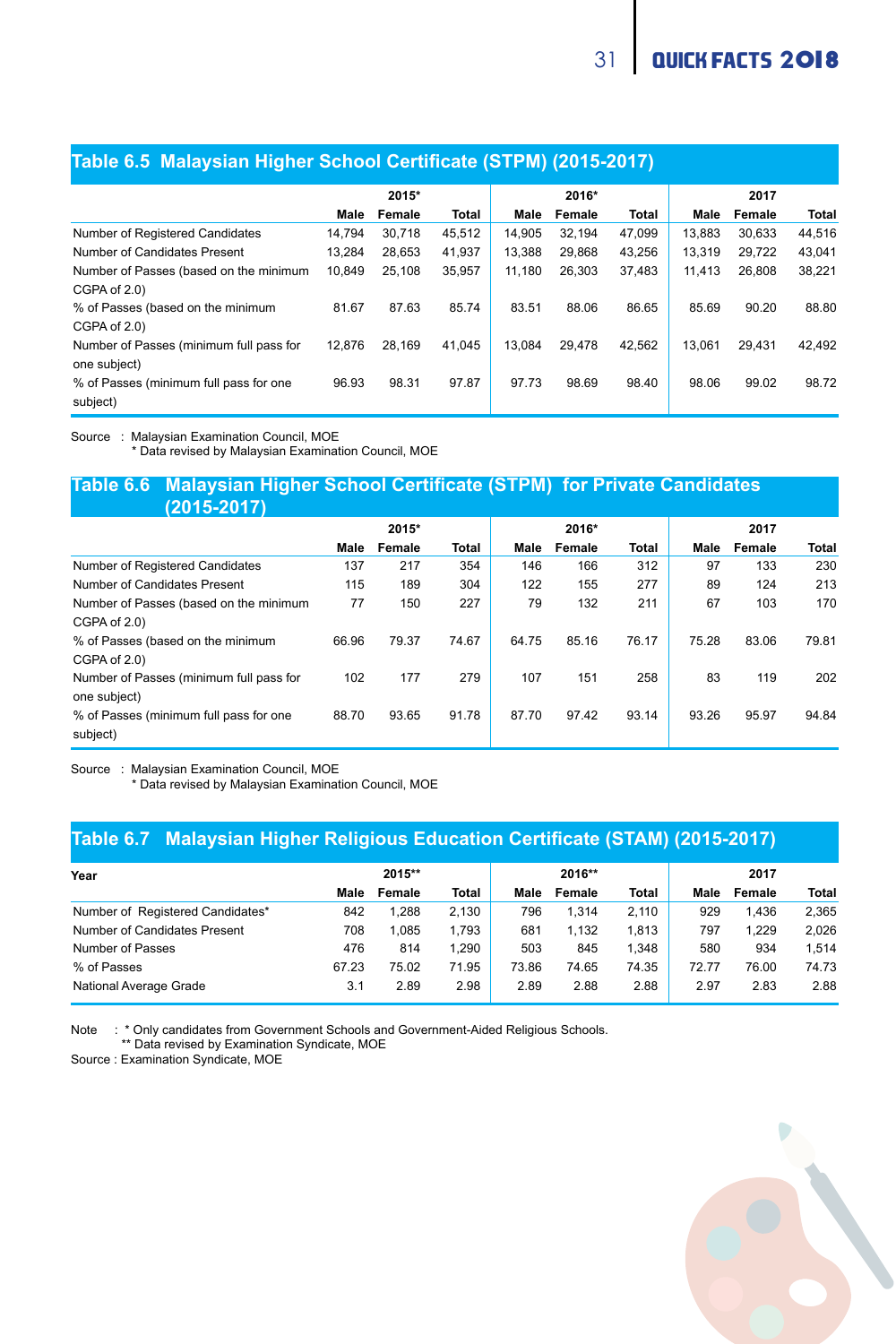#### **Table 6.8 Malaysian Higher Religious Education Certificate (STAM) for Private Candidates and Candidates from Other Government Agencies (2015-2017)**

|                                 |       |        |       |       | <b>SMAN</b> |       |       |        |       |
|---------------------------------|-------|--------|-------|-------|-------------|-------|-------|--------|-------|
| Year                            |       | 2015*  |       |       | 2016*       |       |       | 2017   |       |
|                                 | Male  | Female | Total | Male  | Female      | Total | Male  | Female | Total |
| Number of Registered Candidates | 1.838 | 2.865  | 4.703 | 1.786 | 2.831       | 4.617 | 2.012 | 2,939  | 4,951 |
| Number of Candidates Present    | 1.378 | 2,294  | 3,672 | 1.448 | 2.360       | 3.808 | 1.540 | 2,394  | 3,934 |
| Number of Passes                | 905   | 1.717  | 2.622 | 954   | 1.685       | 2.639 | 1.087 | 1.753  | 2,840 |
| % of Passes                     | 65.67 | 74.85  | 71.41 | 65.88 | 71.40       | 69.30 | 70.58 | 73.22  | 72.19 |
| National Average Grade          | 3.1   | 2.91   | 2.99  | 3.08  | 2.96        | 3.00  | 2.97  | 2.94   | 2.95  |
|                                 |       |        |       |       | <b>SMAR</b> |       |       |        |       |
| Year                            |       | 2015*  |       |       | 2016*       |       |       | 2017   |       |
|                                 | Male  | Female | Total | Male  | Female      | Total | Male  | Female | Total |
| Number of Registered Candidates | 357   | 348    | 705   | 348   | 332         | 680   | 329   | 375    | 704   |
| Number of Candidates Present    | 293   | 312    | 605   | 309   | 302         | 611   | 292   | 339    | 631   |
| Number of Passes                | 121   | 122    | 243   | 110   | 116         | 226   | 116   | 167    | 283   |
| % of Passes                     | 41.30 | 39.10  | 40.17 | 35.60 | 38.41       | 36.99 | 39.73 | 49.26  | 44.85 |
| National Average Grade          | 3.76  | 3.78   | 3.77  | 3.88  | 3.77        | 3.82  | 3.79  | 3.56   | 3.66  |
|                                 |       |        |       |       |             |       |       |        |       |

|                                 |       |        |       |       | <b>PRIVATE SCHOOL</b>     |       |       |        |              |
|---------------------------------|-------|--------|-------|-------|---------------------------|-------|-------|--------|--------------|
| Year                            |       | 2015*  |       |       | 2016*                     |       |       | 2017   |              |
|                                 | Male  | Female | Total | Male  | Female                    | Total | Male  | Female | <b>Total</b> |
| Number of Registered Candidates | 10    | 15     | 25    | 48    | 55                        | 103   | 28    | 24     | 52           |
| Number of Candidates Present    | 9     | 15     | 24    | 45    | 54                        | 99    | 26    | 24     | 50           |
| Number of Passes                |       |        | 8     | 11    | 20                        | 31    | 14    | 17     | 31           |
| % of Passes                     | 11.11 | 46.67  | 33.33 | 24 44 | 37.04                     | 31.31 | 53.85 | 70.83  | 62.00        |
| National Average Grade          | 4.09  | 3.58   | 3.78  | 3.98  | 3.72                      | 3.84  | 3.5   | 2.91   | 3.22         |
|                                 |       |        |       |       | <b>PRIVATE CANDIDATES</b> |       |       |        |              |
|                                 |       |        |       |       |                           |       |       |        |              |

| Year                            |       | 2015*  |       |       | 2016*  |       |       | 2017   |              |
|---------------------------------|-------|--------|-------|-------|--------|-------|-------|--------|--------------|
|                                 | Male  | Female | Total | Male  | Female | Total | Male  | Female | <b>Total</b> |
| Number of Registered Candidates | 105   | 50     | 155   | 136   | 42     | 178   | 134   | 62     | 196          |
| Number of Candidates Present    | 80    | 39     | 119   | 103   | 33     | 136   | 99    | 53     | 152          |
| Number of Passes                | 30    | 18     | 48    | 47    | 9      | 56    | 42    | 23     | 65           |
| % of Passes                     | 37.50 | 46 15  | 40.34 | 45.63 | 27 27  | 41.18 | 42.42 | 43.40  | 4276         |
| National Average Grade          | 3.51  | 3.64   | 3.55  | 3.35  | 3.82   | 3.46  | 3.66  | 3.45   | 3.59         |
|                                 |       |        |       |       |        |       |       |        |              |

Notes : 1. Data for private candidates include those who have registered for STAM for the first time with 10 compulsory subjects. \* Data revised by Examination Syndicate, MOE

Source : Examination Syndicate, MOE

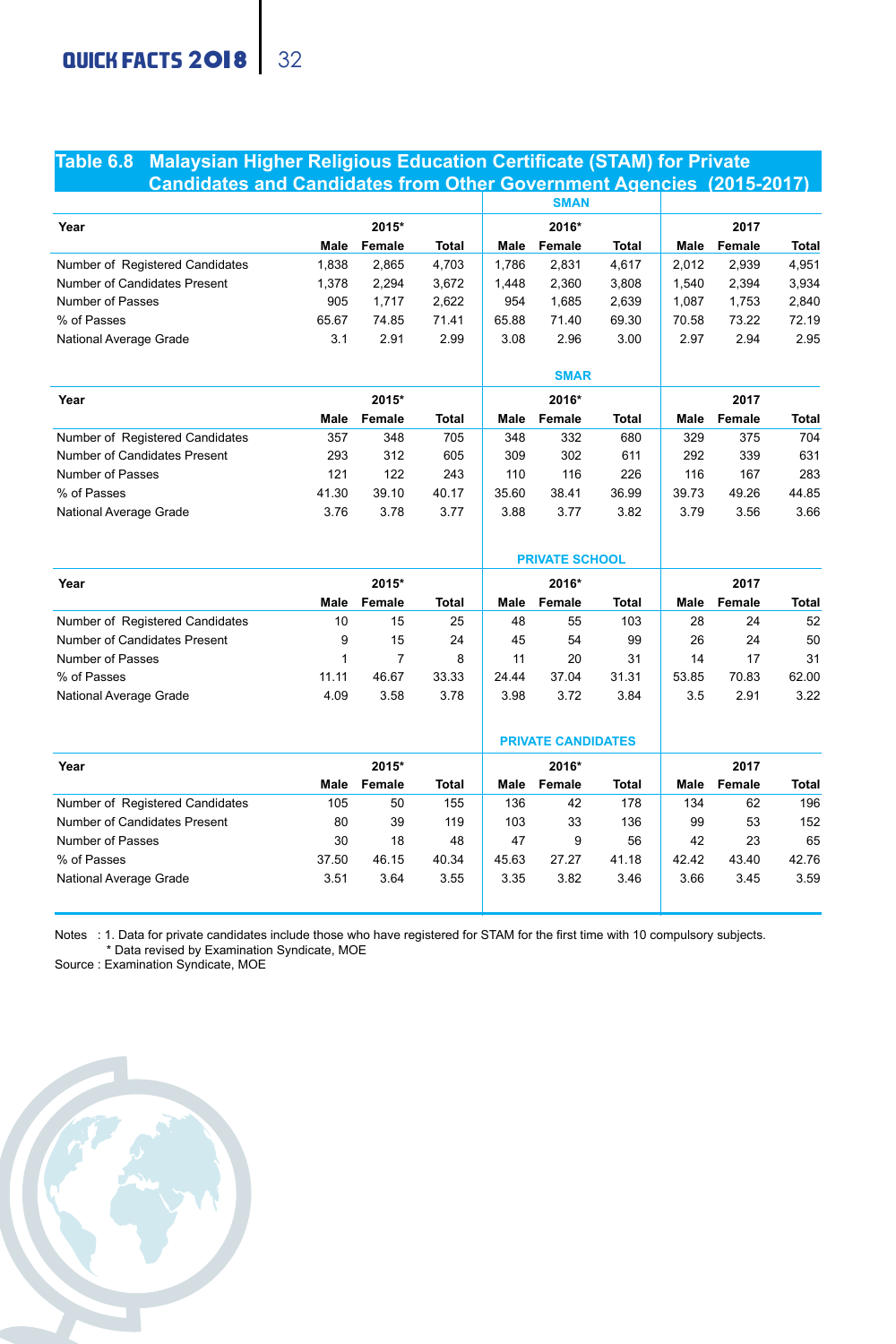D

### **7. TEACHER EDUCATION**

|                                           | Table 7.1 Number of Institutions, Academic Personnel, Administration Personnel<br>and Enrolment in Institutes of Teacher Education (ITE) (2016-2018) |        |        |  |  |  |  |  |  |  |
|-------------------------------------------|------------------------------------------------------------------------------------------------------------------------------------------------------|--------|--------|--|--|--|--|--|--|--|
|                                           | 2016                                                                                                                                                 | 2017   | 2018   |  |  |  |  |  |  |  |
| Number of Institutes of Teacher Education | 27                                                                                                                                                   | 27     | 27     |  |  |  |  |  |  |  |
| Academic Personnel                        | 3.107                                                                                                                                                | 3.025  | 3.180  |  |  |  |  |  |  |  |
| % Female                                  | 48.44                                                                                                                                                | 45.58  | 45.31  |  |  |  |  |  |  |  |
| <b>Administration Personnel</b>           | na                                                                                                                                                   | na     | 1.902  |  |  |  |  |  |  |  |
| % Female                                  | na                                                                                                                                                   | na     | 50.42  |  |  |  |  |  |  |  |
| <b>Total Enrolment</b>                    | 24.661                                                                                                                                               | 13.576 | 13.334 |  |  |  |  |  |  |  |
| % Female                                  | 71.40                                                                                                                                                | 73.60  | 70.98  |  |  |  |  |  |  |  |

Note : Data as of 31st January 2018

Source : Institute of Teacher Education Malaysia, MOE

#### **Table 7.2 Enrolment and Academic Personnel in Institutes of Teacher Education (2018)**

|                | <b>Institute of Teacher Education</b> |       | Enrolment<br><b>Male Female</b> | Total        |     | Male Female Total |       |     | <b>Academic Personnel Administration Personnel</b><br><b>Male Female</b> | Total |
|----------------|---------------------------------------|-------|---------------------------------|--------------|-----|-------------------|-------|-----|--------------------------------------------------------------------------|-------|
|                |                                       |       |                                 |              |     |                   |       |     |                                                                          |       |
| 1              | <b>IPG Kampus Perlis</b>              | 130   | 254                             | 384          | 59  | 36                | 95    | 28  | 29                                                                       | 57    |
| 2              | IPG Kampus Darulaman                  | 226   | 526                             | 752          | 105 | 77                | 182   | 43  | 32                                                                       | 75    |
| 3              | IPG Kampus Sultan Abdul Halim         | 90    | 265                             | 355          | 81  | 63                | 144   | 37  | 39                                                                       | 76    |
| 4              | IPG Kampus Pulau Pinang               | 211   | 472                             | 683          | 64  | 67                | 131   | 54  | 34                                                                       | 88    |
| 5              | IPG Kampus Tuanku Bainun              | 127   | 353                             | 480          | 91  | 61                | 152   | 24  | 36                                                                       | 60    |
| 6              | IPG Kampus Ipoh                       | 163   | 841                             | 1.004        | 136 | 88                | 224   | 39  | 41                                                                       | 80    |
| $\overline{7}$ | IPG Kampus Bahasa Melavu              | 181   | 324                             | 505          | 43  | 60                | 103   | 35  | 38                                                                       | 73    |
| 8              | IPG Kampus Bahasa Antarabangsa        | 117   | 440                             | 557          | 38  | 65                | 103   | 27  | 27                                                                       | 54    |
| 9              | IPG Kampus Ilmu Khas                  | 176   | 340                             | 516          | 58  | 93                | 151   | 28  | 49                                                                       | 77    |
| 10             | IPG Kampus Pendidikan Teknik          | 347   | 319                             | 666          | 59  | 87                | 146   | 34  | 40                                                                       | 74    |
| 11             | IPG Kampus Pendidikan Islam           | 358   | 585                             | 943          | 66  | 88                | 154   | 28  | 39                                                                       | 67    |
| 12             | IPG Kampus Raja Melewar               | 79    | 368                             | 447          | 67  | 70                | 137   | 23  | 38                                                                       | 61    |
| 13             | IPG Kampus Perempuan Melayu           | 1     | 366                             | 367          | 65  | 76                | 141   | 34  | 41                                                                       | 75    |
| 14             | IPG Kampus Tun Hussein Onn            | 93    | 287                             | 380          | 70  | 60                | 130   | 31  | 30                                                                       | 61    |
| 15             | IPG Kampus Temenggong Ibrahim         | 225   | 535                             | 760          | 64  | 56                | 120   | 50  | 45                                                                       | 95    |
| 16             | IPG Kampus Tengku Ampuan Afzan        | 143   | 513                             | 656          | 73  | 32                | 105   | 31  | 35                                                                       | 66    |
| 17             | IPG Kampus Dato' Razali Ismail        | 282   | 515                             | 797          | 79  | 38                | 117   | 44  | 40                                                                       | 84    |
| 18             | IPG Kampus Sultan Mizan               | 101   | 181                             | 282          | 106 | 23                | 129   | 29  | 38                                                                       | 67    |
| 19             | IPG Kampus Kota Bharu                 | 74    | 164                             | 238          | 102 | 56                | 158   | 33  | 36                                                                       | 69    |
| 20             | <b>IPG Kampus Gaya</b>                | 95    | 264                             | 359          | 48  | 47                | 95    | 29  | 32                                                                       | 61    |
| 21             | IPG Kampus Kent                       | 189   | 370                             | 559          | 49  | 39                | 88    | 40  | 34                                                                       | 74    |
| 22             | IPG Kampus Tawau                      | 62    | 129                             | 191          | 34  | 22                | 56    | 35  | 32                                                                       | 67    |
| 23             | IPG Kampus Keningau                   | 37    | 111                             | 148          | 34  | 16                | 50    | 33  | 31                                                                       | 64    |
| 24             | IPG Kampus Batu Lintang               | 167   | 396                             | 563          | 48  | 45                | 93    | 37  | 32                                                                       | 69    |
| 25             | <b>IPG Kampus Sarawak</b>             | 38    | 138                             | 176          | 26  | 23                | 49    | 45  | 37                                                                       | 82    |
| 26             | IPG Kampus Rajang                     | 49    | 142                             | 191          | 26  | 15                | 41    | 27  | 26                                                                       | 53    |
| 27             | IPG Kampus Tun Abdul Razak            | 108   | 267                             | 375          | 48  | 38                | 86    | 45  | 28                                                                       | 73    |
|                | <b>TOTAL</b>                          | 3.869 | 9.465                           | 13.334 1.739 |     | 1.441             | 3,180 | 943 | 959                                                                      | 1,902 |

Note : IPGM - Institut Pendidikan Guru Malaysia (Institute of Teacher Education Malaysia) Data as of 31st January 2018

Source : Institute of Teacher Education, MOE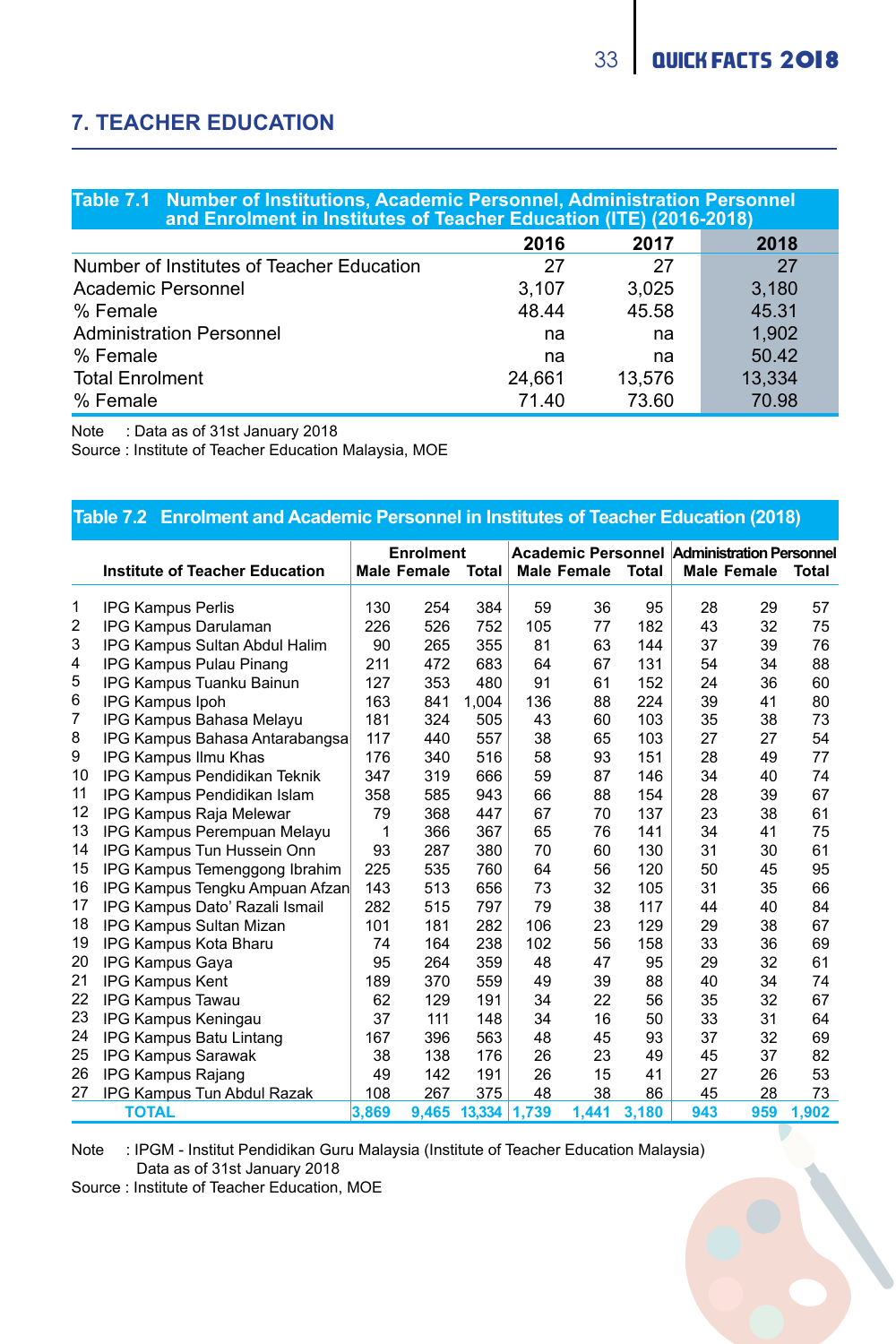#### **8. TERTIARY EDUCATION - HIGHER EDUCATION SECTOR**

|                | Table 8.1 Number of Public Universities and Enrolment |               |                  |
|----------------|-------------------------------------------------------|---------------|------------------|
|                | <b>Public Universities</b>                            |               | <b>Enrolment</b> |
| $\mathbf{1}$   | Universiti Malaya                                     | <b>UM</b>     | 27,960           |
| 2              | Universiti Sains Malaysia                             | <b>USM</b>    | 29.173           |
| 3              | Universiti Kebangsaan Malaysia                        | <b>UKM</b>    | 30.874           |
| 4              | Universiti Putra Malaysia                             | <b>UPM</b>    | 29,025           |
| 5              | Universiti Teknologi Malaysia                         | <b>UTM</b>    | 29.703           |
| 6              | Universiti Utara Malaysia                             | <b>UUM</b>    | 31.794           |
| $\overline{7}$ | Universiti Islam Antarabangsa Malaysia                | <b>UIAM</b>   | 31.353           |
| 8              | Universiti Malaysia Sarawak                           | <b>UNIMAS</b> | 17.244           |
| 9              | Universiti Malaysia Sabah                             | <b>UMS</b>    | 18.501           |
| 10             | Universiti Pendidikan Sultan Idris                    | UPSI          | 23.699           |
| 11             | Universiti Teknologi MARA                             | UiTM          | 165.598          |
| 12             | Universiti Sultan Zainal Abidin                       | UniSZA        | 11.539           |
|                | 13 Universiti Malaysia Terengganu                     | <b>UMT</b>    | 10,906           |
|                | 14 Universiti Sains Islam Malaysia                    | <b>USIM</b>   | 12.185           |
|                | 15 Universiti Tun Hussein Onn Malaysia                | <b>UTHM</b>   | 17.744           |
|                | 16 Universiti Teknikal Malaysia Melaka                | UTeM          | 12,334           |
| 17             | Universiti Malaysia Pahang                            | <b>UMP</b>    | 11,540           |
|                | 18 Universiti Malaysia Perlis                         | UnIMAP        | 13.798           |
|                | 19 Universiti Malaysia Kelantan                       | <b>UMK</b>    | 9,437            |
|                | 20 Universiti Pertahanan Nasional Malaysia            | <b>UPNM</b>   | 4,148            |
|                | <b>TOTAL</b>                                          |               | 538,555          |

Note : Data as of 31st December 2017

L

Source : Planning, Research and Policy Coordination Division, Higher Education Sector, MOE

|   | Table 8.2 Entrants, Enrolment and Graduates at Public University by Fields of Study and Gender |        |                 |        |        |                        |                                         |        |          |                |
|---|------------------------------------------------------------------------------------------------|--------|-----------------|--------|--------|------------------------|-----------------------------------------|--------|----------|----------------|
|   |                                                                                                |        | <b>Entrants</b> |        |        | <b>Enrolment</b>       |                                         |        | Graduate |                |
|   | <b>Fields of study</b>                                                                         | М      | F               | т      | М      | F                      | т                                       | М      | F        | т              |
| 1 | Education                                                                                      | 2.604  | 6.916           | 9,520  | 9.994  | 25.420                 | 35.414                                  | 2.304  | 6.381    | 8.685          |
| 2 | Arts and Humanities                                                                            | 6.425  | 11.475          | 17,900 | 18.484 | 33,472                 | 51,956                                  | 3.513  | 6.720    | 10.233         |
| 3 | Social Sciences.<br><b>Business and Law</b>                                                    | 19.053 | 41.447          | 60,500 |        | 54.927 119.406 174.333 |                                         | 12.017 | 28.694   | 18.918         |
| 4 | Science. Mathematics 11.146<br>and Computer                                                    |        | 19,049          | 30.195 |        | 30.229 54.043          | 84.272                                  | 6.264  | 13,866   | 20.130         |
| 5 | Engineering,<br>Manufacturing and<br>Construction                                              | 20.497 | 16.701          | 37.198 | 69.204 |                        | 57,959 127,163                          | 14,008 | 12.698   | 26.706         |
| 6 | Agriculture and<br>Veterinary                                                                  | 1.822  | 2.562           | 4.384  | 5.076  | 7.427                  | 12.503                                  | 933    | 1.454    | 46.836         |
| 7 | <b>Health and Welfare</b>                                                                      | 2.423  | 6.554           | 8.977  | 9.087  | 24.552                 | 33.639                                  | 1.747  | 5.056    | 6.803          |
| 8 | Services                                                                                       | 3.041  | 3.948           | 6.989  | 7.915  | 10.893                 | 18,808                                  | 1.626  | 2.277    | 3.903          |
| 9 | <b>General Programmes</b>                                                                      | 45     | 63              | 108    | 151    | 316                    | 467                                     |        |          | 10.706         |
|   | TOTAL                                                                                          | 67.056 |                 |        |        |                        | 108.715 175.771 205.067 333.488 538.555 | 42.412 |          | 77.146 119.558 |

Note : Data as of 31st December 2017

Source : Planning, Research and Policy Coordination Division, Higher Education Sector, MOE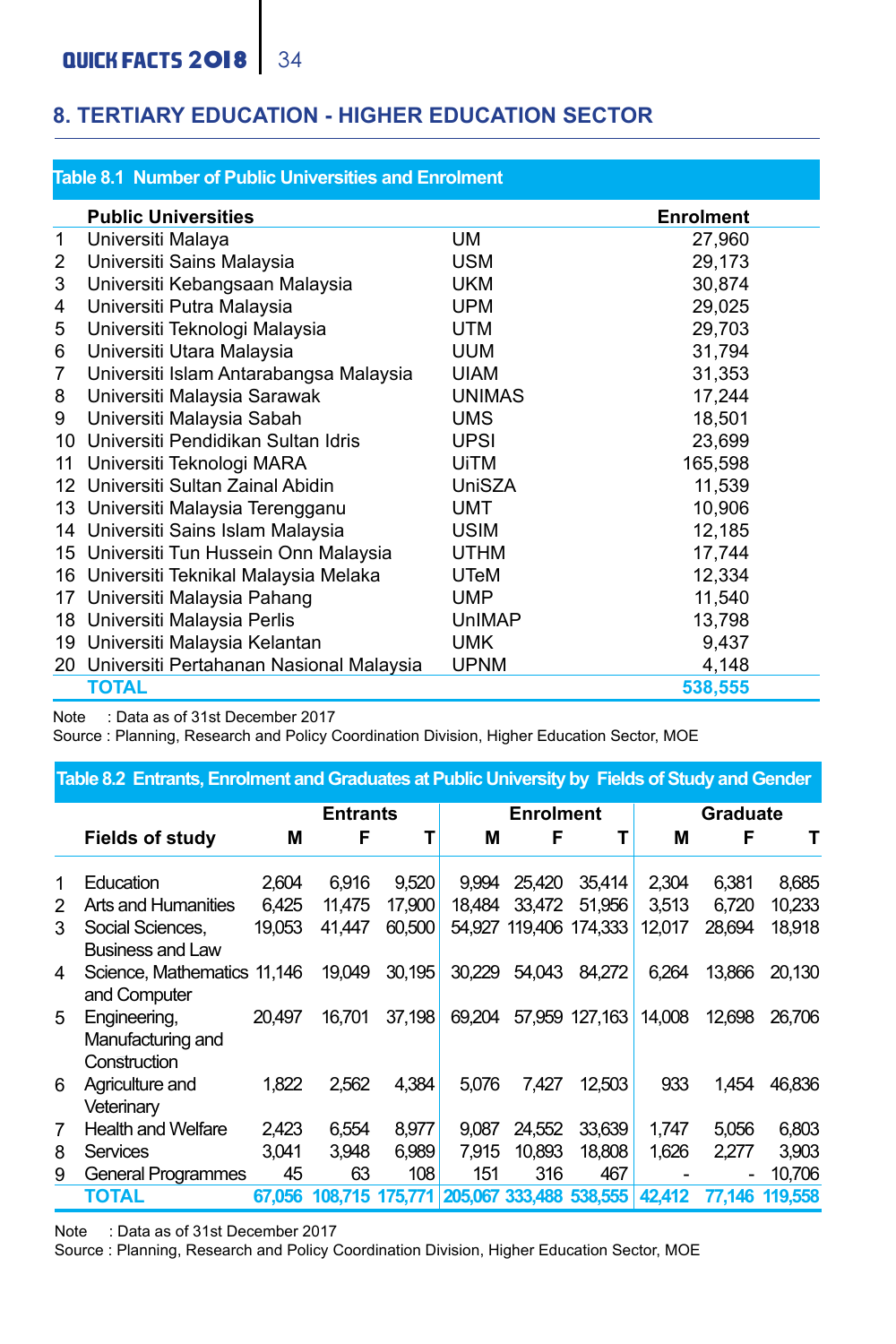D

#### **8. TERTIARY EDUCATION - HIGHER EDUCATION SECTOR**

**Table 8.3 Percentage and Ratio of Students at Public Higher Education Institutes by Gender** 

|               | Male          | Female  |               |                  |                                               |
|---------------|---------------|---------|---------------|------------------|-----------------------------------------------|
| <b>Number</b> | $\frac{0}{n}$ | Number  | $\frac{1}{2}$ | <b>Enrolment</b> | <b>Student Ratio</b><br><b>Male to Female</b> |
| 205.067       | 38.08         | 333.488 | 61.92         | 538.555          | 1:1.6                                         |

Source : Planning, Research and Policy Coordination Division, Higher Education Sector, MOE

#### **Table 8.4 Enrolment and Percentage of International Students at Public Higher Education Institutes**

| <b>Local Student</b> | %     | <b>International Student</b> | %    | Total   |
|----------------------|-------|------------------------------|------|---------|
| 510.789              | 94.84 | 27.766                       | 5.16 | 538.555 |

Source : Planning, Research and Policy Coordination Division, Higher Education Sector, MOE

#### **Table 8.5 Enrolment and Percentage of Graduates at Public Higher Education Institutes**

| <b>Under Graduate</b> | %     | <b>Post Graduate</b> | %     | <b>Others</b> | %    | Total   |
|-----------------------|-------|----------------------|-------|---------------|------|---------|
| 425.110               | 78.94 | 93.683               | 17.40 | 19.762        | 3.67 | 538.555 |

Note : 1. Undergraduate includes Postgraduate Diploma, Degree, Diploma, Matriculation, Professional, Pre Diploma, Certificate & Pre Session

2. Postgraduate includes Masters and Ph.D

3. Others includes Matriculation, Professional, Certificate and Pre-Session

Source : Planning, Research and Policy Coordination Division, Ministry of Higher Education

#### **Table 8.6 Student and Academic Staff Ratio at Public Higher Education Institutes**

| Academic Staff (A)* | Enrolment (B)** | Ratio (A:B) |
|---------------------|-----------------|-------------|
| 31.740              | 538.555         | 1:16.97     |

Note : \* Academic Staff - data as of 31st December 2017

\*\* Enrolment - data as of 31st October 2017

Source : Planning, Research and Policy Coordination Division, Ministry of Higher Education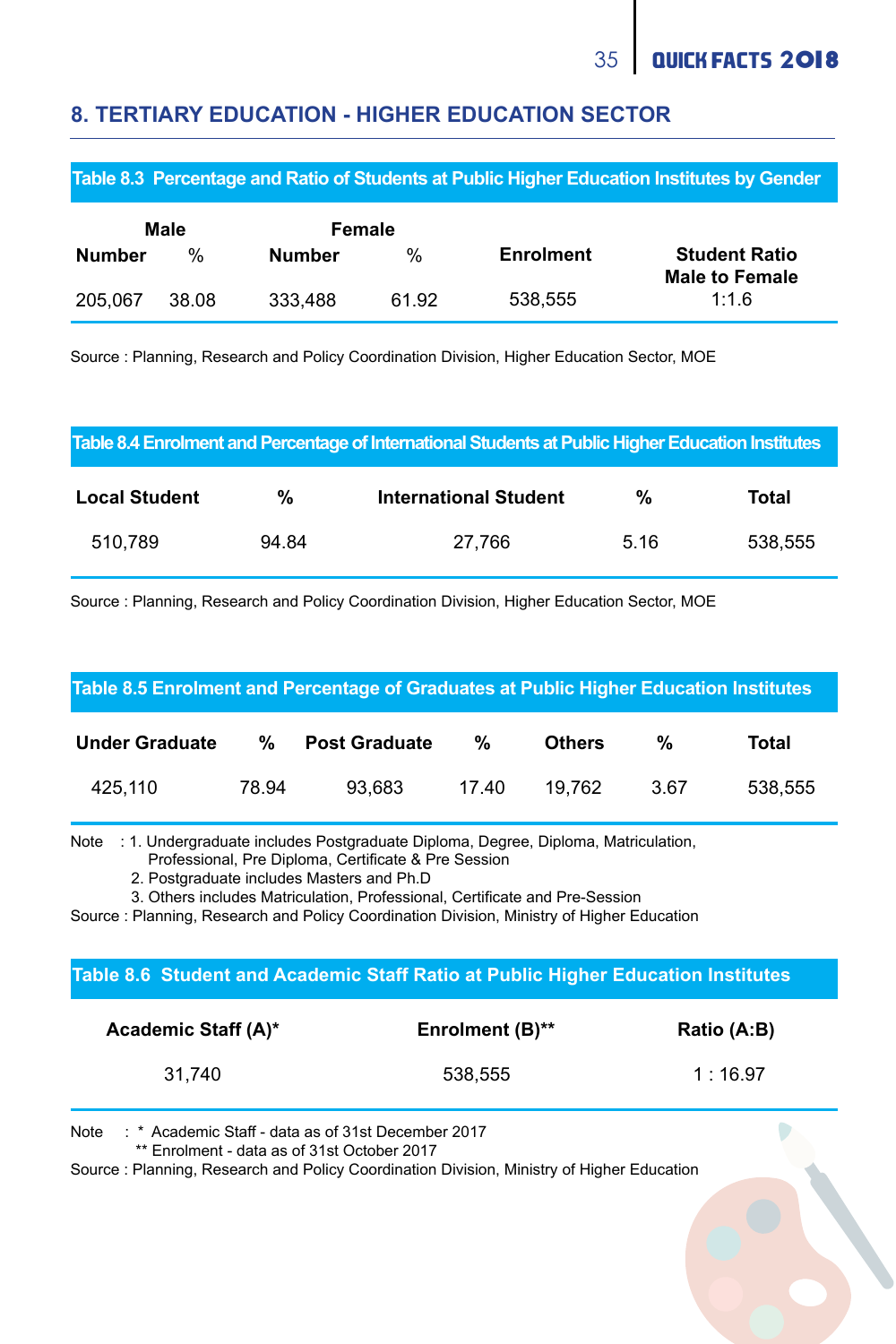### **9. EDUCATIONAL EXPENDITURE**

#### **Table 9.1 Percentage of Actual Total Educational Expenditure Against Total Government Expenditure (2016-2018)**

| $\sim$                                            | Percentage (%) |       |       |
|---------------------------------------------------|----------------|-------|-------|
|                                                   | 2016           | 2017  | 2018  |
| Educational Expenditure to Government Expenditure | 16.12          | 16.74 | 16.28 |

Note : 1. Official Federal Government Expenditure Report for year 2017 has not been released by<br>- Accountant General's Department therefore figures exhibited are as per Budget Book<br>Source : Finance Division, MOE<br>Source : F

#### **Table 9.2 Actual Educational Capital and Recurrent Expenditure at Current Price (2016-2018)**

|                              |        | (RM Millions) |        |  |
|------------------------------|--------|---------------|--------|--|
|                              | 2016   | 2017          | 2018   |  |
| Capital                      | 1.393  | 1.097         | 1.448  |  |
| <b>Recurrent Expenditure</b> | 39.614 | 42.892        | 44.514 |  |
| <b>TOTAL</b>                 | 41.007 | 43.989        | 45.962 |  |

### Note : 1. Official Federal Government Expenditure Report for year 2017 has not been released by Accountant General's Department therefore figures exhibited are as per Budget Book Source : Finance Division, MOE<br>Source : Finance Division, MOF

#### **Table 9.3 Percentage of Actual Educational Capital and Recurrent Expenditure (2016-2018)**

|                              | Percentage (%) |       |       |
|------------------------------|----------------|-------|-------|
|                              | 2016           | 2017  | 2018  |
| Capital                      | 3.39           | 2.49  | 3.30  |
| <b>Recurrent Expenditure</b> | 96.61          | 97.51 | 96.70 |

Note : 1. Official Federal Government Expenditure Report for year <sup>2017</sup> has not been released by Accountant General's Department therefore figures exhibited are as per Budget Book 2. Data for year 2018 are as per Budget Book Source : Finance Division, MOE<br>Source : Finance Division, MOE

#### **Table 9.4 Actual Educational Recurrent Expenditure by Category (2016-2018)**

|                                   | <b>RM (Millions)</b> |           |           |
|-----------------------------------|----------------------|-----------|-----------|
| Category                          | 2016                 | 2017      | 2018      |
| Emolument                         | 33.208.92            | 35.906.55 | 36.616.81 |
| Service & Supply                  | 2.936.03             | 3.593.45  | 3.943.88  |
| Asset                             | 77.60                | 127.66    | 157.09    |
| <b>Fixed Charges &amp; Grants</b> | 3.391.26             | 3.249.25  | 3.796.09  |
| Other Expenditure                 | 0.02                 | 0.00      | 0.00      |
| <b>TOTAL</b>                      | 39.613.83            | 42.891.94 | 44.513.87 |

Note : 1. Official Federal Government Expenditure Report for year <sup>2017</sup> has not been released by Accountant General's Department therefore figures exhibited are as per Budget Book 2. Data for year 2018 are as per Budget Book 2. Data for year 2018 are as per Budget Book<br>Source : Finance Division, MOE

#### **Table 9.5 Percentage of Recurrent Educational Expenditure by Category (2016-2018)**

|                        | Percentage (%) |       |       |
|------------------------|----------------|-------|-------|
| Category               | 2016           | 2017  | 2018  |
| Emolument              | 83.83          | 83.71 | 82.25 |
| Services & Supply      | 7.41           | 8.38  | 8.86  |
| Asset                  | 0.2            | 0.32  | 0.35  |
| Fixed Charges & Grants | 8.56           | 7.59  | 8.53  |
| Other Expenditure      | 0.00           | 0.00  | 0.00  |

Note : 1. Official Federal Government Expenditure Report for year 2017 has not been released by Accountant General's Department therefore figures exhibited are as per Budget Book 2. Data for year 2018 are as per Budget Book<br>Source : Finance Division, MOE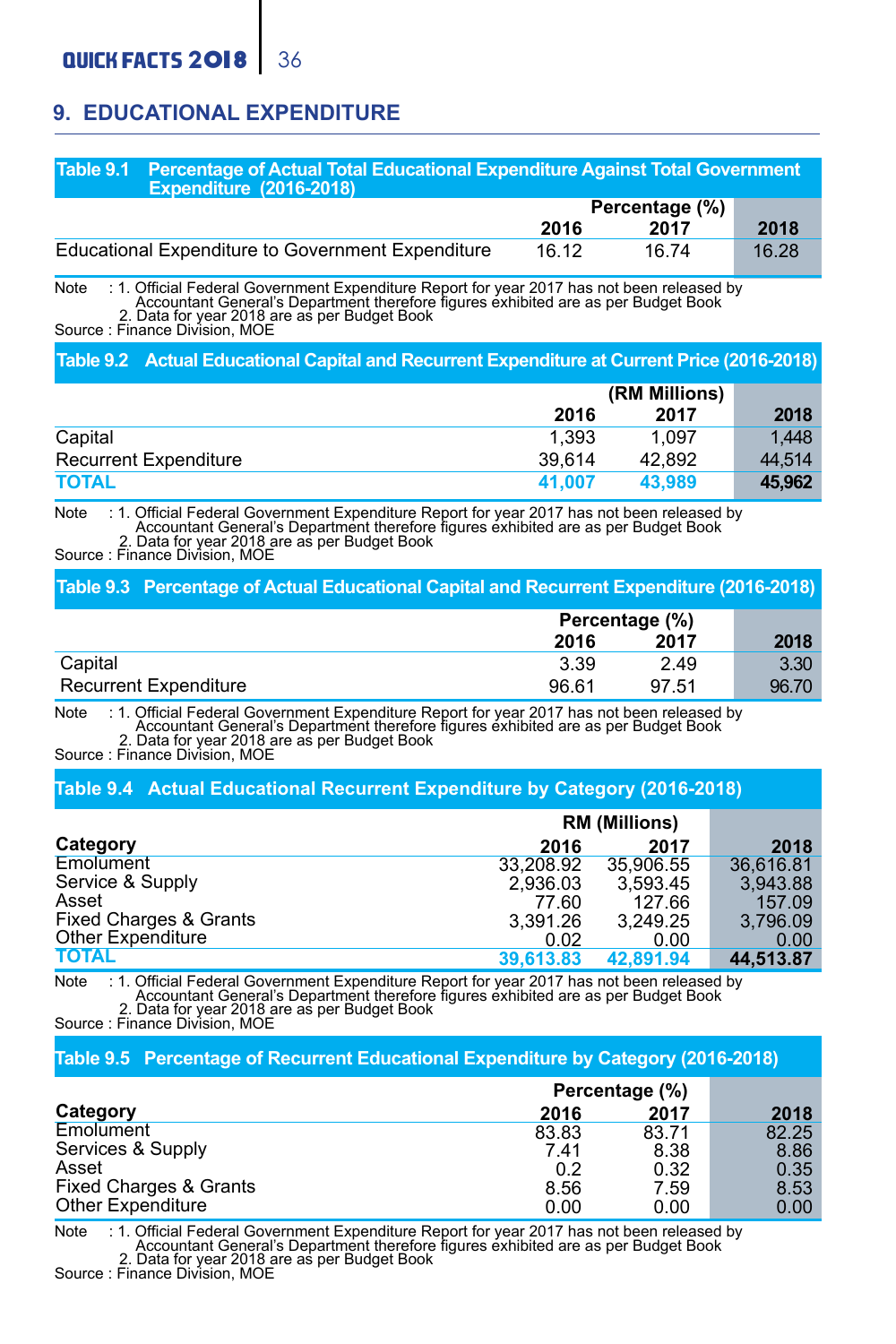### **10. ECONOMIC INDICATORS**

#### **Table 10.1 Economic Indicators (2016 - 2018)**

|                                          | 2016    | $2017^{p}$ | $2018^{f}$  |
|------------------------------------------|---------|------------|-------------|
| GDP: Real Growth Rate (%)                | 4.2     | 5.9        | $5.0 - 5.5$ |
| GNP: Per Capita (USD)                    | 9.110   | 9.551      | 9.840       |
|                                          |         |            |             |
| GDP Composition by Sector (% of growth)  | 2016    | $2017^{p}$ | $2018^{f}$  |
| Agriculture, forestry and fishing        | $-5.1$  | 7.2        | 2.4         |
| Mining and quarrying                     | 22      | 11         | 0.9         |
| Manufacturing                            | 4.4     | 6.0        | 5.3         |
| Construction                             | 7.4     | 6.7        | 7.5         |
| Services (including government services) | 5.6     | 6.2        | 5.8         |
| Inflation Rate [CPI] (% of growth)       | 2.1     | 3.7        | $2.5 - 3.5$ |
| Federal Government Finance (USD billion) | 2016    | $2017^{p}$ | $2018^{f}$  |
| Revenue                                  | 212,421 | 220.406    | 239,860     |
| <b>Operating Expenditure</b>             | 210.173 | 217.695    | 234.250     |
| Development Expenditure                  | 40.649  | 43.032     | 45,400      |
| Employment by Sector (% of share)        | 2016    | $2017^p$   | $2018^{f}$  |
| Agriculture, forestry and fishing        | 114     | 11.2       | na          |
| Mining and quarrying                     | 0.7     | 0.7        | na          |
| Manufacturing                            | 16.9    | 17.5       | na          |
| Construction                             | 8.8     | 8.6        | na          |
| Services                                 | 62.2    | 62.0       | na          |
|                                          | 2016    | $2017^{p}$ | $2018^{f}$  |
| Unemployment rate (%)                    | 3.4     | 3.4        | 3.3         |
|                                          | 2016    | $2017^p$   | $2018^{f}$  |
| Labour Force (million persons)           | 14,668  | 15,088     | na          |

Note : f Forecast

Preliminary *p*

Source : Ministry of Finance (MOF), Bank Negara Malaysia, Economic Planning Unit

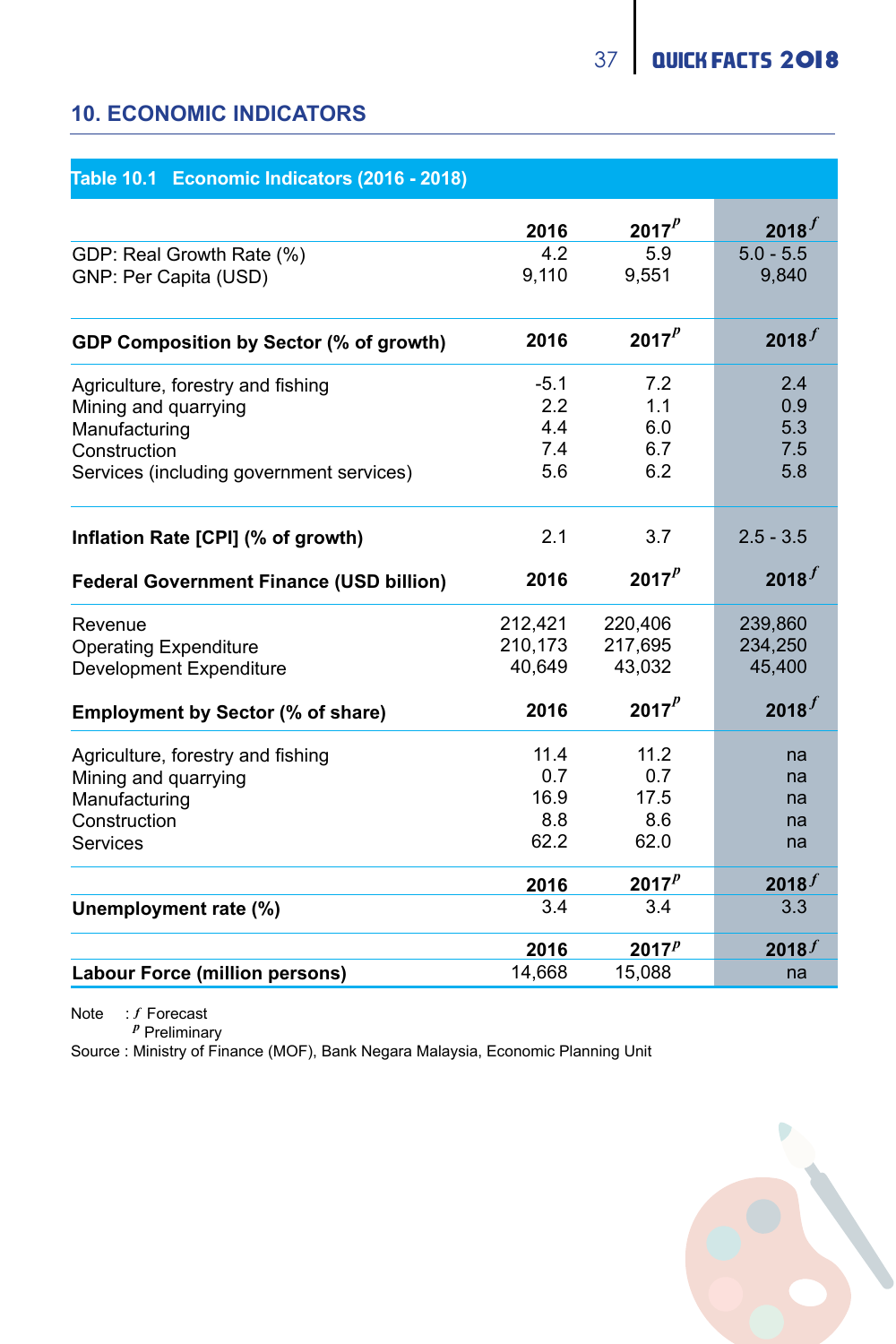### **QUICK FACTS 2018** 38

### **11. DEMOGRAPHIC INDICATORS**

#### **Table 11.1 Population by Age Group (2016 - 2017)**

|                  |        | 2016<br>(Number in Millions) |        | $2017^e$<br>(Number in Millions) |
|------------------|--------|------------------------------|--------|----------------------------------|
| <b>Age Group</b> | Number | Percentage                   | Number | Percentage                       |
| $0 - 3$          | 2.11   | 6.67                         | 2.10   | 6.50                             |
| $4 - 5$          | 1.03   | 3.25                         | 1.10   | 3.30                             |
| $6 - 11$         | 3.03   | 9.58                         | 3.00   | 9.40                             |
| $12 - 14$        | 1.59   | 5.03                         | 1.60   | 4.90                             |
| $15 - 16$        | 1.12   | 3.54                         | 1.10   | 3.60                             |
| $17 - 18$        | 1.15   | 3.62                         | 1.10   | 3.60                             |
| 19-23            | 3.18   | 10.04                        | 3.20   | 9.90                             |
| 24-29            | 3.86   | 12.19                        | 3.90   | 12.20                            |
| 30-39            | 5.04   | 15.92                        | 5.20   | 16.20                            |
| 40-49            | 3.66   | 11.57                        | 3.70   | 11.50                            |
| 50-59            | 2.93   | 9.26                         | 3.00   | 9.30                             |
| 60-69            | 1.83   | 5.77                         | 1.90   | 5.90                             |
| 70-79            | 0.82   | 2.60                         | 0.90   | 2.70                             |
| $80+$            | 0.31   | 0.97                         | 0.30   | 1.00                             |
| <b>Total</b>     | 31.66  | 100.00                       | 32.00  | 100.00                           |

Note : 1. Mid-Year Population Estimates were based on the adjusted Population and Housing Census of Malaysia 2010

2. The added total may differ due to rounding

3. estimates *e*

Source : Department of Statistics (DOS), Malaysia

#### **Table 11.2 Population by State (2016 - 2017)**

|              |               | 2016<br>(Number in Millions) |        | $2017^e$<br>(Number in Millions) |
|--------------|---------------|------------------------------|--------|----------------------------------|
| <b>State</b> | <b>Number</b> | Percentage                   | Number | Percentage                       |
| Johor        | 3.66          | 11.54                        | 3.70   | 11.50                            |
| Kedah        | 2.12          | 6.70                         | 2.10   | 6.70                             |
| Kelantan     | 1.80          | 5.68                         | 1.80   | 5.70                             |
| Melaka       | 0.90          | 2.85                         | 0.90   | 2.90                             |
| N. Sembilan  | 1.10          | 3.47                         | 1.10   | 3.50                             |
| Pahang       | 1.63          | 5.14                         | 1.60   | 5.10                             |
| Perak        | 2.48          | 7.84                         | 2.50   | 7.80                             |
| Perlis       | 0.25          | 0.79                         | 0.30   | 0.80                             |
| P. Pinang    | 1.72          | 5.43                         | 1.70   | 5.40                             |
| Selangor     | 3.81          | 12.04                        | 6.40   | 19.90                            |
| Terengganu   | 2.74          | 8.66                         | 1.20   | 3.80                             |
| Sabah        | 6.30          | 19.89                        | 3.90   | 12.10                            |
| Sarawak      | 1.18          | 3.74                         | 2.80   | 8.60                             |
| WPKL         | 1.79          | 5.64                         | 1.80   | 5.60                             |
| WP Labuan    | 0.10          | 0.31                         | 0.10   | 0.30                             |
| WP Putrajaya | 0.08          | 0.26                         | 0.10   | 0.30                             |
| <b>Total</b> | 31.66         | 100.00                       | 32.00  | 100.00                           |

Note : 1. Mid-Year Population Estimates were based on the adjusted Population and Housing Census of Malaysia 2010

2. The added total may differ due to rounding

3. estimates *e*

Source : Department of Statistics (DOS), Malaysia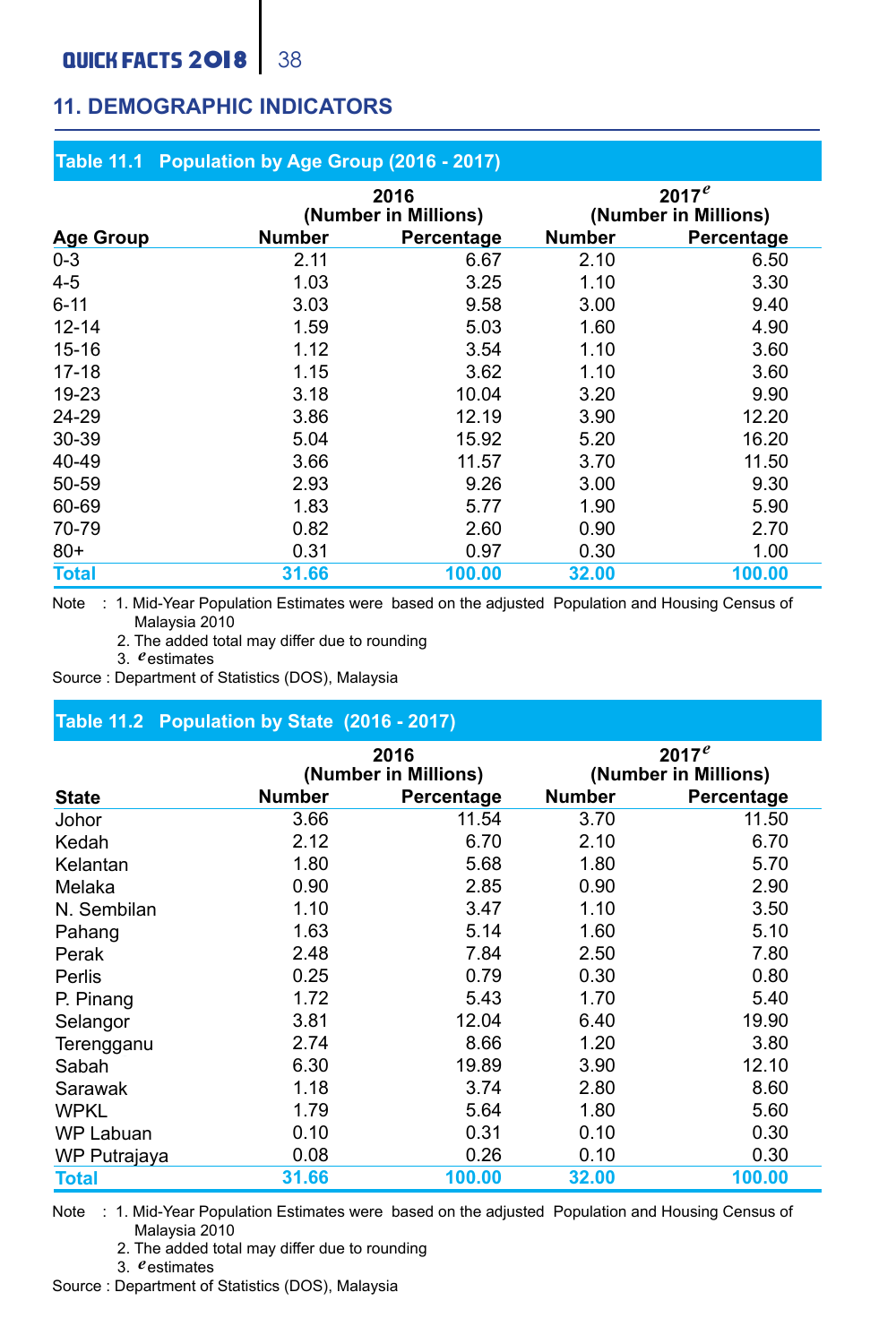#### **Table 11.3 Population by Region and Strata (2016 - 2017)**

|                     | <b>POPULATION (in millions)</b> |       |          |       |
|---------------------|---------------------------------|-------|----------|-------|
|                     | 2016                            |       | $2017^e$ |       |
| <b>REGION</b>       | Urban                           | Rural | Urban    | Rural |
| Peninsular Malaysia | 19.81                           | 5.20  | 20.20    | 5.10  |
| Sabah & W.P Labuan  | 2.30                            | 1.61  | 2.40     | 1.60  |
| Sarawak             | 1.58                            | 1.16  | 1.60     | 1.20  |
| <b>Total</b>        | 23.69                           | 7.97  | 24.20    | 7.90  |

Note : 1. Mid-Year Population Estimates were based on the adjusted Population and Housing Census of Malaysia 2010

2. The added total may differ due to rounding

3. estimates *e*

Source : Department of Statistics (DOS), Malaysia

#### **Table 11.4 Population by Strata (2016 - 2017)**

|                 | 2016              |        |                   | $2017^e$ |
|-----------------|-------------------|--------|-------------------|----------|
| <b>LOCATION</b> | Population ('000) | %      | Population ('000) | %        |
| Urban           | 23.694.70         | 74.84  | 24.182.50         | 75.50    |
| Rural           | 7.966.00          | 25.16  | 7.867.20          | 24.50    |
| <b>Total</b>    | 31.660.70         | 100.00 | 32.049.70         | 100.00   |

Note : 1. Mid-Year Population Estimates were based on the adjusted Population and Housing Census of Malaysia 2010

2. The added total may differ due to rounding

3. estimates *e*

Source : Department of Statistics (DOS), Malaysia

#### **Table 11.5 Birth, Death and Fertility Rates (2015 - 2017)**

|                                                   | 2015  | 2016  | $2017^e$ |  |
|---------------------------------------------------|-------|-------|----------|--|
| Crude birth rate (per 1,000 population)           | 16.71 | 16.60 | 16.10    |  |
| Crude death rate (per 1,000 population)           | 5.00  | 5.00  | 5.20     |  |
| Infant mortality rate (per 1,000 live births)     | 6.90  | 6.90  | 7.30     |  |
| Total Fertility Rate (per woman aged 15-49 years) | 2.00  | 2.00  | 1.90     |  |

Note : <sup>*e*</sup> estimate figure

Source : Department of Statistics (DOS), Malaysia

#### **Table 11.6 Literacy Rate (2015-2017)**

|                                    | 2015  | 2016  | 2017  |
|------------------------------------|-------|-------|-------|
| Literacy Rate Age 10 and above (%) | 95.60 | 96.00 | 96.30 |
| Literacy Rate Age 15 and above (%) | 95.10 | 95.60 | 95.90 |

Note : 1. Definition of literacy : has received formal education

 2. Population figures are derived from the Labour Force Survey and excludes non-Malaysian citizens Source : Department of Statistics (DOS), Malaysia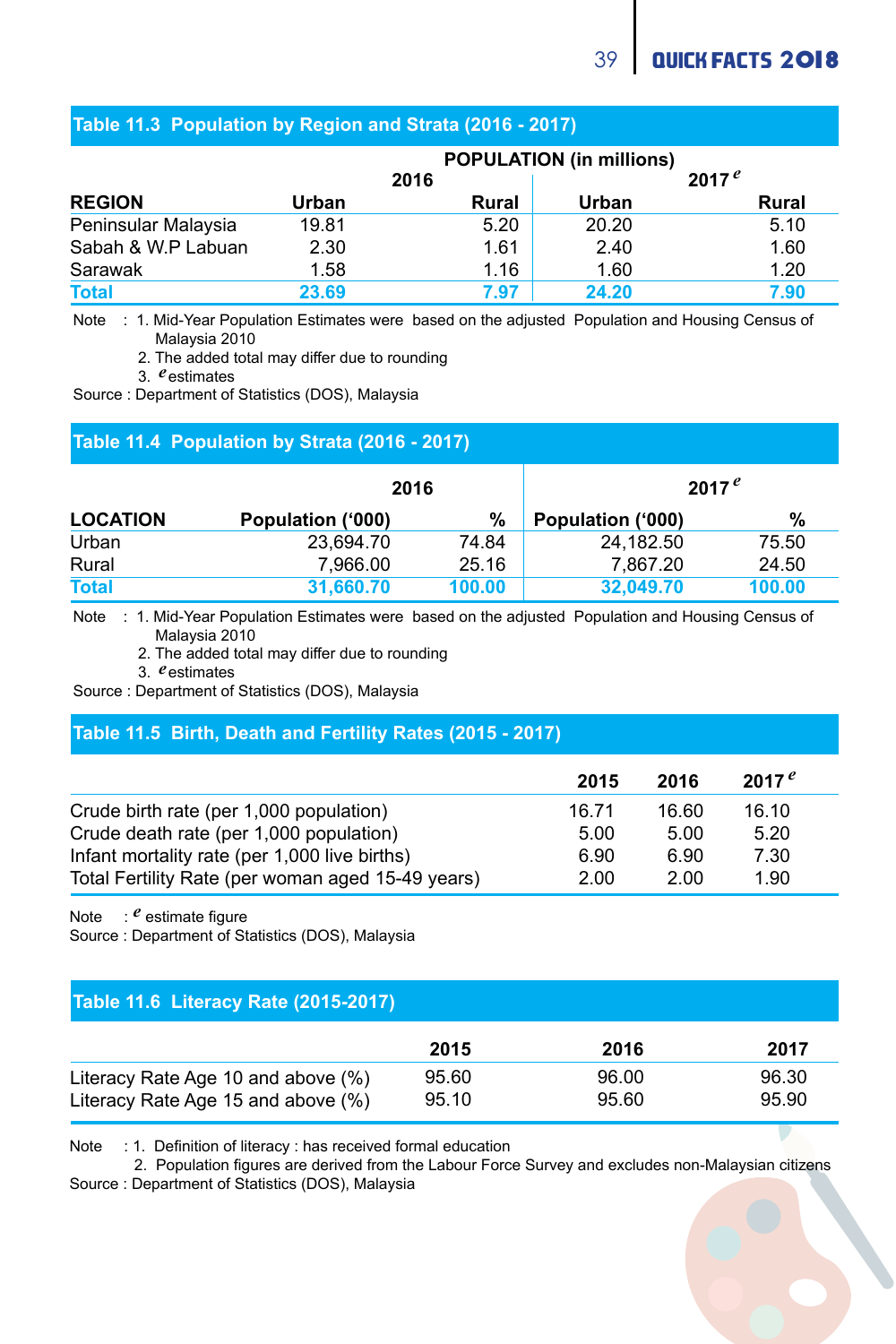### **12. MALAYSIA EDUCATION INDICATORS**

| <b>Table 12.1 Enrolment Rates (2015-2017)</b>                                          |                                 |                                 |                                 |  |  |  |  |
|----------------------------------------------------------------------------------------|---------------------------------|---------------------------------|---------------------------------|--|--|--|--|
|                                                                                        | 2015                            | 2016                            | 2017                            |  |  |  |  |
| Primary*<br>Enrolment<br>Population 6+ - 11+**<br>Enrolment Rate (%)                   | 2.770.340<br>2,851,561<br>97.15 | 2.788.565<br>2.867.791<br>97.24 | 2.795.058<br>2,855,585<br>97.88 |  |  |  |  |
| <b>Lower Secondary</b><br>Enrolment<br>Population $12+ - 14+**$<br>Enrolment Rate (%)  | 1,432,528<br>1,549,565<br>92.45 | 1,392,659<br>1.480.105<br>94.09 | 1.378.001<br>1,426,890<br>96.57 |  |  |  |  |
| <b>Upper Secondary</b><br>Enrolment<br>Population $15+ - 16+***$<br>Enrolment Rate (%) | 860.264<br>1.046.975<br>82.17   | 903.341<br>1.071.540<br>84.30   | 886.227<br>1.054.147<br>84.07   |  |  |  |  |
| <b>Post Secondary</b><br>Enrolment***<br>Population 17+ - 18+**<br>Enrolment Rate (%)  | 182.038<br>1.084.817<br>16.78   | 180.589<br>1.065.493<br>16.95   | 184.388<br>1.046.975<br>17.61   |  |  |  |  |

Note : \* Excluding pre-school enrolment in primary schools.

\*\* Based on Live Birth

\*\*\* Including enrolment in Form 6, Matriculation Centres and ITE under the Ministry of Education Source : Educational Planning and Research Division, MOE.

#### **Table 12.2 Transiton Rates: Primary to Lower Secondary and Lower Secondary to Upper Secondary Level (2015-2017)**

|                       | Percentage (%) |       |       |  |
|-----------------------|----------------|-------|-------|--|
|                       | 2015           | 2016  | 2017  |  |
| From Year 6 to Form 1 | 95.49          | 96.05 | 97.52 |  |
| From Form 3 to Form 4 | 93.27          | 96.04 | 97 12 |  |

Note : Data includes MOE, Private, MRSM, RMC, Religious Schools

Source : Educational Planning and Research Division

#### **Table 12.3 Pupil-Teacher Ratio (2015-2017)**

|           | Percentage (%) |       |       |  |
|-----------|----------------|-------|-------|--|
|           | 2015           | 2016  | 2017  |  |
| Primary   | 11.50          | 11.59 | 11.61 |  |
| Secondary | 11.99          | 11.97 | 11.75 |  |

Source : Educational Planning and Research Division

| Table 12.4 Average Class Size (Pupils per Class) (2015-2017) |      |      |      |  |  |  |
|--------------------------------------------------------------|------|------|------|--|--|--|
|                                                              | 2015 | 2016 | 2017 |  |  |  |
| Primary                                                      | 26   | 26   | 27   |  |  |  |
| Secondary                                                    | 27   |      | 26   |  |  |  |

Source : Malaysia Educational Statistics (2015-2017), EPRD, MOE.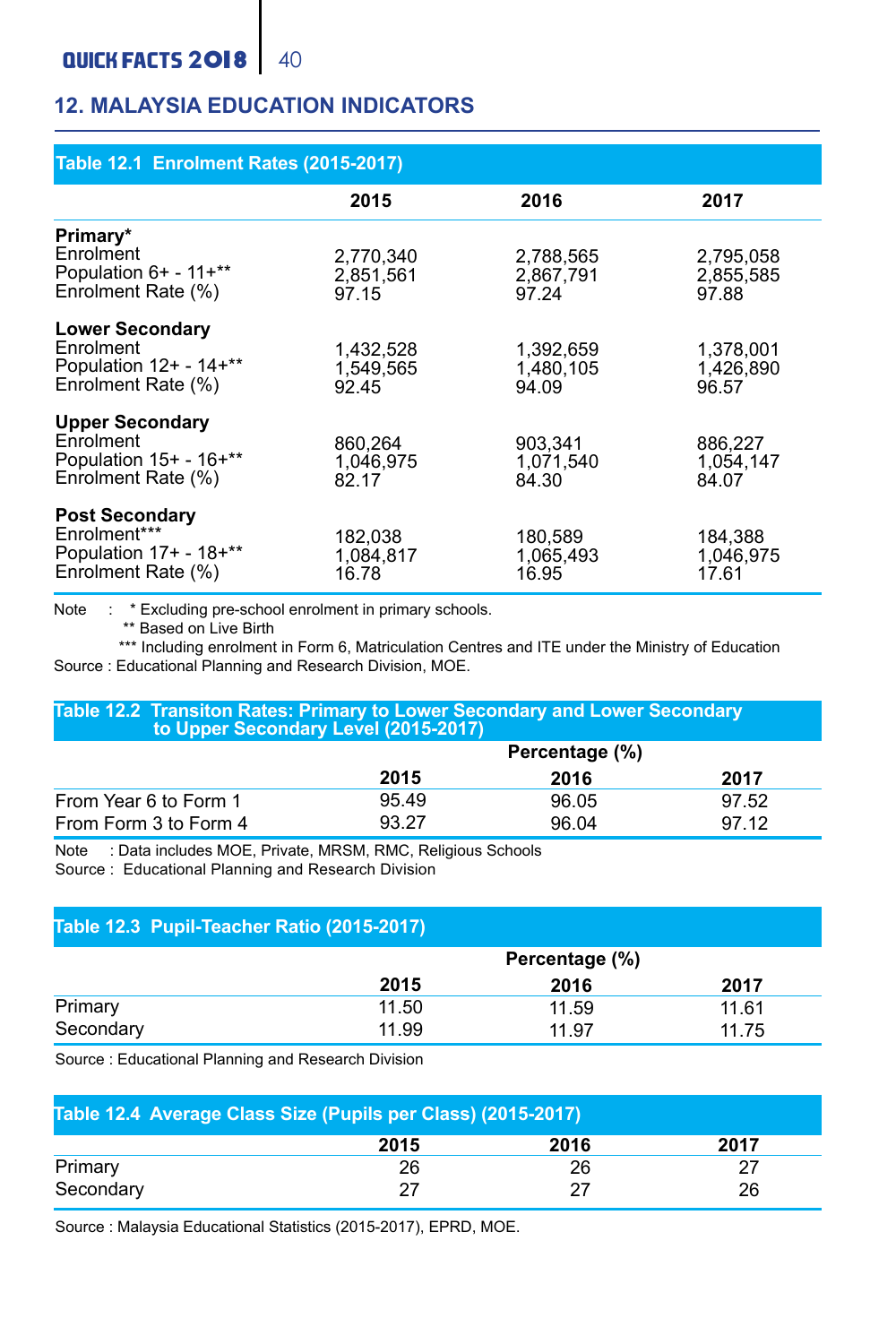| Table 12.5 Average School Size (Pupils per School) (2015-2017) |            |            |            |  |  |  |
|----------------------------------------------------------------|------------|------------|------------|--|--|--|
|                                                                | 2015*      | 2016       | 2017       |  |  |  |
| Primary<br>Secondary                                           | 346<br>910 | 345<br>904 | 346<br>842 |  |  |  |
|                                                                |            |            |            |  |  |  |

Note: \* Revised data

Source : Educational Planning and Research Division

| Table 12.6 Percentage of Teachers in Primary Schools by Gender and Age Group (2017-2018) |                |          |  |                |          |  |
|------------------------------------------------------------------------------------------|----------------|----------|--|----------------|----------|--|
|                                                                                          | 2017<br>Gender |          |  | 2018<br>Gender |          |  |
| Age Group                                                                                | % Male         | % Female |  | % Male         | % Female |  |
| < 25                                                                                     | 0.68           | 1.05     |  | 0.42           | 1.15     |  |
| 25-29                                                                                    | 3.32           | 6.83     |  | 3.46           | 6.76     |  |
| 30-34                                                                                    | 4.51           | 12.70    |  | 3.95           | 10.96    |  |
| 35-39                                                                                    | 6.40           | 16.26    |  | 6.59           | 17.05    |  |
| 40-44                                                                                    | 4.53           | 11.86    |  | 4.55           | 11.73    |  |
| 45-49                                                                                    | 4.49           | 10.35    |  | 4.51           | 10.95    |  |
| 50-54                                                                                    | 3.88           | 8.44     |  | 4.15           | 8.83     |  |
| 55-59                                                                                    | 1.99           | 2.70     |  | 1.94           | 3.00     |  |
| ≥60                                                                                      | 0.01           | 0.00     |  | 0.01           | 0.00     |  |
| <b>Total</b>                                                                             | 29.81          | 70.19    |  | 29.58          | 70.43    |  |

Source : School Management Division (e-Operasi - Data as of 31st January)

| Table 12.7 Percentage of Teachers in Secondary Schools by Gender and Age Group (2017-2018) |                |          |  |                |          |  |  |
|--------------------------------------------------------------------------------------------|----------------|----------|--|----------------|----------|--|--|
|                                                                                            | 2017<br>Gender |          |  | 2018<br>Gender |          |  |  |
| Age Group                                                                                  | % Male         | % Female |  | % Male         | % Female |  |  |
| < 25                                                                                       | 0.06           | 0.24     |  | 0.05           | 0.15     |  |  |
| 25-29                                                                                      | 2.71           | 7.78     |  | 2.53           | 6.85     |  |  |
| $30 - 34$                                                                                  | 4.46           | 15.36    |  | 4.53           | 15.05    |  |  |
| 35-39                                                                                      | 4.19           | 12.82    |  | 4.30           | 13.38    |  |  |
| 40-44                                                                                      | 4.38           | 11.18    |  | 4.10           | 11.05    |  |  |
| 45-49                                                                                      | 5.48           | 11.40    |  | 5.28           | 11.46    |  |  |
| 50-54                                                                                      | 5.59           | 8.64     |  | 5.80           | 9.38     |  |  |
| 55-59                                                                                      | 2.82           | 2.83     |  | 2.98           | 3.08     |  |  |
| ≥60                                                                                        | 0.04           | 0.01     |  | 0.03           | 0.01     |  |  |
| <b>Total</b>                                                                               | 29.73          | 70.27    |  | 29.60          | 70.41    |  |  |

Source : School Management Division (e-Operasi - Data as of 31st January)

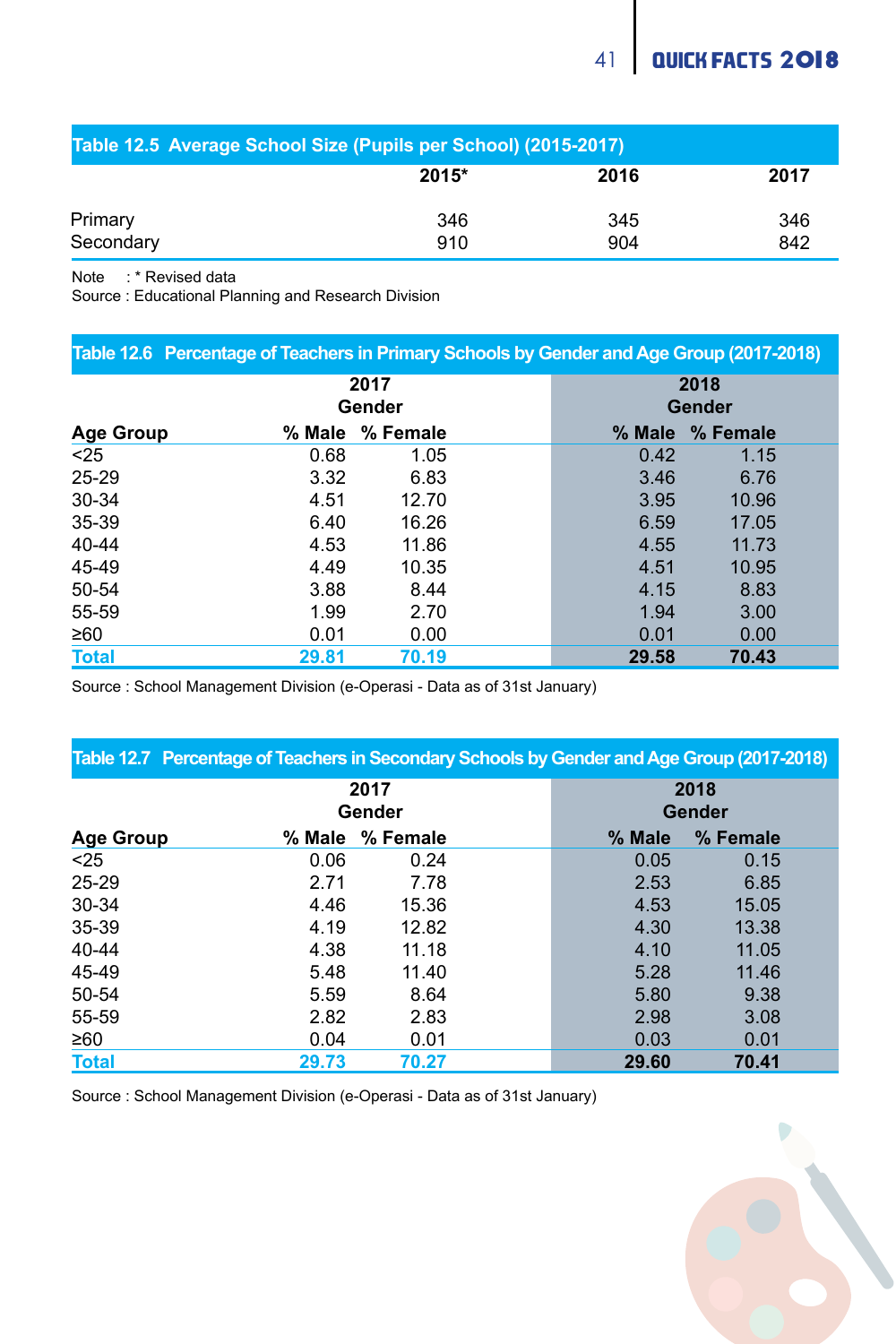#### **13. WORLD EDUCATION INDICATORS**

|                | Table 13.1 UIS Indicators - (Malaysia) Enrolment by Level of Education - Enrolment by ISCED Level |                            |                     |  |  |  |  |
|----------------|---------------------------------------------------------------------------------------------------|----------------------------|---------------------|--|--|--|--|
| <b>ISCED</b>   | <b>Level of Education</b>                                                                         | <b>Enrolment</b><br>(2015) | Enrolment<br>(2016) |  |  |  |  |
| $\Omega$       | Pre-School                                                                                        | 934.418                    | 943.022             |  |  |  |  |
| $\mathbf{1}$   | Primary                                                                                           | 3.107.870                  | 3,101,007           |  |  |  |  |
| $\overline{2}$ | Lower Secondary                                                                                   | 1.432.681                  | 1.391.757           |  |  |  |  |
| 3              | <b>Upper Secondary</b>                                                                            | 1.368.758*                 | 1.367.896           |  |  |  |  |
| $\overline{4}$ | Post Secondary                                                                                    | n*                         |                     |  |  |  |  |
| 5              | Short Cycle Tertiary                                                                              | 324.645*                   | 468,382             |  |  |  |  |
| 6              | <b>Bachelors Degree</b>                                                                           | 841.878*                   | 674.598             |  |  |  |  |
| $\overline{7}$ | Master                                                                                            | 96.920*                    | 149,895             |  |  |  |  |
| 8              | Ph.D                                                                                              | 38.648*                    | 43.675              |  |  |  |  |

Note : 1. ISCED - International Standard Classification of Education<br>2. \* Revised data<br>Source : UNESCO Institute for Statistics (UIS)

#### **Table 13.2 Gross Enrolment Ratio : Primary and Secondary Education**

|                |      | <b>Finland Malaysia</b> | Japan | Germany | Australia | <b>Republic</b><br>of Korea | UK   | <b>USA</b> |
|----------------|------|-------------------------|-------|---------|-----------|-----------------------------|------|------------|
| Reference vear | 2016 | 2016                    | 2015  | 2015    | 2016      | 2015                        | 2015 | 2015       |
| Primary        | 100  | 100                     | 99    | 102     | 101       | 98                          | 102  | 99         |
| Secondary      | 152  | 85                      | 102   | 101     | 154       | 100                         | 125  | 97         |

Source : UNESCO Institute for Statistics (UIS)

#### **Table 13.3 Transition Rate from Primary to Secondary Education (%)**

| Reference year                                     | 2016  | Finland Malaysia Japan<br>2016 |    | Germany Australia<br>2015 |    | <b>Republic</b><br>of Korea<br>2015 | UK | <b>USA</b> |
|----------------------------------------------------|-------|--------------------------------|----|---------------------------|----|-------------------------------------|----|------------|
| Transition<br>rate<br>from primary to<br>secondary | 99.99 | 87.19                          | na | 99.63                     | na | 99.64                               | na | na         |

Source : UNESCO Institute for Statistics (UIS)

#### **Table 13.4 Female Participation in Education (%)**

|                |       | Finland Malaysia Japan |          | Germany | Australia | <b>Republic</b><br>of Korea | UK    | <b>USA</b> |
|----------------|-------|------------------------|----------|---------|-----------|-----------------------------|-------|------------|
| Reference year | 2016  | 2016                   | 2015     | 2015    | 2016      | 2015                        | 2015  | 2015       |
| Pre-primary    | 48.87 | 49.88                  | $\cdots$ | 48.48   | 47.61     | 48.51                       | 47.72 | 48.46      |
| Primary        | 48.81 | 48.87                  | 48.74    | 48.56   | 48.64     | 48.23                       | 48.82 | 48.94      |
| Secondary      | 51.21 | 50.14                  | 48.83    | 47.29   | 45.19     | 47.74                       | 49.60 | 49.17      |
| Tertiary       | 53.28 | 52.61                  | 47.20    | 47.94   | 57.57     | 40.76                       | 56.15 | 56.24      |

Source : UNESCO Institute for Statistics (UIS)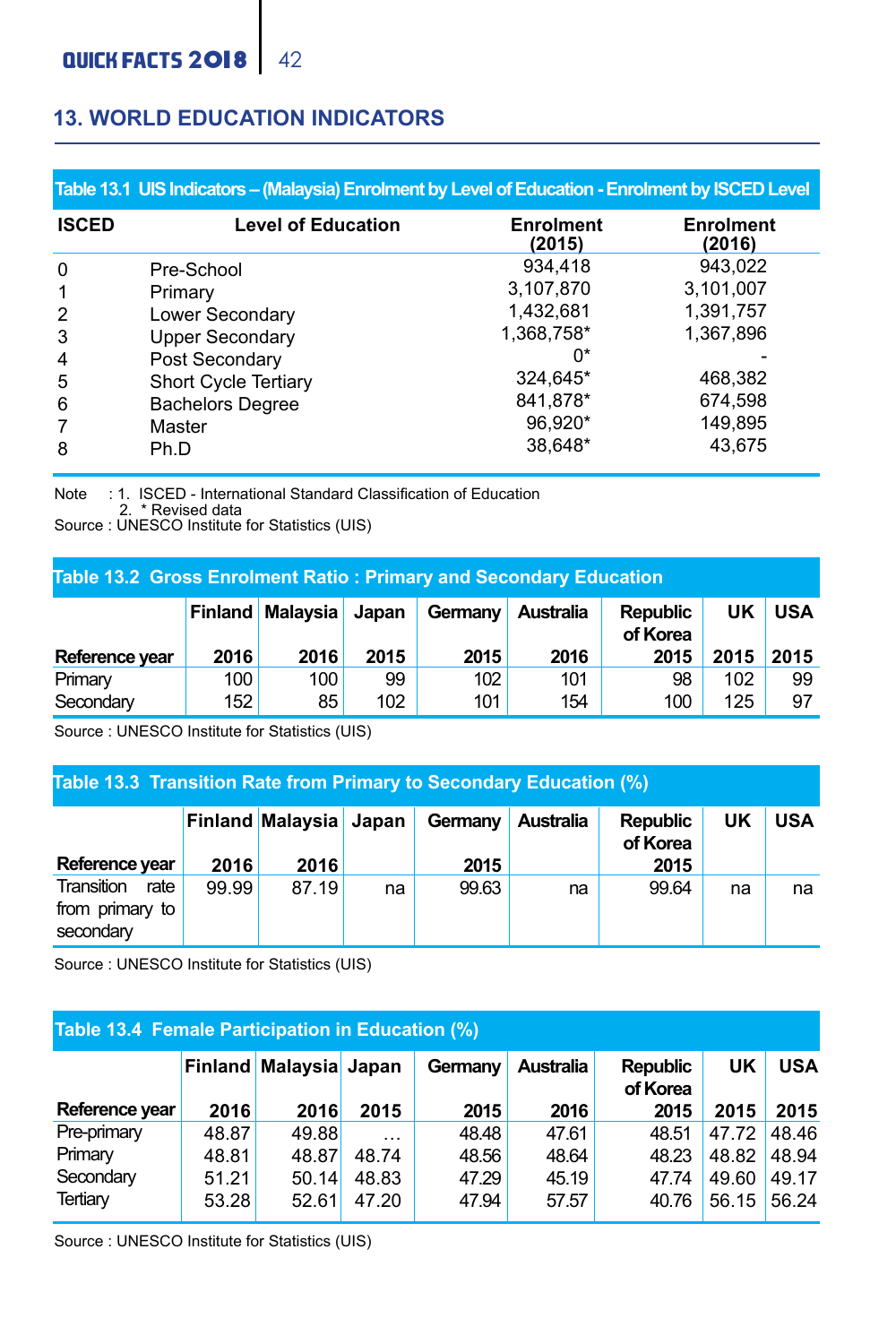### 43 QUICK FACTS 2018

### **Table 13.5 Pupil-Teacher Ratio**

|                | <b>Finland</b> | <b>Malavsia</b> | Japan | Germany | <b>Republic</b><br>of Korea | UK    | USA   |
|----------------|----------------|-----------------|-------|---------|-----------------------------|-------|-------|
| Reference year | 2016           | 2016            | 2015  | 2015    | 2015                        | 2014  | 2015  |
| Pre-primary    | 11.54          | 16.46           | 24.99 | 7.90    | 13.36                       | 20.04 | 13.76 |
| Primary        | 13.32          | 11.61           | 16.18 | 12.22   | 16.55                       | 17.39 | 14.46 |
| Secondary      | 13.24          | 13.21           | 11.39 | 12.13   | 14.41                       | 15.46 | 14.70 |

Source : UNESCO Institute for Statistics (UIS)

### **Table 13.6 School Life Expectancy**

|                       |       | <b>Finland Malaysia</b> |       | Japan Germany | Australia | <b>Republic</b><br>of Korea | UKI         | <b>USA</b> |
|-----------------------|-------|-------------------------|-------|---------------|-----------|-----------------------------|-------------|------------|
| Reference year        | 2016  | 2016                    | 2015  | 2015          | 2016      | 2015                        |             | 2015 2015  |
| Pre-primary           | 3.34  | 1.87                    | 2.58  | 322           | 1.69      | 2.84                        | 1.92        | 2.08       |
| Primary and secondary | 14.67 | 11.30                   | 12.06 | 13.04         | 15.81     | 11.84                       | 14.66 11.77 |            |
| Tertiary              | 4.31  | 2.38                    | 3.16  | 3.08          | 5.85      | 4.66                        | 2.79        | 4.44       |
| Primary to Tertiary   | 19.32 | 13.68                   | 15.23 | 16.96         | 22.92     | 16.50                       | 17.44 16.47 |            |

Source : UNESCO Institute for Statistics (UIS)

| Table 13.7 Educational Attainment of the Population Aged 25 Years and Older |                |                 |        |               |                  |                             |        |            |  |
|-----------------------------------------------------------------------------|----------------|-----------------|--------|---------------|------------------|-----------------------------|--------|------------|--|
|                                                                             | <b>Finland</b> | <b>Malaysia</b> |        | Japan Germany | <b>Australia</b> | <b>Republic</b><br>of Korea | UK     | <b>USA</b> |  |
| Reference year                                                              | 2014           | 2010            | 2010   | 2015          | 2015             | 2010                        | 2014   | 2015       |  |
| Population (000)                                                            | 3,925          | 14,755          | 97,548 | 61,871        | 16,320           | 34,423                      | 44,822 | 216,786    |  |
| No Schooling (%)                                                            | x(LS)          | 8.8             | 0.1    |               |                  | 4.7                         | 0.1    | 0.4        |  |
| Incomplete                                                                  | x(LS)          |                 | x(U)   |               |                  | 1.0                         |        | 0.8        |  |
| Primary (%)                                                                 |                |                 |        |               |                  |                             |        |            |  |
| Primary (%)                                                                 | x(LS)          | 23.0            | x(LS)  | 3.3           | 7.1              | 11.4                        |        | 3.4        |  |
| Lower                                                                       | 26.4           | 17.3            | 16.7   | 13.6          | 16.6             | 10.2                        | 20.9   | 6.9        |  |
| Secondary (%)                                                               |                |                 |        |               |                  |                             |        |            |  |
| Upper                                                                       | 38.7           | 34.5            | 39.9   | 48.6          | 29.3             | 37.4                        | 29.7   | 46.1       |  |
| Secondary (%)                                                               |                |                 |        |               |                  |                             |        |            |  |
| Post-secondary                                                              | 0.7            | x(B)            | x(US)  | 9.0           | 4.7              |                             |        | x(US)      |  |
| non-tertiary (%)                                                            |                |                 |        |               |                  |                             |        |            |  |
| Short-Cycle                                                                 | 11.6           | x(B)            | x(B)   | 0.7           | 10.4             | 11.0                        | 8.0    | 9.8        |  |
| Tertiary (%)                                                                |                |                 |        |               |                  |                             |        |            |  |
| <b>Bachelors</b>                                                            | 11.4           | 16.4            | 29.9   | 13.7          | 22.1             | 20.8                        | 17.1   | 20.5       |  |
| Degree (%)                                                                  |                |                 |        |               |                  |                             |        |            |  |
| Masters Degree (%)                                                          | 10.0           | x(B)            | x(B)   | 9.7           | 5.5              | 3.0                         | 6.4    | 10.3       |  |
| Doctoral Degree (%)                                                         | 1.1            | x(B)            | x(B)   | 1.3           | 1.3              | 0.6                         | 0.9    | 1.7        |  |
| Unknown (%)                                                                 |                |                 | 13.4   | 0.2           | 2.9              | $\cdot$                     | 17.0   |            |  |

Note : x(B) - Data included in Bachelors Degree

x(US) - Data included in Upper Secondary

x(LS) - Data included in Lower Secondary

x(P) - Data included in Primary

x(U) - Data included in Unknown

. data not applicable

- magnitude nill or negligible

Source : UNESCO Institute for Statistics (UIS)



D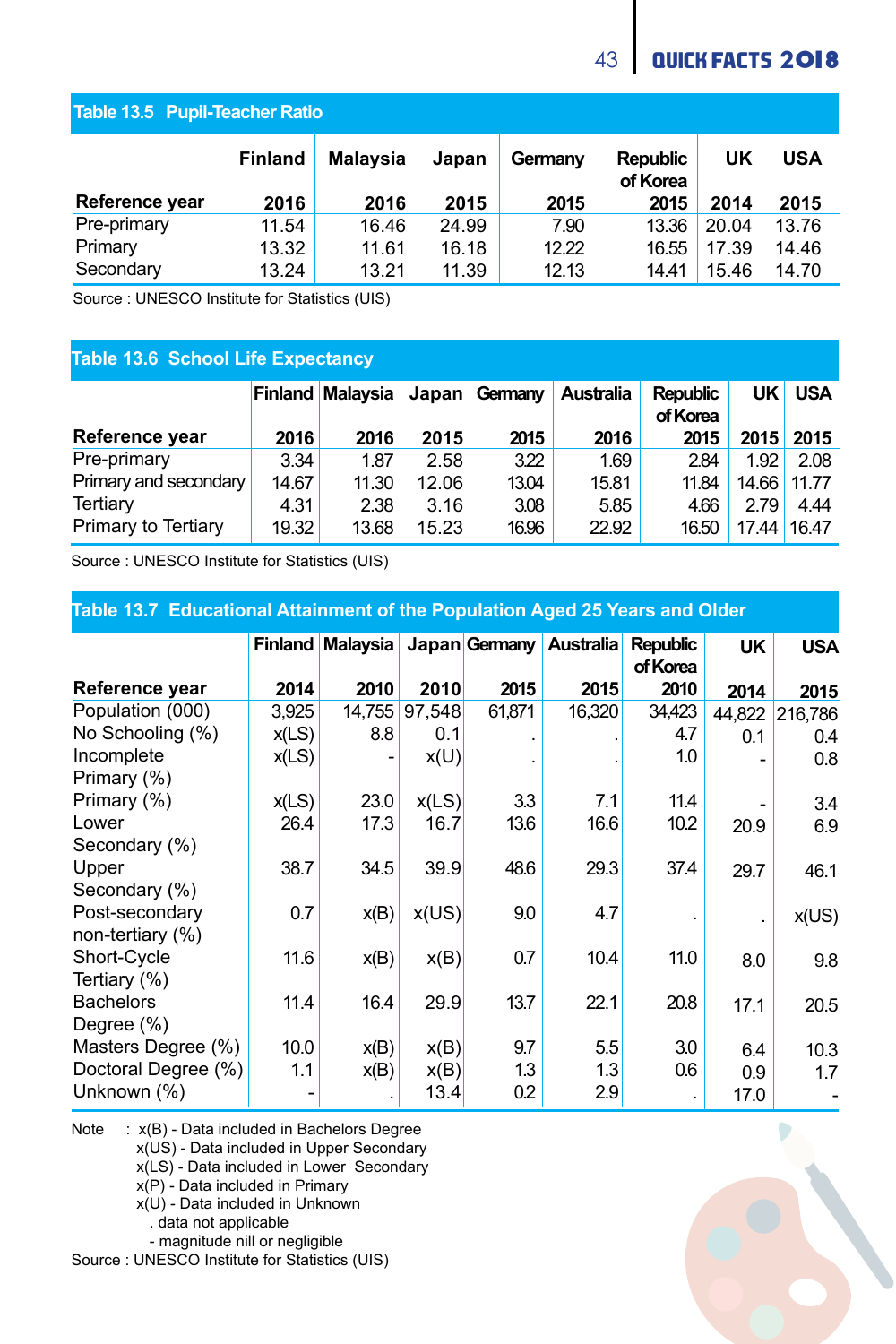### QUICK FACTS 2018 44

| Table 13.8 Public Expenditure on Education (Initial Government Funding<br>per Student as a Percentage of GDP per capita) |      |                                |      |      |           |                             |      |            |
|--------------------------------------------------------------------------------------------------------------------------|------|--------------------------------|------|------|-----------|-----------------------------|------|------------|
|                                                                                                                          |      | Finland Malaysia Japan Germany |      |      | Australia | <b>Republic</b><br>of Korea | UK   | <b>USA</b> |
| Reference year                                                                                                           | 2014 | 2016                           | 2014 | 2014 | 2014      | 2015                        | 2015 | 2014       |
| Primary                                                                                                                  | 21.2 | 16.4                           | 22.5 | 17.8 | 18.3      | 29.6                        | 25.3 | 19.9       |
| Secondary                                                                                                                | 27.2 | 21.5                           | 23.9 | 23.3 | na        | 28.3                        | 23.4 | 22.5       |
| Tertiary                                                                                                                 | 35.6 | 26.3                           | 24.6 | 36.5 | na        | 16.1                        | 35.6 | 22.0       |

Source : UNESCO Institute for Statistics (UIS)

| Table 13.9 Public Expenditure as Percentage of GDP (%) |              |                               |              |              |                  |                             |              |              |
|--------------------------------------------------------|--------------|-------------------------------|--------------|--------------|------------------|-----------------------------|--------------|--------------|
|                                                        |              | <b>Finland Malaysia Japan</b> |              | Germany      | <b>Australia</b> | <b>Republic</b><br>of Korea | UK           | <b>USA</b>   |
| Reference year                                         | 2014         | 2016                          | 2014         | 2014         | 2014             | 2015                        | 2015         | 2014         |
| Primary<br>Secondary                                   | 1.37<br>2.68 | 1.63<br>1.90                  | 1.19<br>2.07 | 0.63<br>1.36 | 1.69<br>1.68     | 1.60<br>1.99                | 1.81<br>2.31 | 1.54<br>1.72 |
| Tertiary                                               | 2.00         | 1.13                          | 1.31         | 0.75         | 1.38             | 1.05                        | 1.29         | 1.37         |

Source : UNESCO Institute for Statistics (UIS)

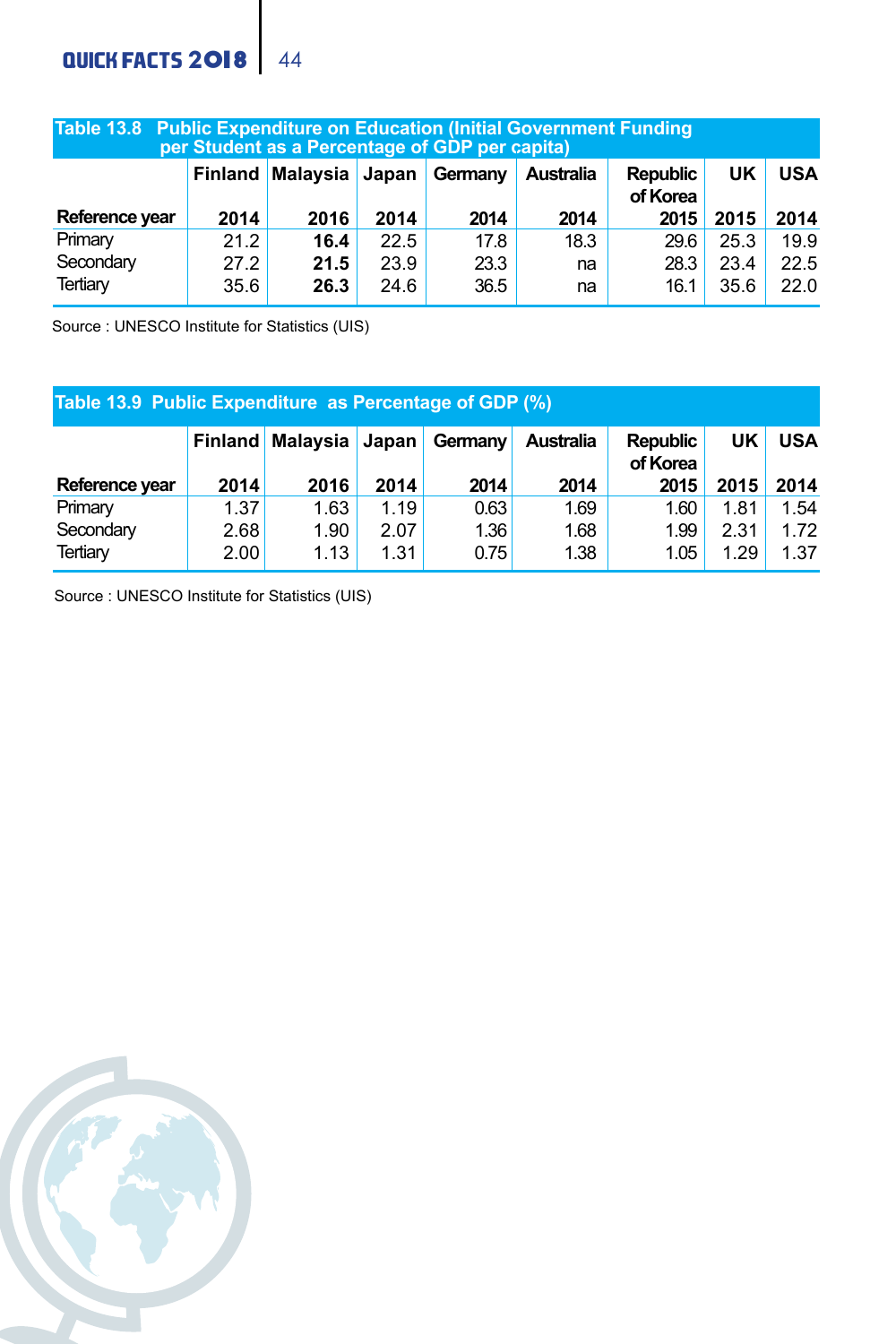#### **14. MALAYSIA IN INTERNATIONAL ASSESSMENTS**

#### **Table 14.1 Programme for International Student Assessment (PISA)**

Proportion of children and young people at the end of lower secondary education achieving at least a minimum proficiency level

| Year | Reading |      | <b>Mathematics</b> |      | <b>Science</b> |      |      |      |      |
|------|---------|------|--------------------|------|----------------|------|------|------|------|
|      | Female  |      | Male               |      | Male           |      |      |      |      |
|      | All     |      | All                |      | Female         |      |      |      |      |
|      | Male    |      | Female             |      | ΑIΙ            |      |      |      |      |
| 2009 | 46.8    | 65.0 | 56.0               | 39.6 | 41.7           | 40.7 | 53.5 | 60.3 | 57.0 |
| 2012 | 37.1    | 56.8 | 47.3               | 45.9 | 50.4           | 48.2 | 51.3 | 57.5 | 54.5 |
| 2015 | 54.5    | 70.2 | 62.8               | 59.6 | 65.1           | 62.5 | 63.7 | 68.6 | 66.3 |

Note : Level 2 is considered the baseline for minimum proficiency level. The level of which students are able to:

a) Science : engage in science-related issues as a critical and informed citizen.

 b) Reading : demonstrate the reading skills that will enable them to participate effectively and productively in life.

 c) Mathematics : use basic algorithms, formulae, procedures or conventions to solve problems involving whole numbers

Mean Performance Score

| Year                | Reading | <b>Mathematics</b> | <b>Science</b> |
|---------------------|---------|--------------------|----------------|
| 2009                | 414     | 404                | 422            |
| 2012                | 398     | 421                | 420            |
| 2015                | 431     | 446                | 443            |
| OECD Average (2015) | 493     | 490                | 493            |

#### **Table 14.2 Trends in International Mathematics and Science Study (TIMSS)**

Proportion of children and young people at the end of lower secondary education achieving at least a minimum proficiency level

| Year | Male | <b>Mathematics</b><br>Female<br>All |      |      | <b>Science</b><br>Female<br>Male<br>All |      |  |
|------|------|-------------------------------------|------|------|-----------------------------------------|------|--|
| 2011 | 597  | 71 O                                | 65.4 | 57.9 | 66.4                                    | 62.2 |  |
| 2015 | 73.4 | 78.1                                | 75.8 | 74.2 | 88.5                                    | 774  |  |

Note : Minimum proficiency level refers to Low International Benchmark where: 

a) Mathematics : Students have some knowledge of whole numbers and basic graphs.

b) Science: Students show some basic knowledge of Biology, Chemistry, Physics and Earth Science

Source : International Association for the Evaluation of Educational Achievement (IEA), 2015

#### Average Scale Score

| Year | <b>Mathematics</b> | <b>Science</b> |
|------|--------------------|----------------|
| 2011 | 440                | 26             |
| 2015 | 465                |                |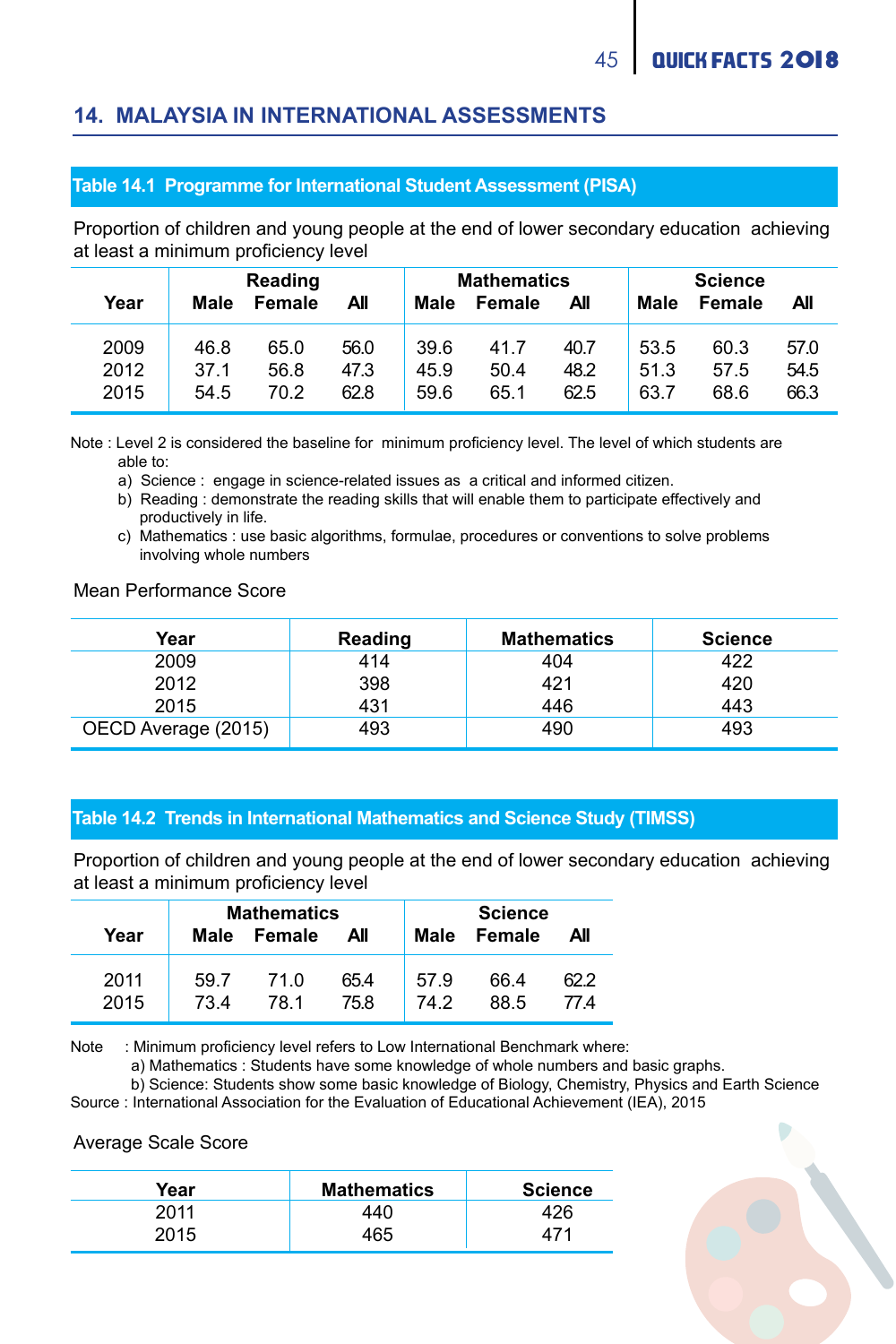### **15. MALAYSIA IN INTERNATIONAL COMPETITIVENESS REPORTS**  *(Education related indicators only)*

### **Table 15.1 UN E-Government Survey (Human Capital Index)**

|                                     | 2012 | 2014 | 2016 |
|-------------------------------------|------|------|------|
| Adult literacy (%)                  | 92.5 | 93.1 | 94.6 |
| Gross enrolment ratio (%)           | 70.3 | 71.3 | 71.1 |
| Expected years of schooling (years) | ۰    | 12.6 | 12.7 |
| Mean years of schooling (years)     |      | 9.5  | 10.0 |
| Score                               | 0.8  | 0.7  | 0.7  |
| <b>Component Ranking</b>            | 109  | 106  | 93   |

#### **Table 15.2 Global Innovation Index (Human Capital & Research)**

|                                                    | 2015  | 2016  |
|----------------------------------------------------|-------|-------|
| Expenditure on education, %GDP                     | 5.9   | 6.3   |
| Government expenditure/pupil, secondary, % GDP/cap | 19.9  | 23.2  |
| School life expectancy, years                      | 12.7  | 13.4  |
| PISA scales in reading, math & science             | 412.7 | 412.7 |
| Pupil-teacher ratio, secondary                     | 13.9  | 13.3  |
| Score                                              | 42.3  | 49.5  |
| <b>Component Ranking</b>                           | 77    | 59    |

Note : Human Capital & Research component consists of 12 indicators with 5 Education Indicators, 3 Tertiary Indicators and 4 Research & Development Indicators

#### **Table 15.3 The Global Competitiveness Report**

#### **Table 15.3.1 Health and Primary Education**

|                                           | 2015 2016 | 2016-2017 | 2017-2018 |
|-------------------------------------------|-----------|-----------|-----------|
| Quality of Primary Education (SD)         | 5.3       | 5.1       | 5.1       |
| Primary Net Education Enrolment Rate (HD) | 97.0      | 94.6      | 98.1      |
| Score                                     | 6.3       | 6.1       | 6.3       |
| <b>Component Ranking</b>                  | 24        | 44        | 30        |

Note : Health and Primary Education Component consists of 10 indicators with 8 Health indicators and 2 Education indicators.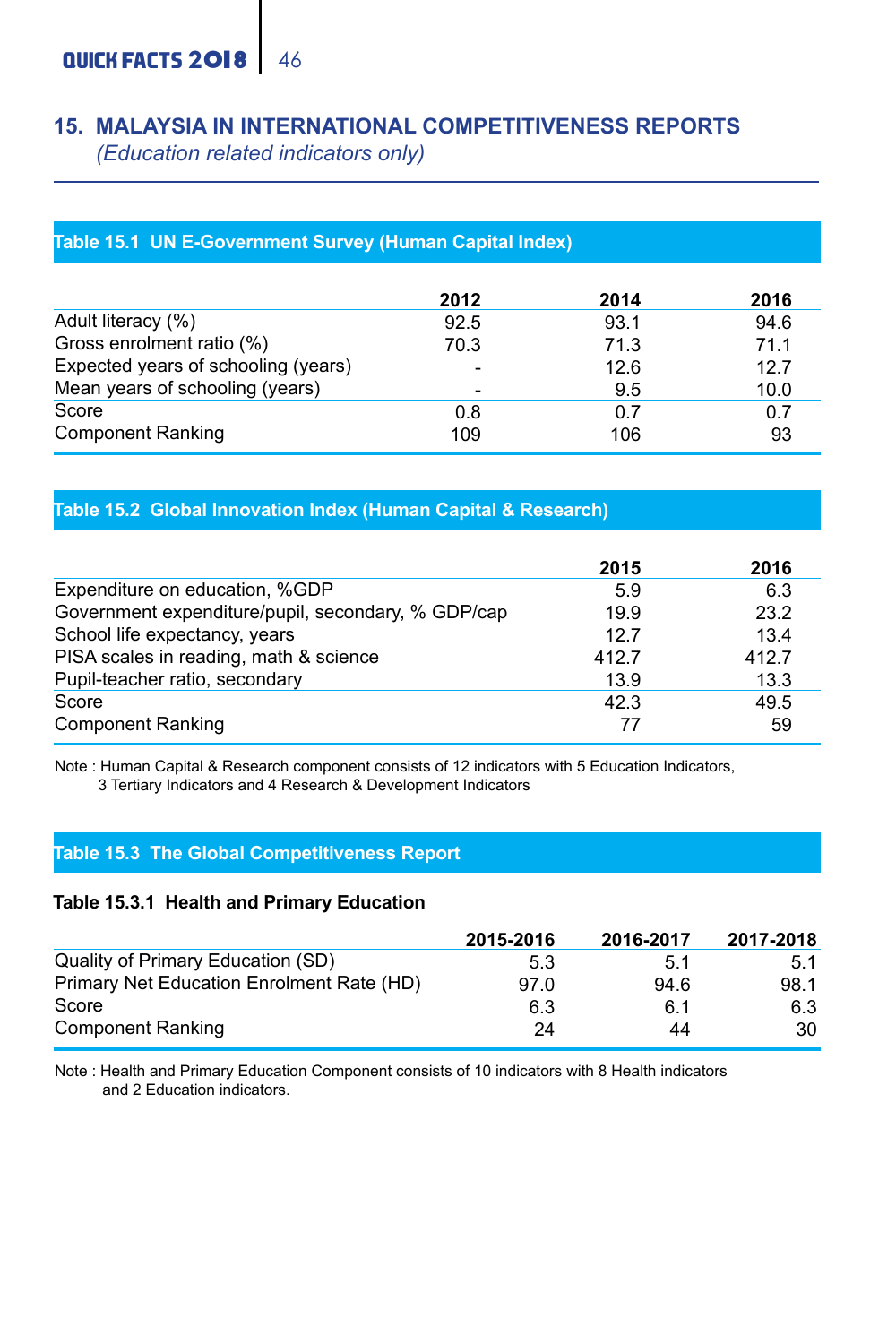**QUICK FACTS 2018** 

#### **Table 15.3.2 Higher Education and Training**

|                                               | 2015-2016 | 2016-2017 2017-2018 |      |
|-----------------------------------------------|-----------|---------------------|------|
| Secondary Gross Education Enrolment Rate (HD) | 70.8      | 79.0                | 77.6 |
| Quality of Education System (SD)              | 5.4       | 5.3                 | 5.2  |
| Quality of Math and Science Education (SD)    | 5.3       | 5.2                 | 5.3  |
| Quality of Management Schools (SD)            | 5.2       | 5.3                 | 5.3  |
| Internet Access in Schools (SD)               | 5.5       | 5.4                 | 5.3  |
| Score                                         | 5.0       | 5.0                 | 4.9  |
| <b>Component Ranking</b>                      | 36        | 41                  | 24   |

Note : Higher Education and Training Component consists of 8 indicators with 1 Tertiary education indicator, 2 training indicators and 5 education indicators.

 SD : Soft data from Executive Opinion Survey ; HD : Hard data sourced from UNESCO Institute for Statistics (UIS)

Source : World Economics Forum (WEF), 2017

#### **Table 15.4 World Competitiveness Yearbook (Education)**

|                                                                    | 2016 | 2017 |  |
|--------------------------------------------------------------------|------|------|--|
| Total Public Expenditure on Education (%GDP)                       | 5.1  | 4.9  |  |
| Total Public Expenditure on Education per capita (USD)             | 565  | 466  |  |
| Public Expenditure on Education per pupil Secondary                | 23.2 | 18.9 |  |
| Pupil-Teacher Ratio (Primary)                                      | 12.0 | 11 7 |  |
| Pupil-Teacher Ratio Secondary)                                     | 13.0 | 12.5 |  |
| Secondary Gross Education Enrolment Rate                           | 90.0 | 89.6 |  |
| Educational Assessment (Mathematics) (PISA survey of 15-year olds) | 421  | 446  |  |
| Educational Assessment (Sciences) (PISA survey of 15-year olds)    | 443  | 420  |  |
| Educational System meets the need of a competitive economy (SD)    | 6.3  | 6.0  |  |
| Science in School is sufficiently emphasized (SD)                  | 6.5  | 6.1  |  |
| Language Skills are meeting the needs of enterprises (SD)          | 6.6  | 6.8  |  |
| <b>Component Ranking</b>                                           | 38   | 40   |  |

Note : Data provided by MOE

SD : Soft data from Executive Opinion Survey

Source : Institute for Management Development (IMD), 2017